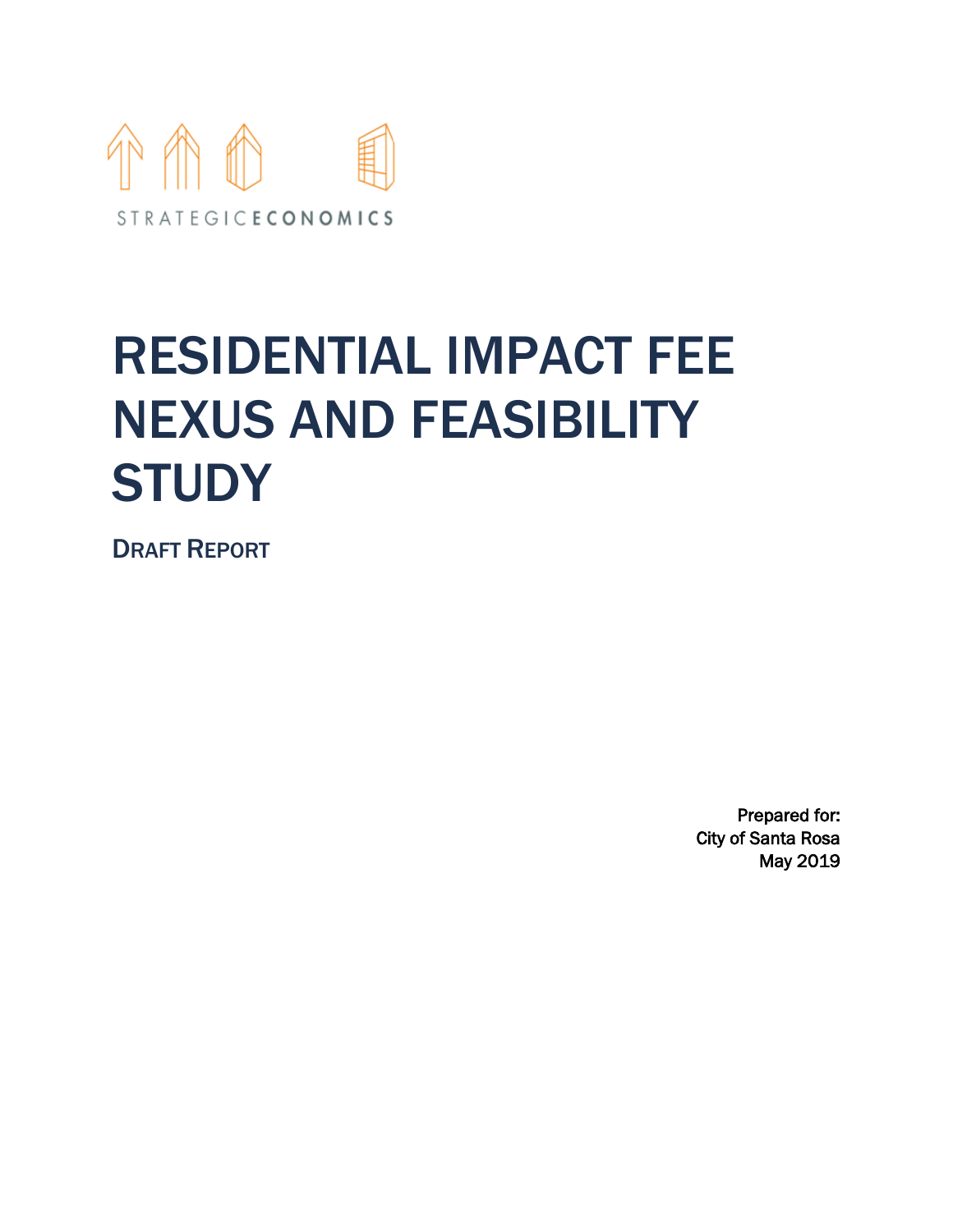# **TABLE OF CONTENTS**

| L. |                                                                                 |  |
|----|---------------------------------------------------------------------------------|--|
|    |                                                                                 |  |
|    |                                                                                 |  |
|    |                                                                                 |  |
|    |                                                                                 |  |
|    |                                                                                 |  |
| Ш. |                                                                                 |  |
|    |                                                                                 |  |
|    |                                                                                 |  |
|    |                                                                                 |  |
|    |                                                                                 |  |
|    | Step 2: Estimate the Income Distribution of New Market Rate Units 17            |  |
|    |                                                                                 |  |
|    |                                                                                 |  |
|    |                                                                                 |  |
|    |                                                                                 |  |
|    |                                                                                 |  |
|    |                                                                                 |  |
| V. |                                                                                 |  |
|    | Role of the Affordable Housing Fee in Santa Rosa's Overall Housing Strategy  46 |  |
|    |                                                                                 |  |
|    |                                                                                 |  |
|    |                                                                                 |  |
|    |                                                                                 |  |
|    |                                                                                 |  |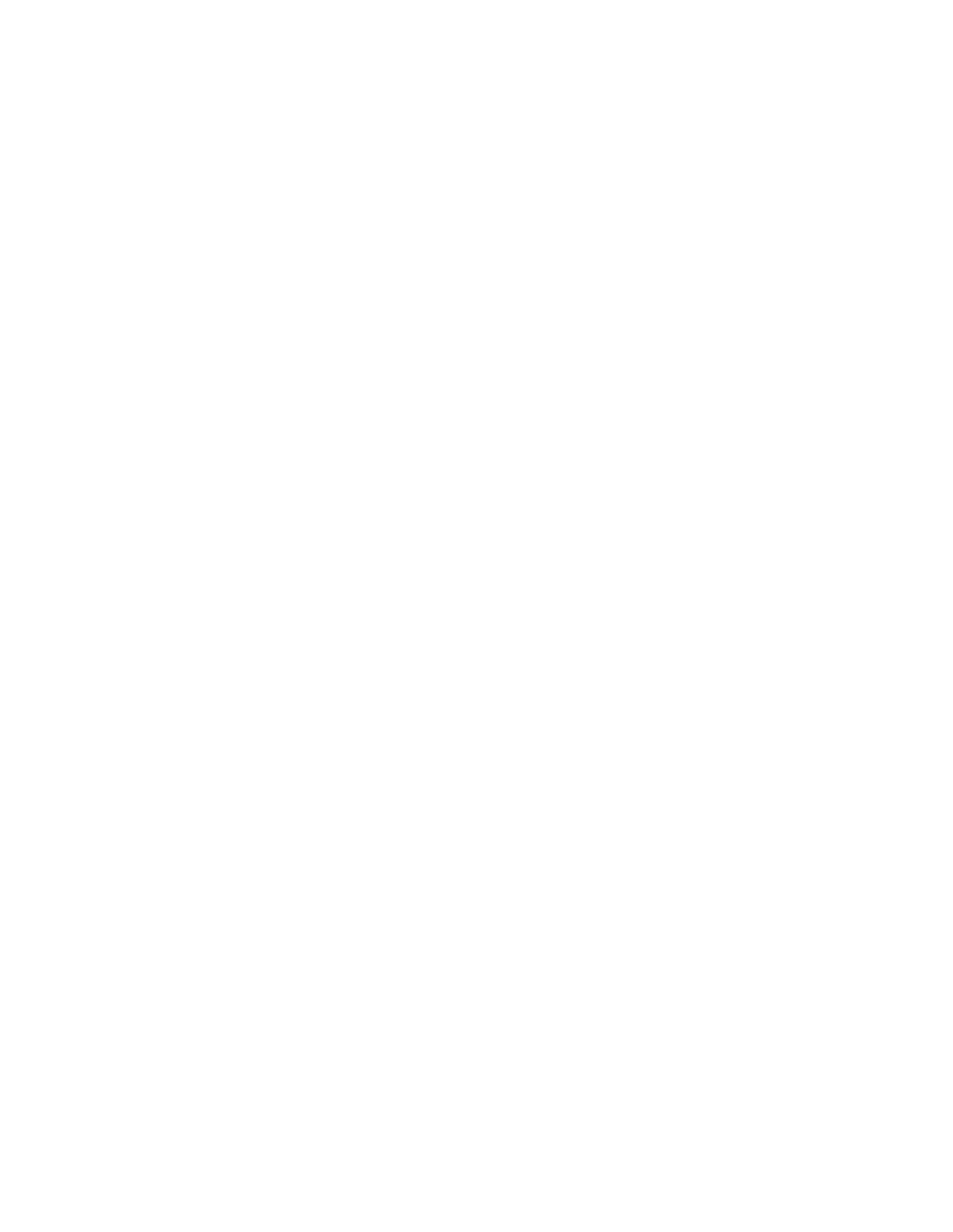# <span id="page-3-0"></span>I. EXECUTIVE SUMMARY

### <span id="page-3-1"></span>**Introduction**

In October 2016 the Santa Rosa City Council accepted the Housing Action Plan, which includes the following program areas:

- Increase inclusionary affordable housing;
- Achieve "Affordability by design" in market-rate projects;
- Assemble and offer public land for housing development;
- Improve development readiness; and
- Increase affordable housing investment and partnerships.

In 2017 the City Council directed staff to amend the Housing Allocation Plan (HAP) to make adjustments to the City's inclusionary housing programs.

As part of these efforts to address the City's ongoing unmet housing needs, Santa Rosa is considering modifying its affordable housing fee on new development projects and inclusionary housing regulation. The purpose of the affordable housing fee is to mitigate the impact of new market rate development on the demand for affordable housing. When a city or county adopts a development impact fee, it must establish a reasonable relationship or connection between the development project and the fee that is charged. Studies undertaken to demonstrate this connection are called nexus studies. This nexus study quantifies the connection between the development of market rate housing and the demand for affordable housing units. In a concurrent process Santa Rosa is also considering changes to its inclusionary housing regulation. An inclusionary housing program typically requires that builders of new residential projects provide a specified percentage of units, either on-site or off-site, at affordable prices. Some inclusionary programs also allow developers the option of paying fees "in lieu" of providing inclusionary units.

This residential nexus and feasibility study measures the income and spending generated by the new market rate households renting or buying new units in Santa Rosa. This new consumption is then translated into new induced job growth. These induced jobs will be at various wage rates; many will be at lower wages, for example in the retail and personal services sectors. Since low-wage households cannot reasonably afford to pay for market rate rental and for-sale housing in Santa Rosa, a housing impact fee can be justified to bridge the difference between what these new households can afford to pay and the cost of developing modest housing units to accommodate them. (The median home price in Santa Rosa is around \$600,000.1) The study also considers feasibility and other policy implications of increasing the impact fee level and changing the percentage of inclusionary housing units policy. The City Is considering how to establish the percentage requirements for inclusionary units at different income levels, as an alternative to paying the housing impact fee.

<sup>1</sup> https://www.zillow.com/santa-rosa-ca/home-values/.

Draft Santa Rosa Residential Impact Fee Nexus & Feasibility Study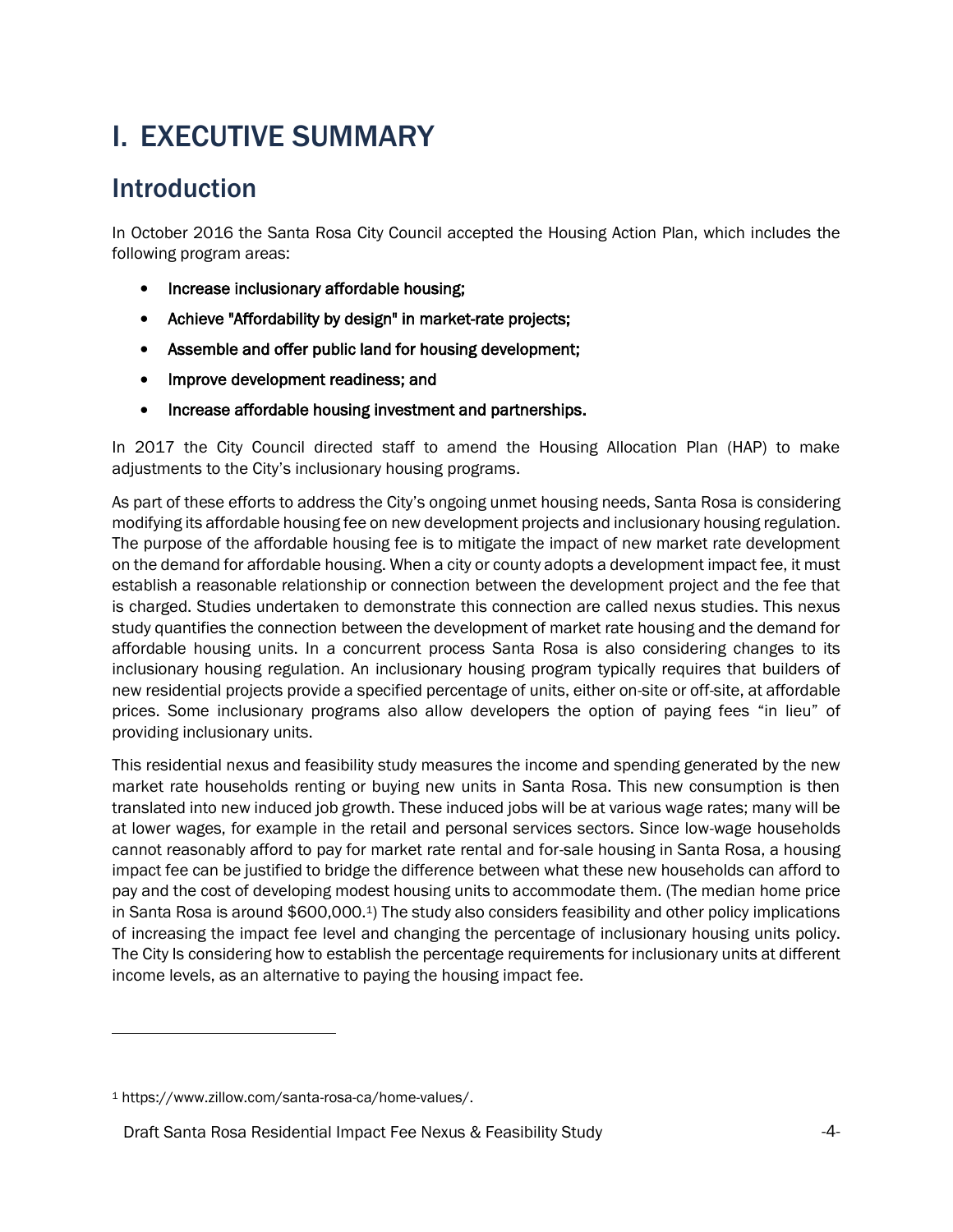### <span id="page-4-0"></span>Report Organization

This executive summary highlights the study's approach and the results of analysis. Subsequent chapters provide more detailed information on the data sources, methodology used in this analysis, and study findings.

The report is organized into five sections, an appendix, and a glossary of terms. Following this Executive Summary, Section II provides an introduction to the purpose of the study, and an overview of the nexus concept. Section III describes the methodology and results of the maximum fee calculation. Section IV discusses financial feasibility testing of the maximum justified fee, reduced fee scenarios and inclusionary housing percentages. Section V discusses other policy considerations that jurisdictions typically weigh before implementing a nexus fee and provides recommended implementation options for the City of Santa Rosa.

### <span id="page-4-1"></span>Nexus Analysis Methodology and Results

This residential nexus study uses a 5 - step methodology to calculate the maximum legal fee charged on new development for affordable housing. This section describes the steps taken to calculate the nexus-based maximum fee amount per housing unit. More detail on each step can be found in later sections of this report.

#### Step 1: Establish prototypes representing typical development in Santa Rosa.

Based on the characteristics of Santa Rosa's recent and planned development, Strategic Economics defined prototypes that represent likely residential development projects in Santa Rosa. The prototypes are not modeled after specific buildings; rather, they are intended to represent the general characteristics of likely new market rate development.

|                                                                    |                            | <b>Square</b>    |                           | <b>Net</b>   | <b>Unit Sales</b><br>Price/ | <b>Price or</b> |
|--------------------------------------------------------------------|----------------------------|------------------|---------------------------|--------------|-----------------------------|-----------------|
| Prototype                                                          | Unit Type                  | Feet<br>per Unit | <b>Number</b><br>of Units | Area<br>(SF) | <b>Monthly</b><br>Rent      | Rent<br>per SF  |
| <b>Single-Family Detached (For-Sale)</b>                           |                            |                  |                           |              |                             |                 |
| 2-story wood frame (Type V);<br>attached garage; 8 units per acre  | 3 bedroom,<br>2.5 bathroom | 2,000            | 50                        |              | \$660,000                   | \$330           |
| Net Residential Area (SF)                                          |                            |                  |                           | 100,000      |                             |                 |
| <b>Single-Family Attached Townhomes (For-Sale)</b>                 |                            |                  |                           |              |                             |                 |
| 2-story wood frame (Type V);<br>surface parking; 15 units per acre | 3 bedroom,<br>2.5 bathroom | 1,600            | 50                        |              | \$488,000                   | \$305           |
| Net Residential Area (SF)                                          |                            |                  |                           | 80,000       |                             |                 |
| <b>Apartments (Rental)</b>                                         |                            |                  |                           |              |                             |                 |
|                                                                    | 1 bedroom.                 |                  |                           |              |                             |                 |
|                                                                    | 1 bathroom                 | 750              | 45                        |              | \$2,000                     | \$2.67          |
| 3 story wood frame (Type V);                                       | 2 bedroom,                 |                  |                           |              |                             |                 |
| surface parking; 25 units per acre                                 | 2 bathroom                 | 1,000            | 45                        |              | \$2,500                     | \$2.50          |
|                                                                    | 3 bedroom,                 |                  |                           |              |                             |                 |
|                                                                    | 2 bathroom                 | 1,200            | 10                        |              | \$2,900                     | \$2.42          |
| Average Unit Size (SF)                                             |                            | 908              |                           |              |                             |                 |
| Net Residential Area (SF)                                          |                            |                  |                           | 90,750       |                             |                 |

#### FIGURE 1: RESIDENTIAL PROTOTYPES

Source: City of Santa Rosa, 2018; CoreLogic, 2018; Zillow.com, 2018; Strategic Economics, 2019.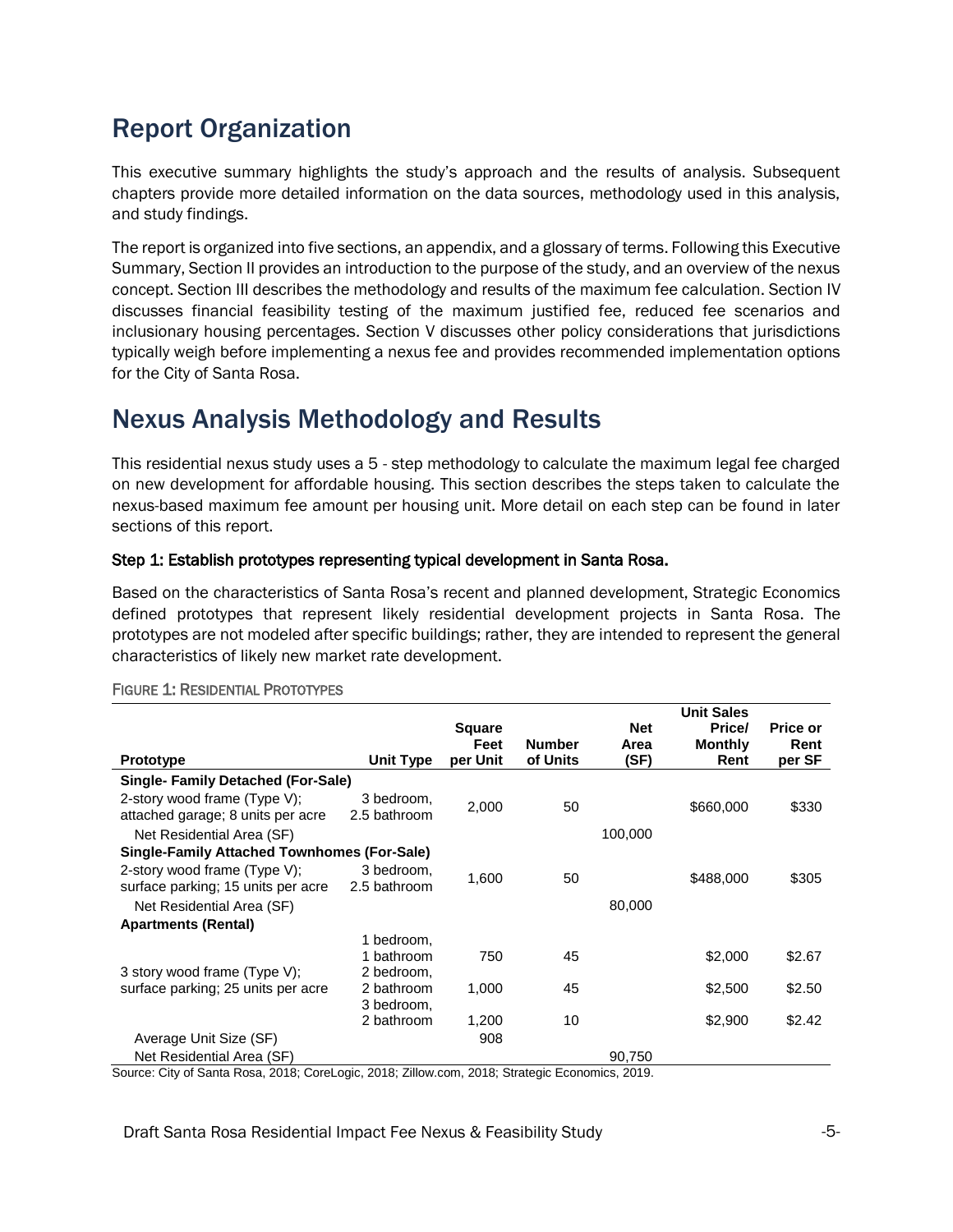#### Step 2: Determine the income distribution of households in each prototype.

The second step in this analysis determines the income distribution of new market rate households. Using market rate prices for recent development, Strategic Economics estimated the annual housing cost of each prototype, and the income required to afford the annual housing costs. This analysis assumes that in order for a unit to be considered affordable, a renter household would spend no more than 30 percent of their annual income on housing costs, and owners would spend no more than 35 percent of their annual income. These standards are based on California's Health & Safety Code Sections 50052.5 and 50053.

#### FIGURE 2: ESTIMATED HOUSEHOLD INCOMES FOR SINGLE-FAMILY DETACHED AND ATTACHED UNITS

|                            | <b>Single-Family</b><br>Detached (For-Sale) | Single-Family<br><b>Attached Townhomes</b><br>(For-Sale) |
|----------------------------|---------------------------------------------|----------------------------------------------------------|
| Number of Households       | 50                                          | 50                                                       |
| Sales Price                | \$660,000                                   | \$488,000                                                |
| Estimated Household Income | \$123.197                                   | \$102,406                                                |
|                            |                                             |                                                          |

Source: CoreLogic, 2018; Zillow.com, 2018; Strategic Economics, 2019.

#### FIGURE 3: ESTIMATED HOUSEHOLD INCOMES FOR APARTMENT UNITS

|                                                                       | <b>Apartments (Rental)</b> |           |           |  |  |  |  |
|-----------------------------------------------------------------------|----------------------------|-----------|-----------|--|--|--|--|
| Unit Type                                                             | 1 Bedroom                  | 2 bedroom | 3 bedroom |  |  |  |  |
| Number of Households                                                  | 45                         | 45        | 10        |  |  |  |  |
| Monthly Rent                                                          | \$2,000                    | \$2,500   | \$2,900   |  |  |  |  |
| <b>Estimated Household Income</b>                                     | \$80,000                   | \$100,000 | \$116,000 |  |  |  |  |
| Course Carol agis, 2010; 7:llow som, 2010; Ctrategia Essenanica, 2010 |                            |           |           |  |  |  |  |

Source: CoreLogic, 2018; Zillow.com, 2018; Strategic Economics, 2019.

#### Step 3: Estimate the new demand for affordable housing created by the prototypical projects.

Using the new household income associated with new market rate units, Strategic Economics conducted economic impact analysis to estimate the number of new workers created by the expenditures of the new households. These workers were then converted into worker households by income category.

|                                                                                            | <b>New Worker Households</b>                       |                                                                                                                                                                                                                                                                                       |            |              |             |              |  |
|--------------------------------------------------------------------------------------------|----------------------------------------------------|---------------------------------------------------------------------------------------------------------------------------------------------------------------------------------------------------------------------------------------------------------------------------------------|------------|--------------|-------------|--------------|--|
| <b>Prototype</b>                                                                           | <b>Very Low</b><br><b>Income</b><br>(<=50%<br>AMI) | <b>Total New</b><br>Very Low,<br>Above<br><b>Moderate</b><br><b>Moderate</b><br>Low, and<br>Low<br><b>Moderate</b><br><b>Income</b><br><b>Income</b><br><b>Income</b><br>$(81 - 120\%$<br>(>120%<br>(51-80%<br><b>Income</b><br><b>Households</b><br>AMI)<br>AMI)<br>of AMI)<br>Total |            |              |             |              |  |
| <b>Single-Family</b><br>Detached (For-Sale)                                                | 1.3                                                | 11.7                                                                                                                                                                                                                                                                                  | 8.9        | 21.9         | 6.3         | 28.2         |  |
| <b>Single-Family Attached</b><br><b>Townhomes (For-Sale)</b><br><b>Apartments (Rental)</b> | 1.0<br>1.9                                         | 8.1<br>15.0                                                                                                                                                                                                                                                                           | 4.8<br>8.9 | 14.0<br>25.8 | 5.4<br>10.0 | 19.3<br>35.8 |  |

#### FIGURE 4: NEW WORKER HOUSEHOLDS, BY INCOME LEVEL AND PROTOTYPE

Source: Strategic Economics, 2019.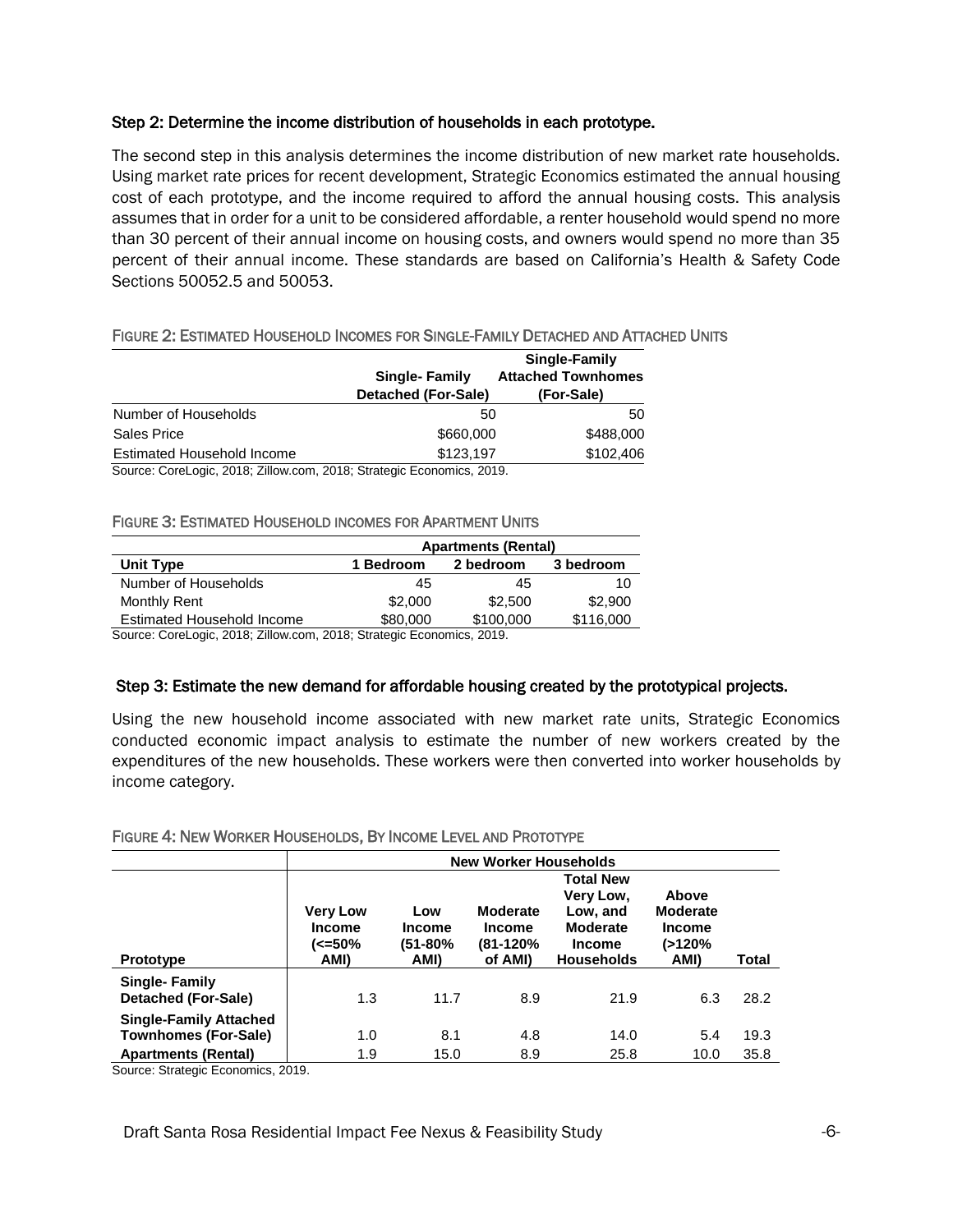#### Step 4: Calculate the affordability gap for new lower income households.

The affordability gap represents the difference between what households in the target income groups can afford to pay for housing, and the cost of building a new, "modest" housing unit. Modest housing units are defined as non-luxury units with costs and characteristics similar to recent projects developed in Santa Rosa by the affordable rental housing sector. The modest units included in the affordability gap may have differing characteristics from the market-rate prototypes described above.

| <b>Income Level</b>                 | <b>Households</b><br><b>Requiring</b><br><b>Affordable</b><br>Housing | Average<br>Affordability<br>Gap per<br><b>Household</b> | Affordability<br>Gap for all<br><b>Households</b> |
|-------------------------------------|-----------------------------------------------------------------------|---------------------------------------------------------|---------------------------------------------------|
| Very Low Income<br>(<=50% AMI)      | 1.3                                                                   | \$210,392                                               | \$279,034                                         |
| Low Income<br>(51-80% AMI)          | 11.7                                                                  | \$133,981                                               | \$1,570,764                                       |
| Moderate Income<br>(81-120% of AMI) | 8.9                                                                   | \$78,963                                                | \$699,288                                         |
| Total<br>$\sim$ $\sim$              | 21.9<br>$\sim$ $\sim$ $\sim$                                          |                                                         | \$2,549,086                                       |

#### FIGURE 5: AFFORDABILITY GAP FOR SINGLE – FAMILY DETACHED UNITS

Source: Strategic Economics, 2019.

#### FIGURE 6: AFFORDABILITY GAP FOR SINGLE – FAMILY ATTACHED UNITS

| <b>Income Level</b>                          | <b>Households</b><br><b>Requiring</b><br><b>Affordable</b><br><b>Housing</b> | Average<br>Affordability<br>Gap per<br><b>Household</b> | Affordability<br>Gap for all<br><b>Households</b> |
|----------------------------------------------|------------------------------------------------------------------------------|---------------------------------------------------------|---------------------------------------------------|
| Very Low Income<br>(<=50% AMI)               | 1.0                                                                          | \$210,392                                               | \$218,682                                         |
| Low Income<br>(51-80% AMI)                   | 8.1                                                                          | \$133.981                                               | \$1,087,411                                       |
| Moderate Income<br>(81-120% of AMI)<br>Total | 4.8<br>14.0                                                                  | \$78,963                                                | \$380,263<br>\$1,686,356                          |

Source: Strategic Economics, 2019.

#### FIGURE 7: AFFORDABILITY GAP FOR APARTMENT UNITS

| <b>Income Level</b>                 | <b>Households</b><br><b>Requiring</b><br><b>Affordable</b><br><b>Housing</b> | Average<br>Affordability<br>Gap per<br><b>Household</b> | Affordability<br><b>Gap for All</b><br><b>Households</b> |
|-------------------------------------|------------------------------------------------------------------------------|---------------------------------------------------------|----------------------------------------------------------|
| Very Low Income<br>(<=50% AMI)      | 1.9                                                                          | \$210,392                                               | \$406.409                                                |
| Low Income<br>(51-80% AMI)          | 15.0                                                                         | \$133.981                                               | \$2,003,924                                              |
| Moderate Income<br>(81-120% of AMI) | 8.9                                                                          | \$78,963                                                | \$703,527                                                |
| Total                               | 25.8                                                                         |                                                         | \$3.113.860                                              |

Source: Strategic Economics, 2019.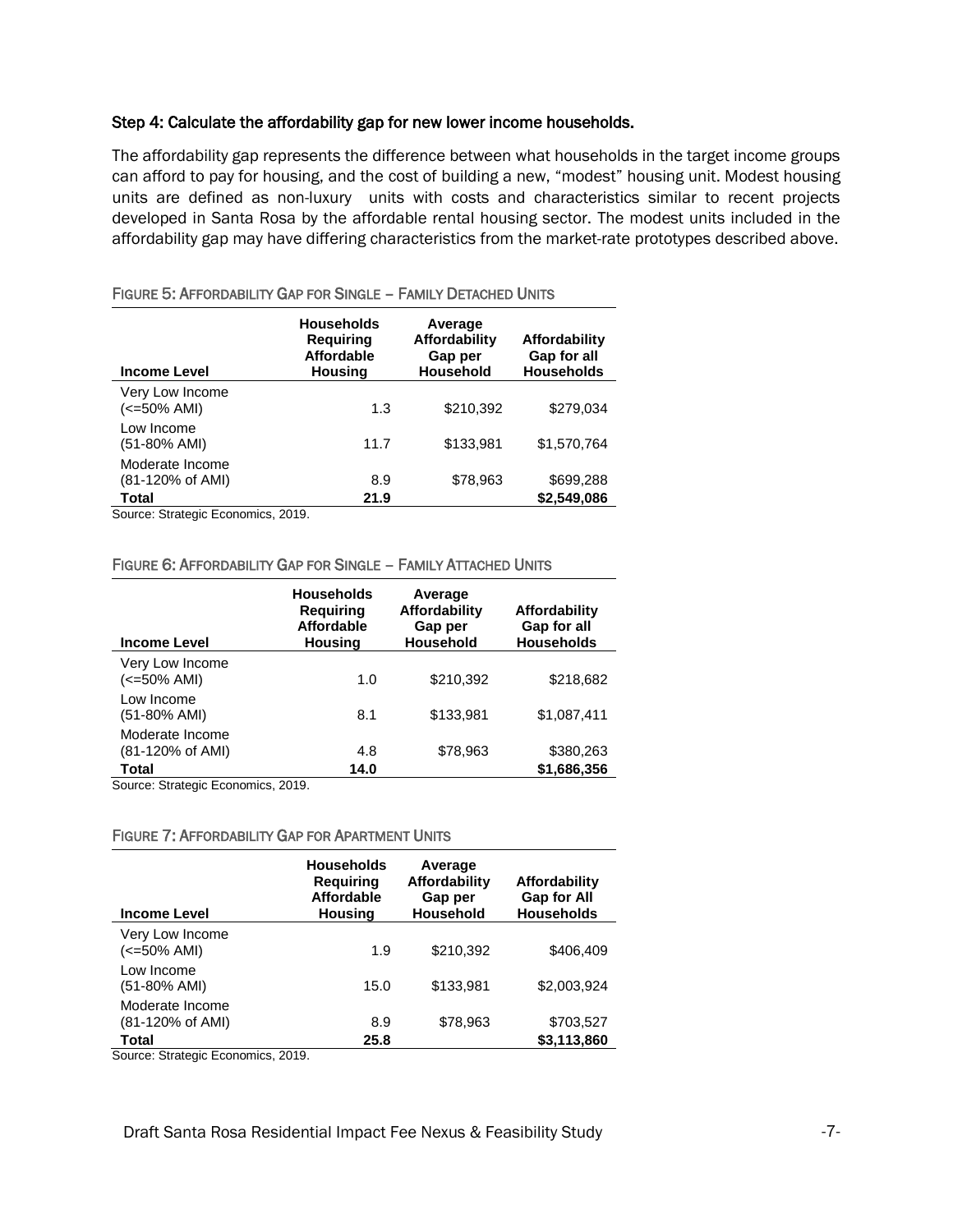#### Step 5: Calculate the maximum fee for new market rate units.

To derive the maximum justified fee, the per-unit Housing Affordability Gap is applied to the number of units in the prototype that are affordable to the target income groups. This is the basis for developing an estimate of the total affordability gap, which is then divided by the net square feet in the prototype to calculate a maximum fee per square foot (Figure 8).

| <b>Prototype</b>                                             | <b>Units</b> | Average<br><b>Unit Size</b> | Total<br>Affordability<br>Gap | <b>Maximum Fee</b><br>per Unit | per SF  |
|--------------------------------------------------------------|--------------|-----------------------------|-------------------------------|--------------------------------|---------|
| <b>Single- Family Detached</b><br>(For-Sale)                 | 50           | 2.000                       | \$2,549,086                   | \$50.982                       | \$25.49 |
| <b>Single-Family Attached</b><br><b>Townhomes (For-Sale)</b> | 50           | 1.600                       | \$1,686,356                   | \$33,727                       | \$21.08 |
| <b>Apartments (Rental)</b>                                   | 100          | 908                         | \$3,113,860                   | \$31,139                       | \$34.31 |

FIGURE 8: MAXIMUM JUSTIFIED FEE, BY PROTOTYPE

Source: Strategic Economics, 2019.

### <span id="page-7-0"></span>Policy and Feasibility Considerations

There are a number of policy considerations jurisdictions take into account when they consider updating their affordable housing impact fee on new market-rate development. These may include factors such as:

- The fee's role in the City's overall strategy for affordable housing implementation.
- Development feasibility.
- Total development cost.
- Comparison to neighboring jurisdictions.

#### Role of the Affordable Housing Fee in Santa Rosa's Overall Housing Strategy

Affordable housing in Santa Rosa is currently funded through the use of a variety of financing sources, including funding provided by the City's existing impact fee. Under the City's existing inclusionary housing program, developers may elect to build units on-site or pay the existing affordable housing impact fee. The existing inclusionary housing policy has not resulted in a significant number of affordable housing units built as most developers elect to pay the impact fee rather than build units on-site.

#### Financial Feasibility

Financial feasibility is just one of several factors to consider in making a decision regarding a potential nexus fee. In order to provide Santa Rosa with guidance on how proposed fees could impact development decisions, the Consultant Team conducted a pro forma analysis that tested the financial impact of the maximum and reduced fee scenarios for each prototype. Figures 9 through 11 illustrate the results of the feasibility analysis for the residential prototypes. See Chapter IV, Feasibility Analysis,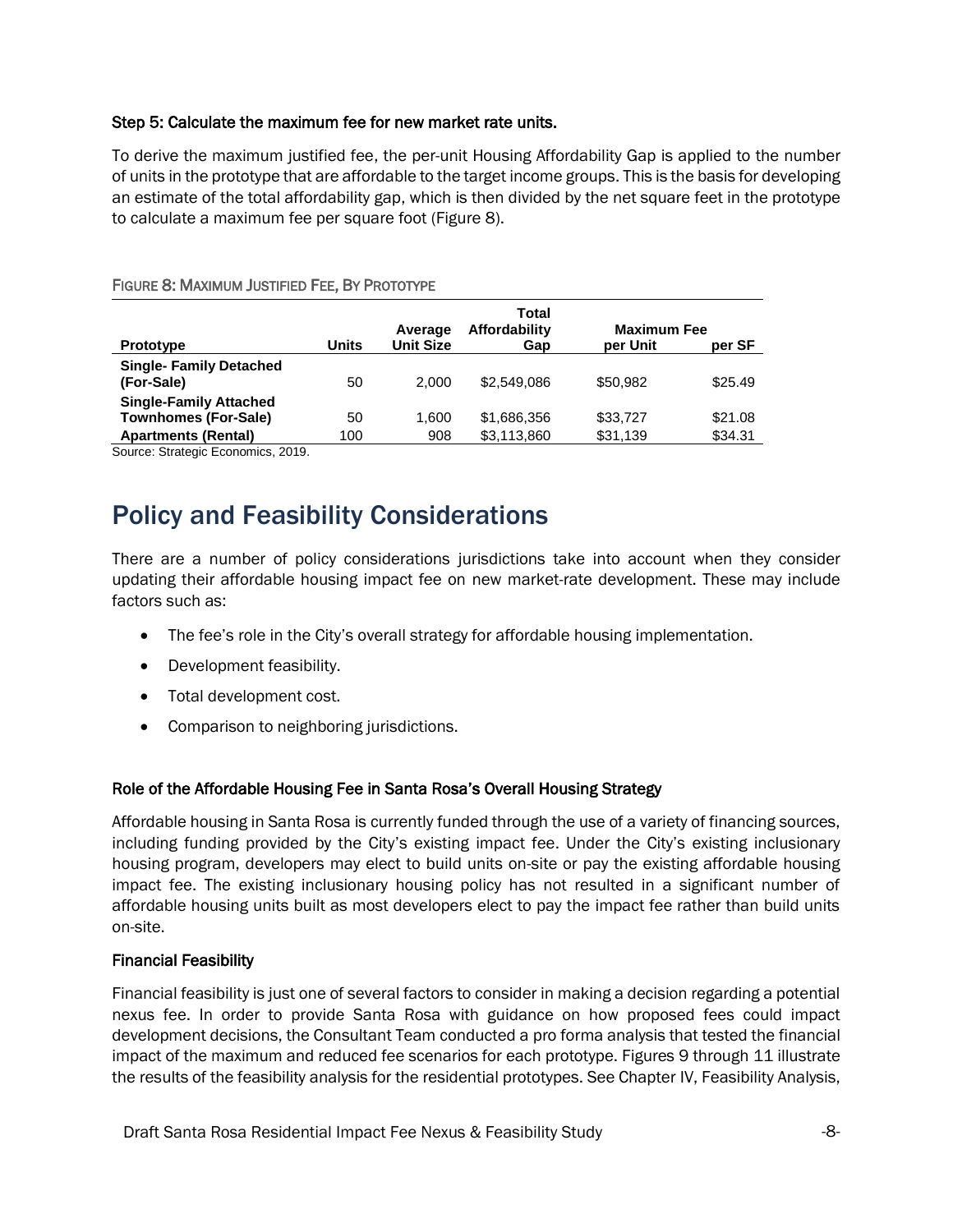for a description of the metrics shown in the figures and used to evaluate financial feasibility ("return on cost" and "yield on cost").

- Single-Family Detached: According to the results of the pro forma analysis, the maximum justified fee level does not meet the threshold of feasibility, but reduced fee levels for the single-family detached prototype of \$13 and \$10 per square foot do meet the threshold of feasibility (Figure 9).
- Single-Family Attached: According to the results of the pro forma analysis, the maximum justified fee level does not meet the threshold of feasibility, but reduced fee levels for the single-family attached prototype of \$10 and \$9 per square foot do meet the threshold of feasibility (Figure 10).
- Apartment: According to the results of the pro forma analysis, the maximum justified fee level does not meet the threshold of feasibility, but reduced fee levels for the apartment prototype of \$10 and \$5 per square foot do marginally meet the threshold of feasibility (Figure 11).



FIGURE 9: FEASIBILITY RESULTS, SINGLE-FAMILY DETACHED PROTOTYPE

Source: Strategic Economics, 2019.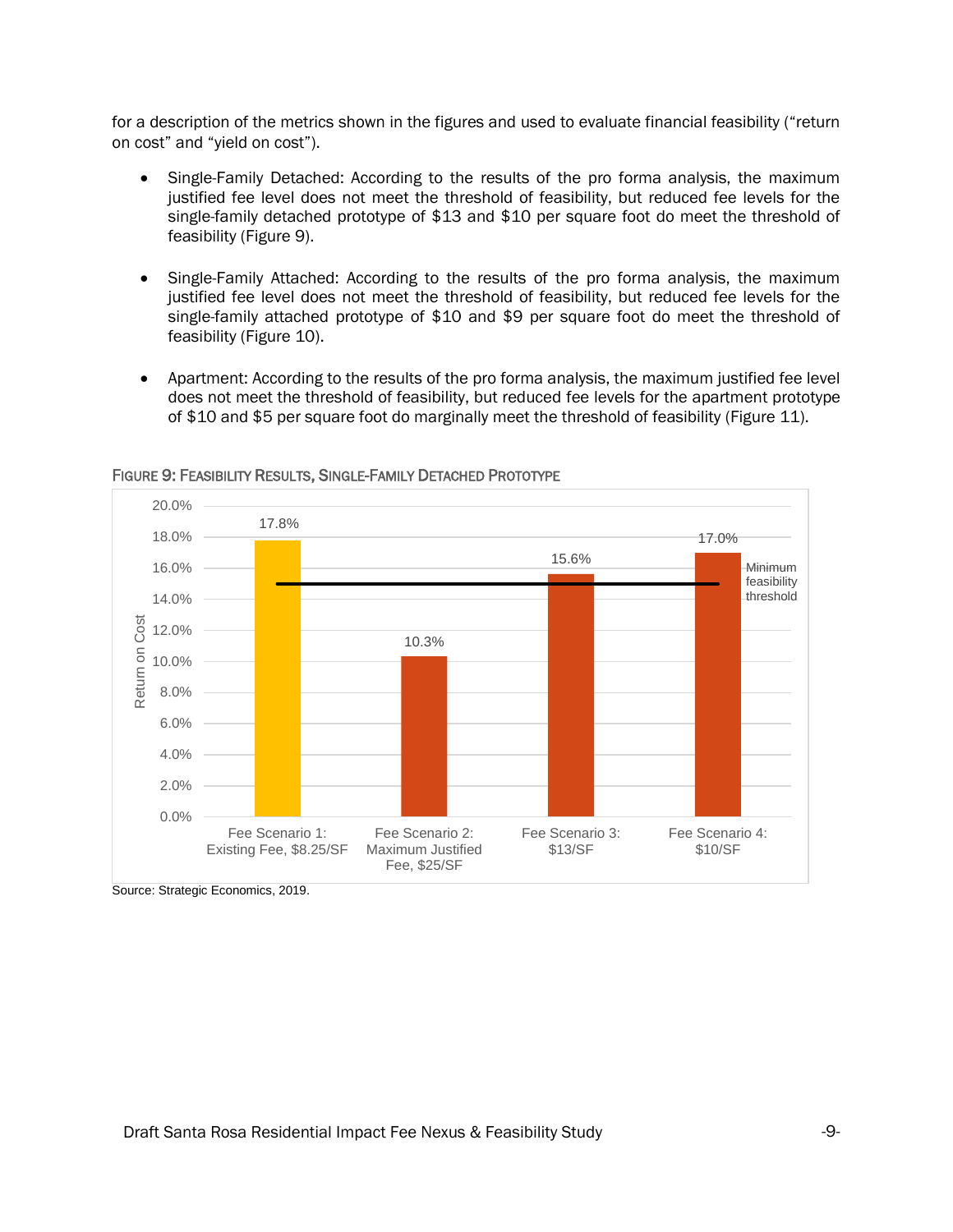

FIGURE 10: FEASIBILITY RESULTS, SINGLE-FAMILY ATTACHED PROTOTYPE

Source: Strategic Economics, 2019.





Source: Strategic Economics, 2019.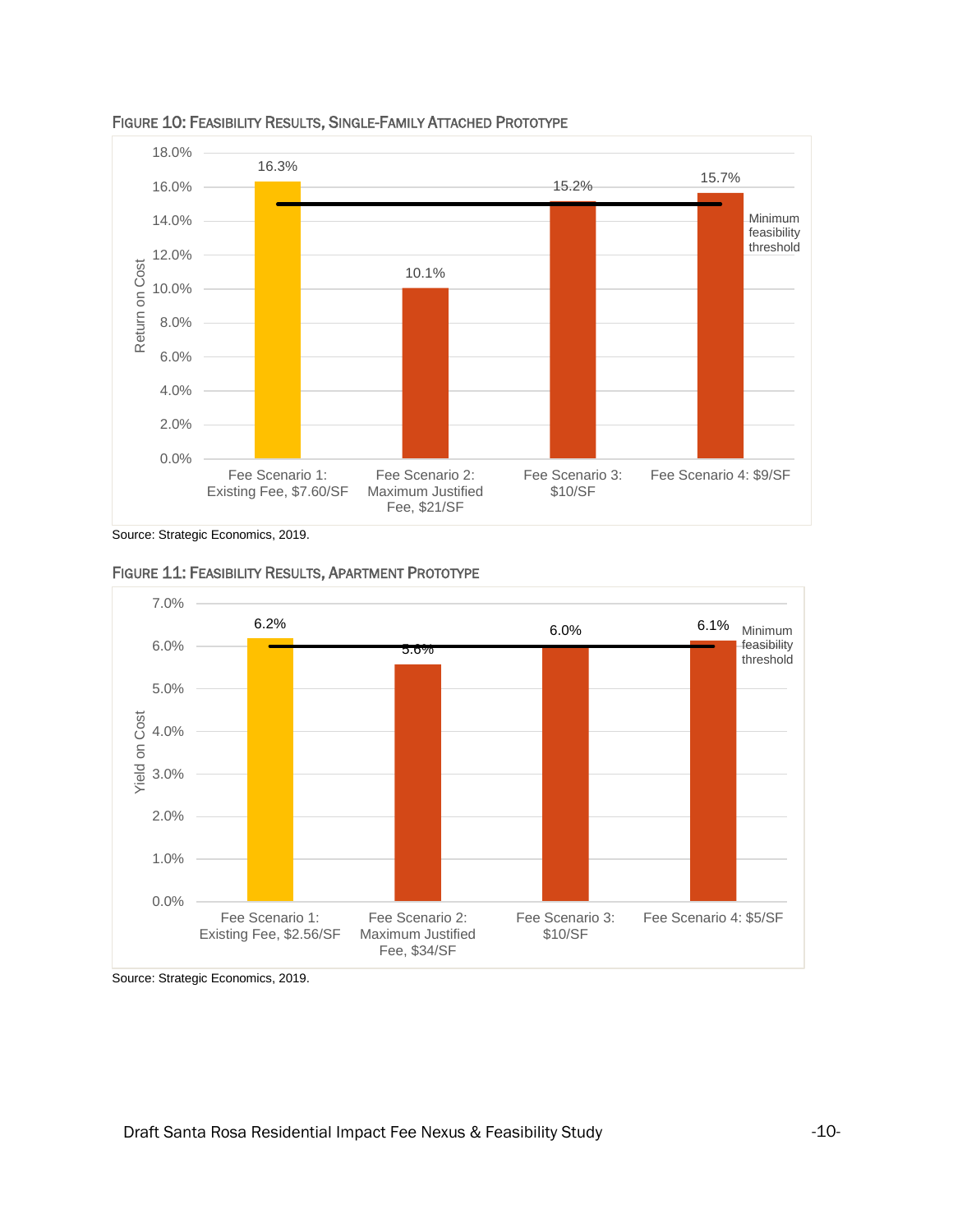#### Inclusionary Housing Policy Considerations

The City of Santa Rosa is considering updating its inclusionary housing program in coordination with updating the affordable housing fee. Policy options include requiring that affordable units be built onsite without the option of paying a fee and adjusting the percentage of affordable units and housing impact fee option. The City may also consider policies to encourage developers to provide the units on-site instead of paying the impact fee. To better understand the likely financial impact of changes to the inclusionary policies, Strategic Economics tested the impact of a range of inclusionary requirement scenarios on development feasibility. The scenarios were tested with and without incentives including a waiver of impact fees on the affordable units. Please note that in all inclusionary variations, the inclusionary units replace any affordable housing fee.

- Single-Family Detached: According to the results of the pro forma analysis, an inclusionary level of 15 percent does not meet the threshold of feasibility but reduced inclusionary levels for the single-family detached prototype do meet the threshold of feasibility.
- Single-Family Attached: According to the results of the pro forma analysis, an inclusionary level of 15 percent does not meet the threshold of feasibility but reduced inclusionary levels for the single-family attached prototype do meet the threshold of feasibility.
- Apartment: According to the results of the pro forma analysis, an inclusionary level of 15 percent does not meet the threshold of feasibility but reduced inclusionary levels for the apartment prototype do meet the threshold of feasibility.

#### Total Development Cost

Currently, the total development costs (including building and onsite improvements, land, parking, indirect costs, financing costs, developer profit, and the existing affordable housing fee) for the residential prototypes are \$280 per net square foot for the single-family detached prototype, \$262 per net square foot for the townhouse prototype, and \$322 per net square foot for the apartment prototype. As shown in Figure 12 below, the existing affordable housing impact fee represents 3 percent, 3 percent, and 1 percent of total development cost of the single-family detached, single-family attached/townhouse, and apartment prototypes, respectively. The maximum housing impact fees represent 9 percent, 8 percent, and 10 percent of total development cost of the single-family detached, single-family attached/townhouse, and apartment prototypes, respectively. A fee of \$26,000 per unit or \$13 per square foot represents 5 percent of total development costs for singlefamily detached units, while a fee of \$16,000 per unit or \$10 per square foot represents 4 percent for single-family attached/townhouse, and a fee of \$9,075 per unit or \$10 per square foot represents 3 percent for apartments.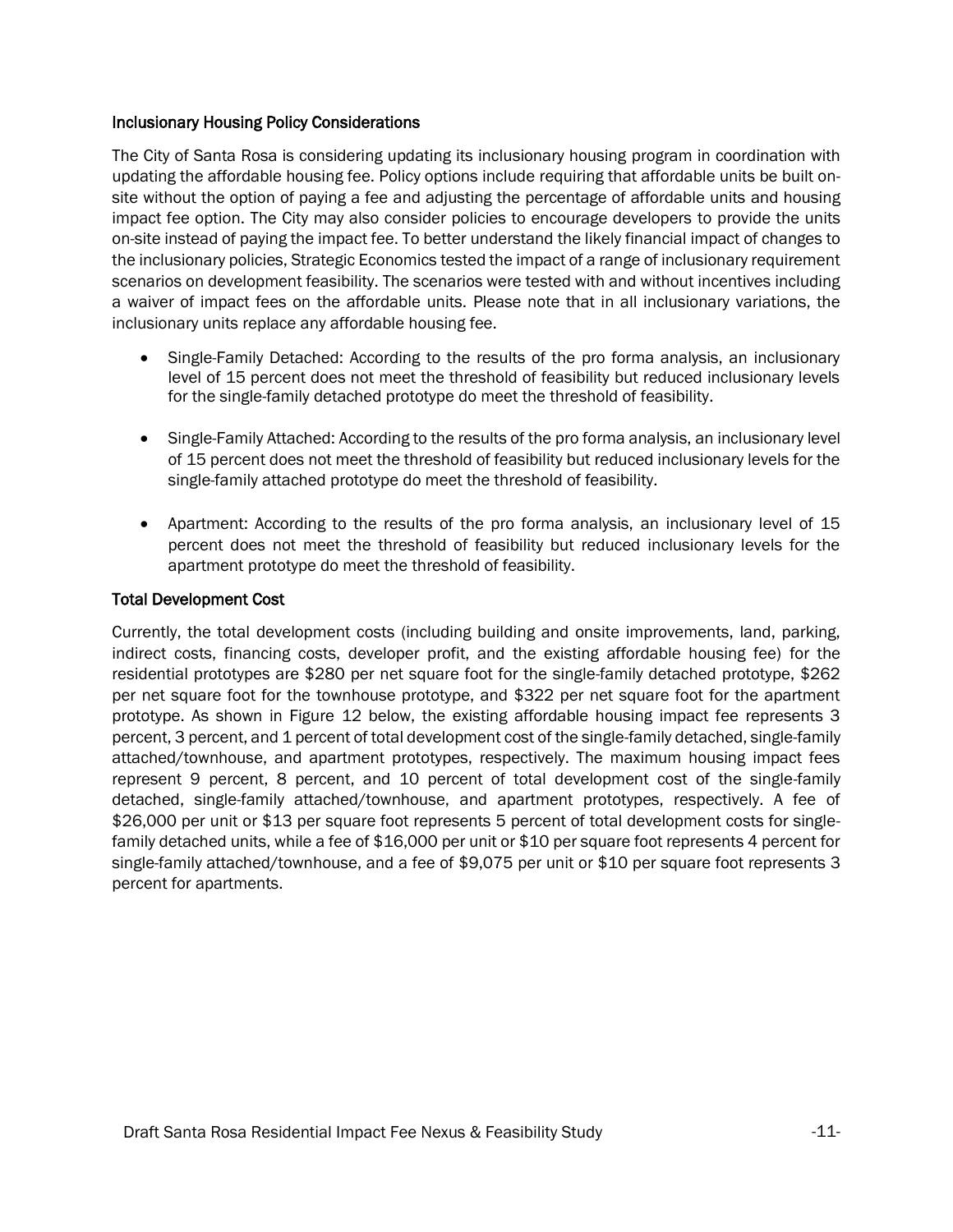#### FIGURE 12: FEE SCENARIOS AS PERCENT OF TOTAL DEVELOPMENT COST

|                                   | Single-Family<br><b>Detached</b> |                    | Single-Family<br><b>Attached</b> |                    | <b>Multifamily</b><br><b>Apartments</b> |                    |
|-----------------------------------|----------------------------------|--------------------|----------------------------------|--------------------|-----------------------------------------|--------------------|
|                                   | Fee per<br>Unit                  | Fee as %<br>of TDC | Fee per<br>Unit                  | Fee as %<br>of TDC | Fee per<br>Unit                         | Fee as %<br>of TDC |
| Fee Scenario 1: Existing Fee*     | \$16,500                         | 3%                 | \$12,200                         | 3%                 | \$2,327                                 | 1%                 |
| Fee Scenario 2: Max Justified Fee | \$50,982                         | 9%                 | \$33,727                         | 8%                 | \$31,139                                | 10%                |
| Fee Scenario 3                    | \$26,000                         | 5%                 | \$16,000                         | 4%                 | \$9,075                                 | 3%                 |
| Fee Scenario 4                    | \$20,000                         | 4%                 | \$14,400                         | 3%                 | \$4.538                                 | 2%                 |

\* Santa Rosa's existing fee is 2.5 percent of sales price for single family detached and attached for-sale homes. The existing fee varies based on square footage for multifamily units.

Source: Strategic Economics, 2019.

#### Comparison to Neighboring Jurisdictions.

A comparison to current housing impact fees charged in nearby or comparison cities can be a helpful consideration. In the North Bay, the single-family detached fees are set between \$7,000 and \$35,000 in most cities. If the maximum impact fees calculated for Santa Rosa were adopted, they would significantly exceed the fees charged in neighboring jurisdictions. The recommended fee level of \$13 per square foot, or \$26,000 for a prototypical single-family detached house, is higher than the fee levels in many of the cities shown (Figure 13), but comparable to the fee in place in Cotati and lower than the fee in place in Novato. The recommended inclusionary level of 10 percent is equivalent to or lower than the levels required in Berkeley, Petaluma, and San Rafael.

| City                    | <b>Single-Family Fee/Requirement</b> |
|-------------------------|--------------------------------------|
| Windsor                 | \$7,220                              |
| Napa                    | \$9,500                              |
| Healdsburg              | \$10,940                             |
| Pleasanton              | \$11,939                             |
| Sonoma County           | \$14,898                             |
| Santa Rosa <sup>a</sup> | \$16,500                             |
| Cotati <sup>b</sup>     | \$23,800                             |
| Novato                  | \$35.242                             |
|                         | Base requirement of 10-20 %          |
| San Rafael <sup>c</sup> | affordable units on-site             |
|                         | Base requirement of 15% affordable   |
| Petaluma <sup>d</sup>   | units, or option to pay \$20,240     |
|                         | Base requirement of 20% affordable   |
| <b>Berkeley</b>         | units on-site                        |

#### FIGURE 13: EXISTING HOUSING IMPACT FEES IN SELECTED CITIES

<sup>a</sup>Fee amount for a \$660,000 home. Santa Rosa's current fee is 2.5 percent of sales price.

<sup>b</sup> Fee amount for a \$660,000 home. Cotati's fee is based on sales price of unit.

<sup>c</sup> San Rafael's priority is for provision of on-site inclusionary units. Where this is infeasible, or for fractional units, the fee amount is approximately \$343,970 per affordable unit.

<sup>d</sup> Petaluma requires 15% inclusionary for projects with more than 5 units, or option to pay fee with City Council approval. Petaluma's fee is based on square footage. Fee amount shown is for a 2,000 square foot home. Source: Strategic Economics, 2019.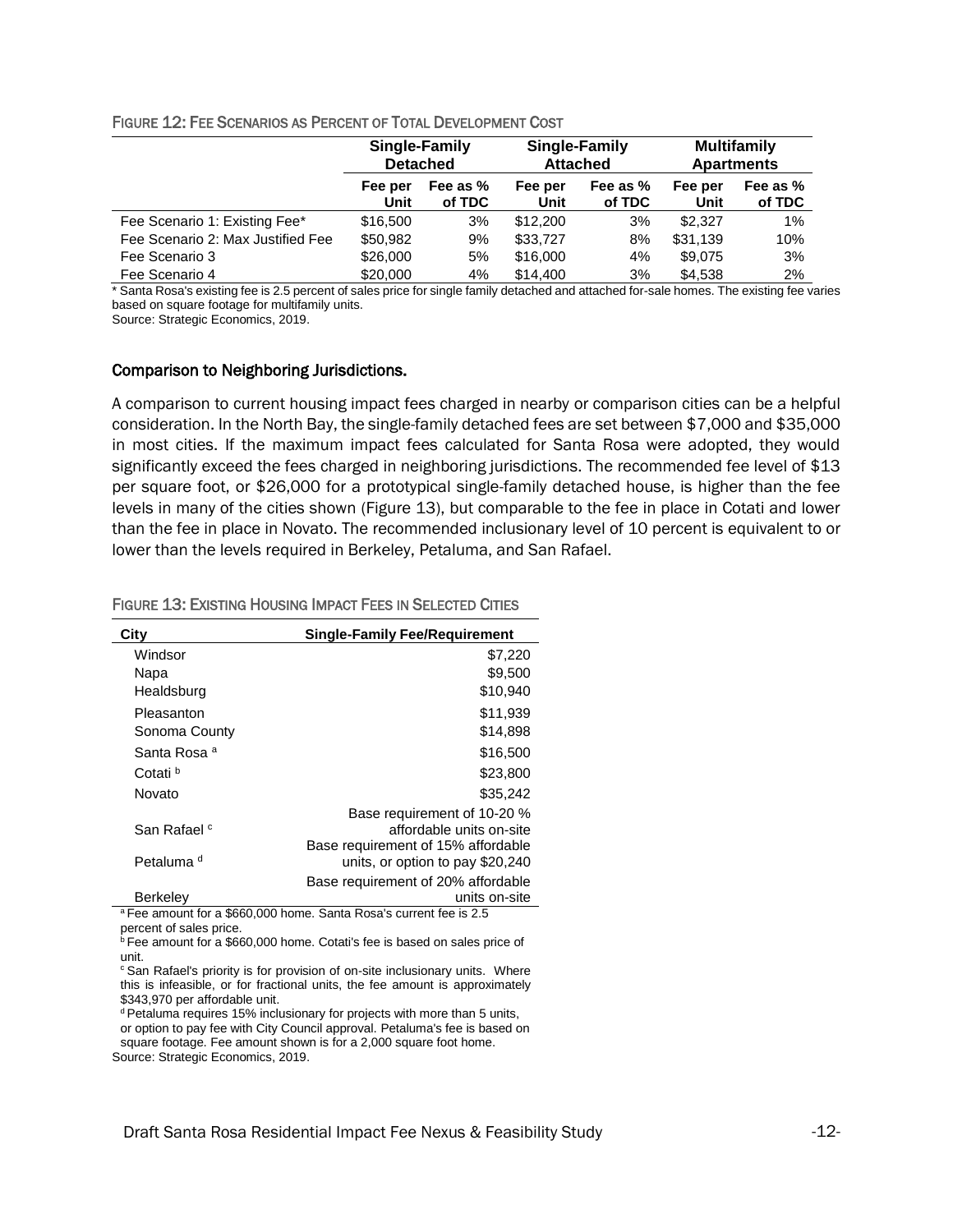### <span id="page-12-0"></span>Implementation Options and Recommendations

This study finds the maximum justified single-family detached impact fee per unit is \$50,982 (\$25 per square foot), \$33,727 (\$21 per square foot) for a single-family attached unit, and \$31,139 (\$34 per square foot) for an apartment unit.

If Santa Rosa elects to update its impact fee on single-family detached housing, the recommended fee level is \$13 per square foot. For single-family attached townhouses, if the City decides to update the impact fee, the recommended level is \$10 per square foot. For apartments, if the City decides to update the impact fee, the recommended level is \$10 per square foot. If the City elects to increase its affordable housing impact fees it should consider an alternative fee schedule and/or additional incentives for high density development in the downtown core. A separate recent study found those building types to be challenged under current conditions and considered additional incentives for development in the downtown core.<sup>2</sup>

If the City elects to revise its inclusionary housing requirements, the recommended percentages are 10 percent inclusionary for moderate income households for single-family detached and single-family attached and 8 percent inclusionary for low-income households for apartments. It is recommended that the city include regulatory and financial incentives in its inclusionary housing policy. These recommendations are based on the findings of the financial feasibility analysis, a comparison of fees and requirements in neighboring jurisdictions, and other factors as explained in the Policy and Feasibility Considerations section, above. See Chapter V, Policy Considerations and Implementation Options, for additional information on incentives. The recommended fee and inclusionary levels are shown in Figure 14.

| <b>Prototype</b>       | <b>Recommended Fee</b><br>per Unit | <b>Recommended Fee</b><br>per SF | Recommended<br>Inclusionary<br>Percentage |
|------------------------|------------------------------------|----------------------------------|-------------------------------------------|
| Single-Family Detached | \$26,000                           | \$13                             | 10%                                       |
| Single-Family Attached | \$16,000                           | \$10                             | 10%                                       |
| Apartments             | \$9,075                            | \$10                             | 8%                                        |

#### FIGURE 14. RECOMMENDED HOUSING IMPACT FEES AND INCLUSIONARY PERCENTAGES BY RESIDENTIAL PROTOTYPE

Sources: Strategic Economics, 2019.

 $\overline{a}$ 

<sup>2</sup> Keyser Marston Associates, Inc., September 6, 2018, *Memorandum: High-Density Multi-Family Residential Incentives.*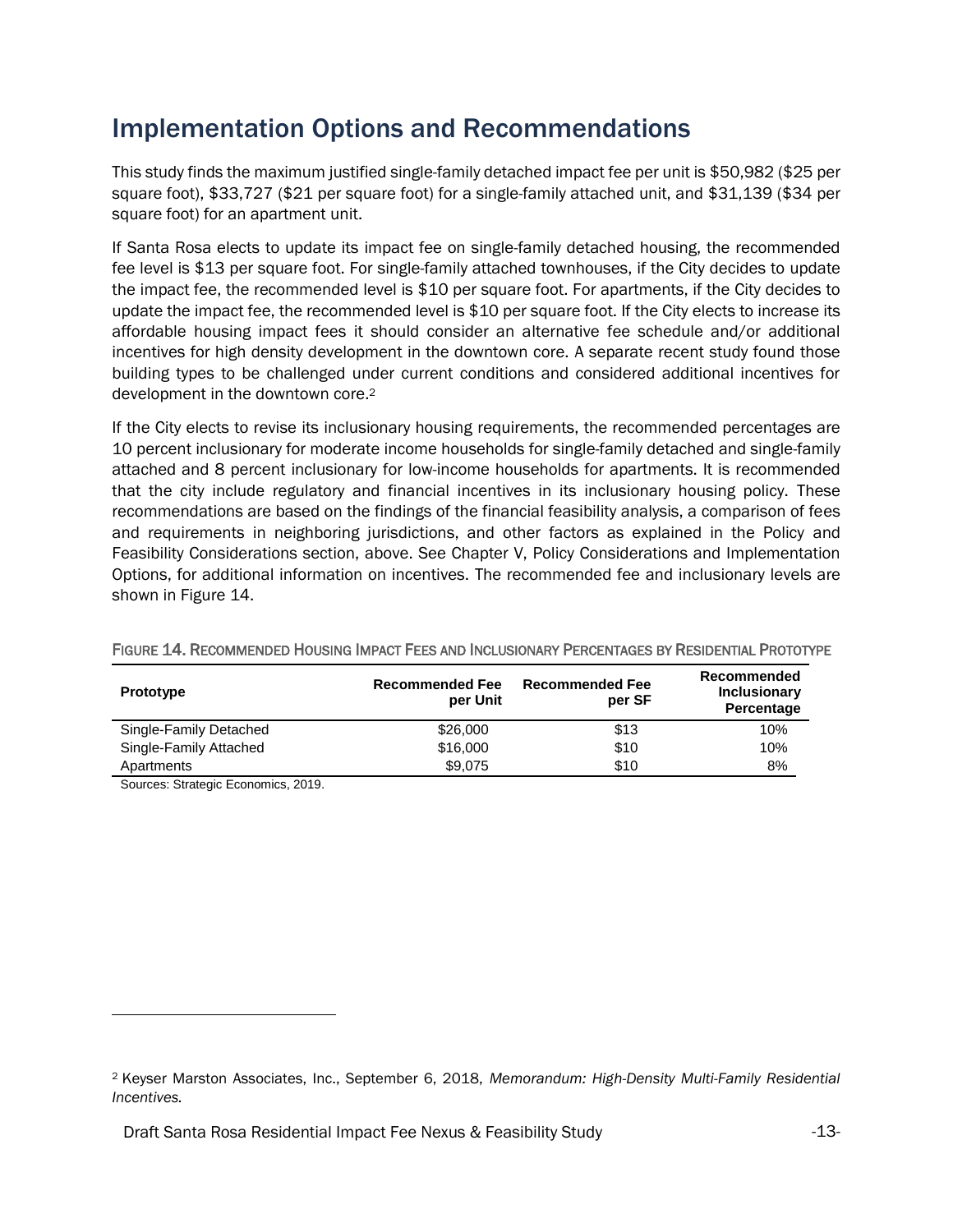# <span id="page-13-0"></span>II.INTRODUCTION

The City of Santa Rosa is considering updating its affordable housing fee on new development projects and expanding its inclusionary housing policy. The purpose of affordable housing impact fee is to mitigate the impact of new market rate development on the demand for affordable housing. When a city or county adopts a development impact fee, it must establish a reasonable relationship or connection between the development project and the fee that is charged. Studies undertaken to demonstrate this connection are called nexus studies. This nexus study quantifies the connection between the development of market rate housing and the demand for affordable housing units.

This residential nexus study measures the income and spending generated by the new market rate households renting or buying new units in Santa Rosa. This new consumption is then translated into new induced job growth. These induced jobs will be at various wage rates; many will be at lower wages, for example in the retail and personal services sectors. Since low-wage households cannot reasonably afford to pay for market rate rental and for-sale housing in Santa Rosa, a housing impact fee can be justified to bridge the difference between what these new households can afford to pay and the cost of developing modest housing units to accommodate them.

### <span id="page-13-1"></span>**Background**

Cities and counties in California have operated inclusionary zoning programs to increase the supply of affordable housing since the 1970s. A recent national survey of inclusionary housing programs found that there were 149 jurisdictions with inclusionary programs in the State of California.<sup>3</sup> An inclusionary program requires that builders of new residential projects provide a specified percentage of units, either on-site or off-site, at affordable prices. Some programs have also allowed developers the option of paying fees "in lieu" of providing inclusionary units. The success of inclusionary housing policies depends on the strength of the housing market, with more flexible inclusionary policies and those designed to offset additional costs associated with providing affordable units often leading to greater production of affordable units.<sup>4</sup>

Inclusionary zoning policies have usually been established based on the police power of cities and counties to enact legislation benefitting public health, safety, and welfare. In its recent decision on California Building Industry Assn v. City of San Jose, the California Supreme Court upheld this power of cities, finding that the objective of increasing affordable housing supply in economically diverse developments was "unquestionably" permitted by the U.S. Constitution.

However, in 2009, in Palmer/Sixth Street Properties, L.P. v. City of Los Angeles, the Court of Appeal held that inclusionary rental requirements violated the Costa Hawkins Rental Housing Act, which allows landlords to determine the rents of all new units. Affordable rental housing could still be

<sup>3</sup> Emily Thaden and Ruoniu Wang, September 2017, "Inclusionary Housing in the United States: Prevalence, Impact, and Practices," [https://www.lincolninst.edu/sites/default/files/pubfiles/thaden\\_wp17et1\\_0.pdf](https://www.lincolninst.edu/sites/default/files/pubfiles/thaden_wp17et1_0.pdf)

Grounded Solutions Network, "Where Does Inclusionary Housing Work?" https://inclusionaryhousing.org/inclusionary-housing-explained/what-is-inclusionary-housing/where-does-itwork-3/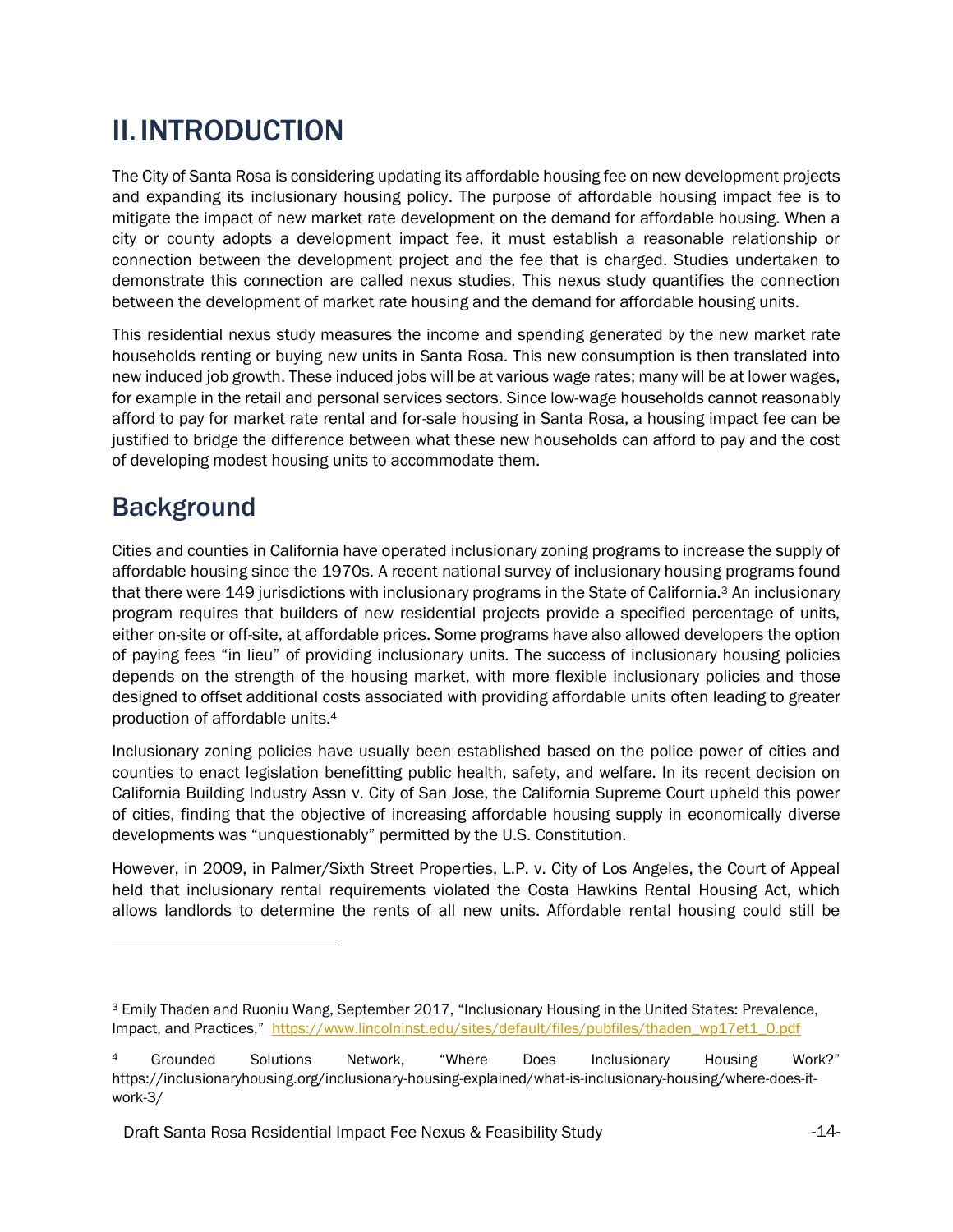required if a developer agreed by contract to do so, in exchange for financial assistance or regulatory incentives. But in the absence of these incentives, restricted rents could not be required of a developer. Consequently, many communities in California completed nexus studies and imposed rental housing impact fees to mitigate the impact of market-rate rental housing on the need for affordable housing. Although a nexus analysis is not required to adopt inclusionary ordinances and inlieu fees on for-sale housing, conducting a nexus study provides additional support for these requirements.

In September 2017, Governor Brown signed into law a package of 15 housing bills that includes AB1505, also known as the Palmer Fix, which restores the authority of local governments to enact ordinances that require inclusionary housing in rental housing developments. The reversal of the 2009 Palmer decision allows Santa Rosa and other cities in California to establish inclusionary housing requirements on all new development, including for-sale and rental projects.

The City of Santa Rosa's existing inclusionary housing regulation applies to all residential development (including subdivisions) with more than four units (or residential parcels) and allows developers to build units on-site or make payments in-lieu of units (City Code 21-02.040).

### <span id="page-14-0"></span>The Nexus Concept

In a balanced housing market, the development of new market rate housing results in population growth. Residents purchasing and renting these new units now spend money in the city. For example, they go out to eat in local restaurants, shop for food and clothing in local stores, and patronize other local businesses, such as hair salons, dry cleaners, and dental offices. This local spending results in the need to hire new workers to respond to the increased demand for goods and services. A nexus study establishes the connection between the households that purchase or rent new housing units and the number of new workers that will be hired by local businesses to serve the needs of new residents.

Growth in employment will provide jobs at various wage rates. While some jobs will pay salaries that will allow new workers to rent or purchase market rate housing, many new jobs will also be at lower wages. Since low-wage households cannot reasonably afford to pay for market rate rental and for-sale housing in Santa Rosa, a housing impact fee addresses the demand for affordable housing.

The nexus analysis presented in this study is designed to define an upper limit for a housing impact fee to be charged on new rental and for-sale housing to mitigate impacts on affordable housing needs. The maximum fee is not necessarily the recommended fee. Subsequent sections of this report address additional policy considerations to consider when adopting an updated housing impact fee.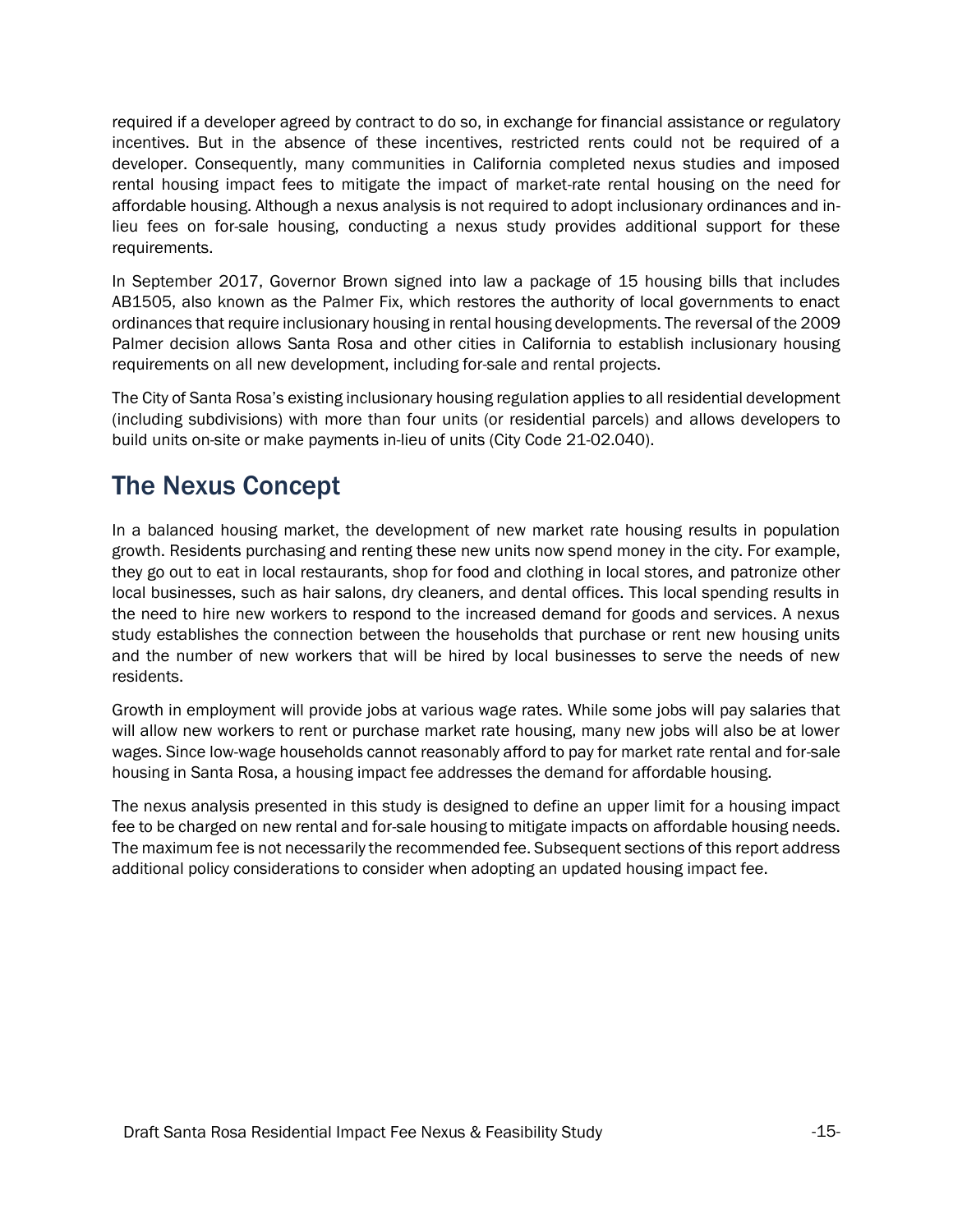# <span id="page-15-0"></span>III. CALCULATION OF THE NEXUS FEE

This residential nexus study uses a 5 - step methodology to calculate the maximum justified fee on new residential development for affordable housing. This section describes the steps taken to calculate the nexus-based maximum fee amount per square foot.

### <span id="page-15-1"></span>Step 1: Establish the Building Prototypes

The first step in this study is to identify residential housing prototypes. The housing prototypes are not intended to represent specific development projects; rather, the prototypes used in this study represent market-rate residential development recently constructed or proposed in Santa Rosa. This study examined the induced affordable housing need for three residential prototypes, described below and shown in Figure 15.

- For-Sale Single-Family Detached Units with attached garages: The for-sale singlefamily detached prototype is a wood siding wood-frame building with an attached garage and a net residential area of 100,000 square feet. The estimated density is 8 units per acre. This building type is representative of recently built single-family detached units in Santa Rosa. These are three-bedroom and two and a half-bathroom units of 2,000 square feet. The estimated unit sale price is \$660,000.
- For-Sale Single Family Attached Units (Townhomes) with tuck-under parking: The forsale single-family attached prototype is a Type V wood-frame building with tuck-under parking and a net residential area of 80,000 square feet. The estimated density is 15 units per acre. This type of building is typical for new townhouses in Santa Rosa. These are three-bedroom units with an average size of 1,600 square feet and a price of \$488,000.
- Rental Apartments with surface parking: The rental apartment prototype is a Type V wood-frame building with surface parking and net residential area of 90,750 square feet. The estimated density is 25 units per acre. This is a typical building type for new market-rate apartment development in Santa Rosa. The apartment unit mix consists of mostly one- and two-bedroom units, with a smaller number of three-bedroom units. Estimated monthly rents range from \$2,000 to \$2,900 per unit, depending on unit size and number of bedrooms.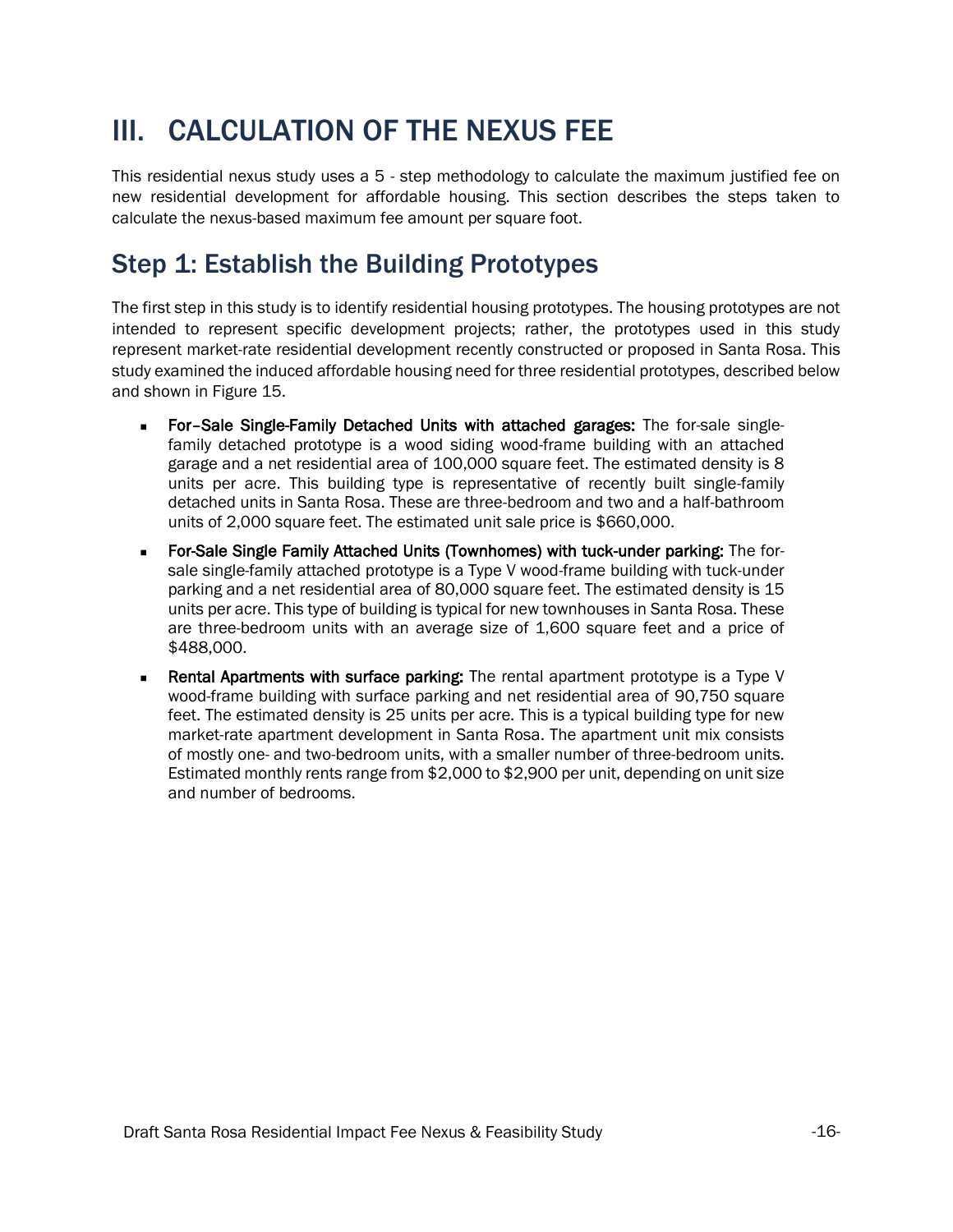#### FIGURE 15: RESIDENTIAL PROTOTYPES

|                                                    |                  |               |               |            | <b>Unit Sales</b> |                 |
|----------------------------------------------------|------------------|---------------|---------------|------------|-------------------|-----------------|
|                                                    |                  | <b>Square</b> |               | <b>Net</b> | Price/            | <b>Price or</b> |
|                                                    |                  | Feet          | <b>Number</b> | Area       | <b>Monthly</b>    | Rent            |
| <b>Prototype</b>                                   | <b>Unit Type</b> | per Unit      | of Units      | (SF)       | Rent              | per SF          |
| <b>Single-Family Detached (For-Sale)</b>           |                  |               |               |            |                   |                 |
| 2-story wood frame (Type V);                       | 3 bedroom,       | 2,000         | 50            |            | \$660,000         | \$330           |
| attached garage; 8 units per acre                  | 2.5 bathroom     |               |               |            |                   |                 |
| Net Residential Area (SF)                          |                  |               |               | 100,000    |                   |                 |
| <b>Single-Family Attached Townhomes (For-Sale)</b> |                  |               |               |            |                   |                 |
| 2-story wood frame (Type V);                       | 3 bedroom,       | 1.600         | 50            |            | \$488,000         | \$305           |
| surface parking; 15 units per acre                 | 2.5 bathroom     |               |               |            |                   |                 |
| Net Residential Area (SF)                          |                  |               |               | 80,000     |                   |                 |
| <b>Apartments (Rental)</b>                         |                  |               |               |            |                   |                 |
|                                                    | 1 bedroom.       |               |               |            |                   |                 |
|                                                    | 1 bathroom       | 750           | 45            |            | \$2,000           | \$2.67          |
| 3 story wood frame (Type V);                       | 2 bedroom,       |               |               |            |                   |                 |
| surface parking; 25 units per acre                 | 2 bathroom       | 1,000         | 45            |            | \$2,500           | \$2.50          |
|                                                    | 3 bedroom,       |               |               |            |                   |                 |
|                                                    | 2 bathroom       | 1,200         | 10            |            | \$2,900           | \$2.42          |
| Average Unit Size (SF)                             |                  | 908           |               |            |                   |                 |
| Net Residential Area (SF)                          |                  |               |               | 90,750     |                   |                 |

Source: City of Santa Rosa, 2018; CoreLogic, 2018; Zillow.com, 2018; Strategic Economics, 2018.

### <span id="page-16-0"></span>Step 2: Estimate the Income Distribution of New Market Rate Units

Using the sales prices and rents shown in Figure 15, the next step is to calculate the annual household incomes of the buyers of new for-sale single-family detached units, for-sale single-family attached units, and the renters occupying new apartment units. These household incomes provide a basis for estimating household expenditures, and ultimately the demand for new affordable housing.

- <sup>◼</sup> Incomes of buyers of for–sale Single-Family Detached units with attached garages: To calculate the household income of buyers of new single-family detached units, the analysis used typical mortgage terms for Santa Rosa: 20 percent down payment, 30 year fixed rate mortgage, and 4.0 percent interest rate. Santa Rosa's property tax rate was estimated from recent budget documents. Total housing costs, including monthly payments for mortgage payments, property taxes and insurance, are assumed to be 35 percent of available monthly income. The result of the income estimates for households buying new single-family detached units is shown in Figure 16. As shown in the calculations, for single-family detached units, household incomes are estimated to be over \$123,000.
- Incomes of buyers of for-sale Single Family Attached Units (Townhomes) with Tuck-Under Parking: For buyers of townhouses, the analysis applied the same typical mortgage terms as those used for single-family detached units, and Santa Rosa's property tax rates. Homeowner association (HOA) fees were based on a review of HOA fees at similar new single-family attached developments in Sonoma County. As in the previous case, households are expected to spend 35 percent of available monthly income on total housing costs, including monthly payments for mortgage payments, property taxes, insurance and HOA fees. Figure 17 shows the result of the income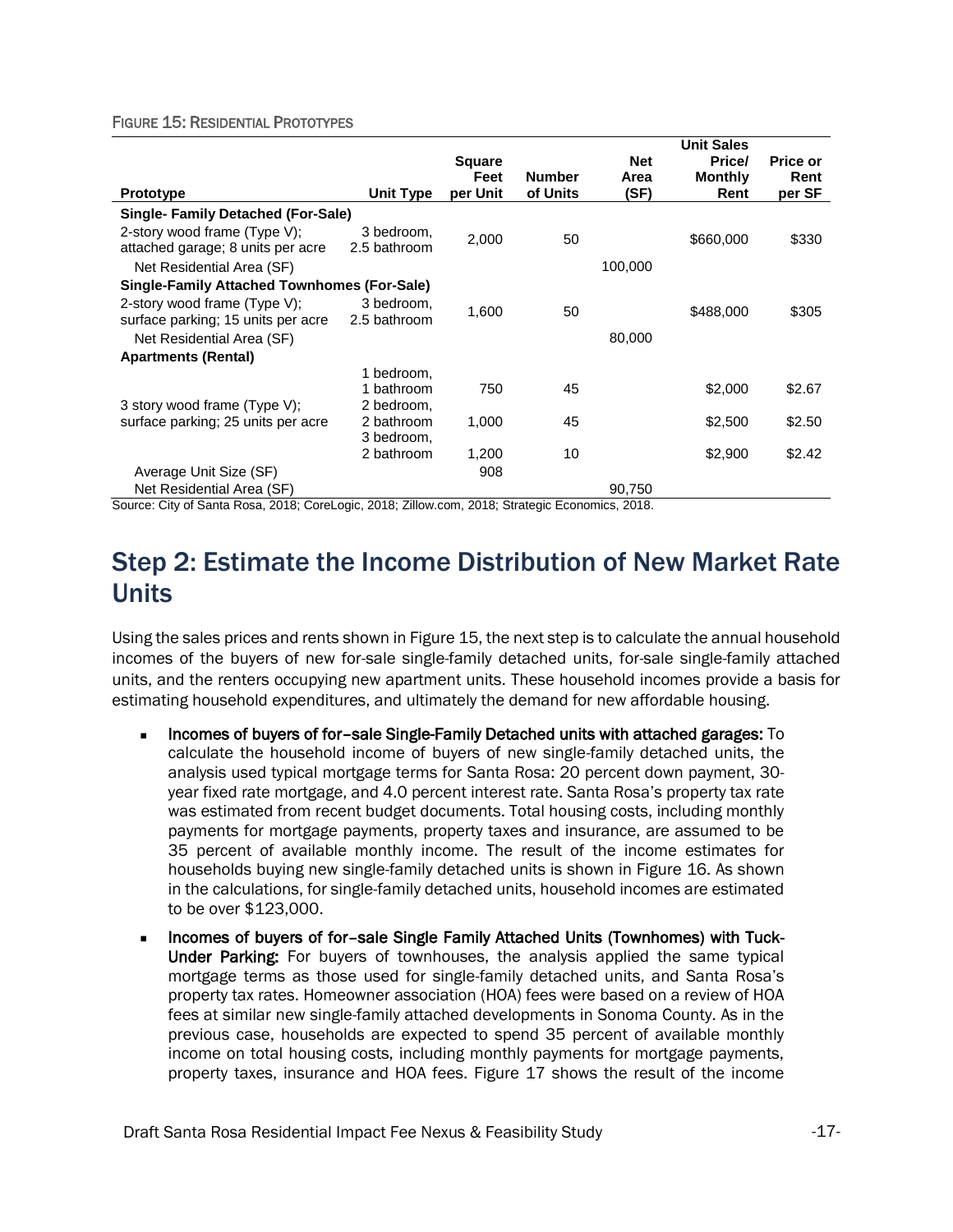estimates for households buying new townhouse units. As shown in the calculations, for townhouses, household incomes are estimated to be just over \$100,000.

**EXEDER** Incomes of renters in the rental Apartments: For renter households, maximum annual housing costs are assumed to be 30 percent of gross household income, a standard established in California's Health and Safety Code Sections 50052.5 and 50053. The estimated household income of renters varies by unit type, as indicated in Figure 18. One-bedroom, two-bedroom and three-bedroom unit renter households have estimated household incomes of \$80,000, \$100,000 and \$116,000, respectively.

|  |                                             | FIGURE 16: HOUSEHOLD INCOME DISTRIBUTION OF NEW |  |
|--|---------------------------------------------|-------------------------------------------------|--|
|  | <b>HOUSEHOLDS, SINGLE - FAMILY DETACHED</b> |                                                 |  |

| Number of Households          | 50        |
|-------------------------------|-----------|
| Sales Price                   | \$660,000 |
| Down Payment (a)              | \$132,000 |
| Loan Amount                   | \$528,000 |
| Monthly Debt Service (b)      | \$2.521   |
| Annual Debt Service           | \$30,249  |
| Annual Property Taxes (c)     | \$10,560  |
| Fire and Hazard Insurance (d) | \$2.310   |
| Annual Housing Costs (e)      | \$43,119  |
| Household Income              | \$123.197 |

Notes:

(a) Down payment is estimated at 20% of sales price.

(b) Interest rate was estimated at 4.00% for a 30-year term.

 $(c)$  Property tax rate is 1.6000% based on Santa Rosa's CAFR, citywide tax rate.

(d) Industry standard estimated at 0.35%.

(e) Homeownership housing burden is estimated at 35%, based on California

Health & Safety Code Sections 50052.5 and 50053.

Source: Strategic Economics, 2019.

|  |  | FIGURE 17: HOUSEHOLD INCOME DISTRIBUTION OF NEW       |  |
|--|--|-------------------------------------------------------|--|
|  |  | <b>HOUSEHOLDS, SINGLE - FAMILY ATTACHED TOWNHOMES</b> |  |

| Number of Households          | 50        |
|-------------------------------|-----------|
| Sales Price                   | \$488,000 |
| Down Payment (a)              | \$97,600  |
| Loan Amount                   | \$390,400 |
| Monthly Debt Service (b)      | \$1,864   |
| Annual Debt Service           | \$22,366  |
| Annual Property Taxes (c)     | \$7,808   |
| Annual HOA Fees (d)           | \$3,960   |
| Fire and Hazard Insurance (e) | \$1,708   |
| Annual Housing Costs (f)      | \$35,842  |
| Household Income              | \$102,406 |

Notes:

(a) Down payment is estimated at 20% of sales price.

(b) Interest rate was estimated at 4.00% for a 30-year term.

(c) Property tax rate is 1.6000% based on Santa Rosa's CAFR, citywide tax rate.

(d) Based on comparable properties in Santa Rosa.

(e) Industry standard estimated at 0.35%.

(f) Homeownership housing burden is estimated at 35%, based on California

Health & Safety Code Sections 50052.5 and 50053.

Source: Strategic Economics, 2019.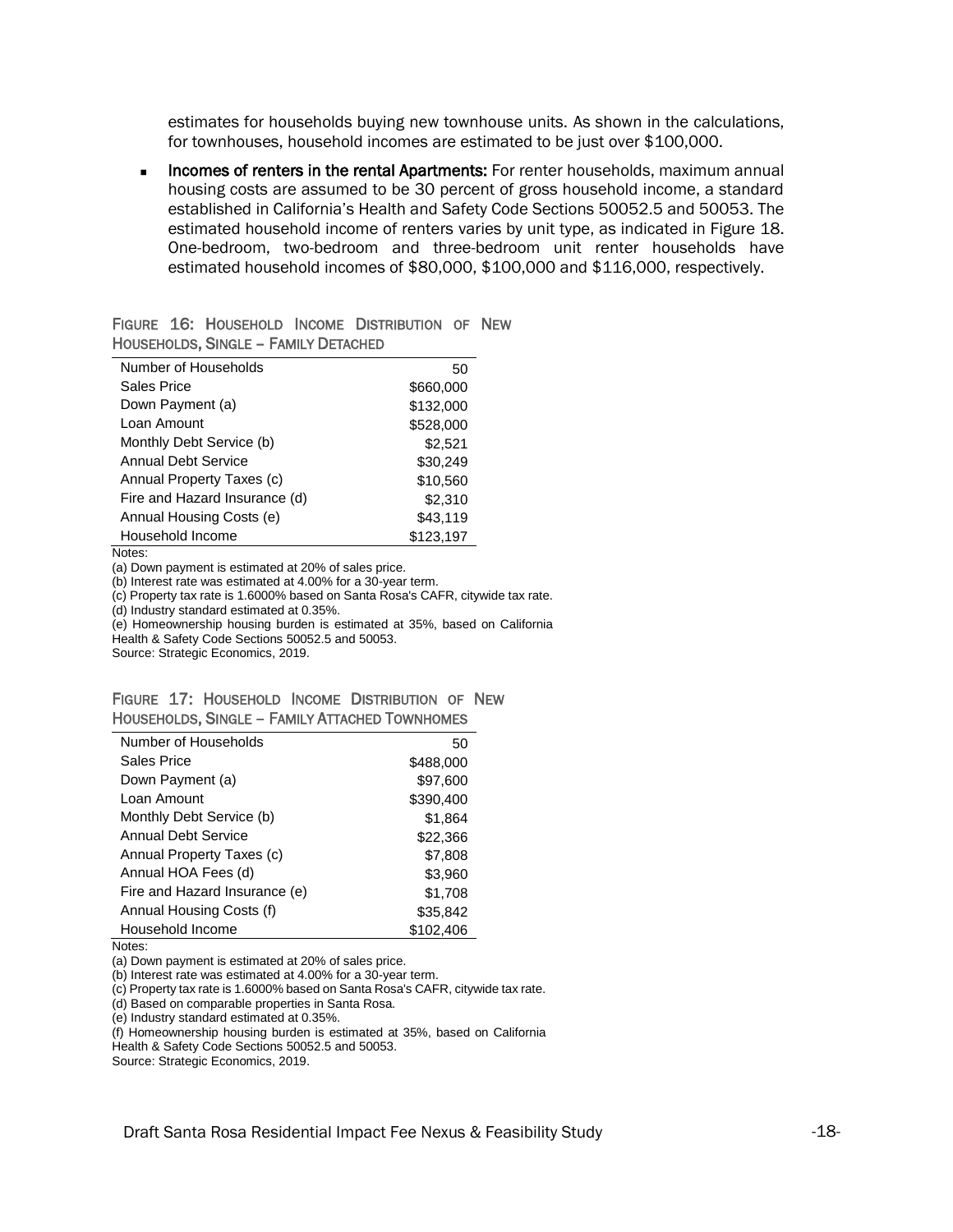| FIGURE 18: HOUSEHOLD INCOME DISTRIBUTION OF HOUSEHOLDS, APARTMENTS |
|--------------------------------------------------------------------|
|--------------------------------------------------------------------|

| <b>Apartments (Rental)</b>        |                |           |           |
|-----------------------------------|----------------|-----------|-----------|
|                                   |                |           | 3         |
| Unit Type                         | <b>Bedroom</b> | bedroom   | bedroom   |
| Number of Households              | 45             | 45        | 10        |
| Monthly Rent                      | \$2,000        | \$2.500   | \$2,900   |
| Annual Housing Costs (a)          | \$24,000       | \$30,000  | \$34,800  |
| <b>Estimated Household Income</b> | \$80,000       | \$100,000 | \$116,000 |

(a) Renter housing burden is estimated at 30%, based on California Health & Safety Code Sections 50052.5 and 50053. Source: Strategic Economics, 2019.

### <span id="page-18-0"></span>Step 3: Estimate the Demand for New Affordable Housing

Next, Strategic Economics estimated the demand for new affordable housing induced by the prototypical new market rate residential development modeled in this study. The new households in the market rate development spend money in the local economy, which can be linked to new jobs. These jobs will be of varying wages, with some paying low wages. Workers in these new jobs may be unable to afford market rate housing and may require affordable housing.

Estimating the demand for new affordable housing involves the following 4 steps:

- A. Estimating new jobs linked to the households in the new residential development (IMPLAN3).
- B. Estimating wage impacts of the new jobs.
- C. Estimating worker households.
- D. Estimating demand for affordable housing.

#### Step 3A: Estimating new jobs linked to the households in the new residential development (IMPLAN3).

The first step in estimating the demand for affordable housing is to estimate the number of new jobs that new households will support with their household expenditures. This step uses IMPLAN3. IMPLAN3 is an input-output based economic impact model to calculate the impact of new household income on consumer expenditures in different sectors. The input-output dataset represents a static snapshot of the economy for the region, in this case Sonoma County, from which multiplier effects are modelled. For this analysis, IMPLAN3 used regional data specific to Sonoma County in order to create the multipliers effects resulting from new households. In this case, all of the multiplier effects derive from new demand for goods and local services (including government) that new households would generate within Sonoma County. It is assumed that buyers and renters of new housing units in Santa Rosa increase demand for goods and services within Sonoma County. The multiplier effects do not account for economic impacts generated during the construction period, or any economic impacts that would occur outside of the county.

The economic impacts estimated by the model generally fall into one of three categories - direct, indirect, or induced. For this analysis:

**■** Direct impacts represent the household income brought into the community by new residents, calculated in Step 2 of this analysis.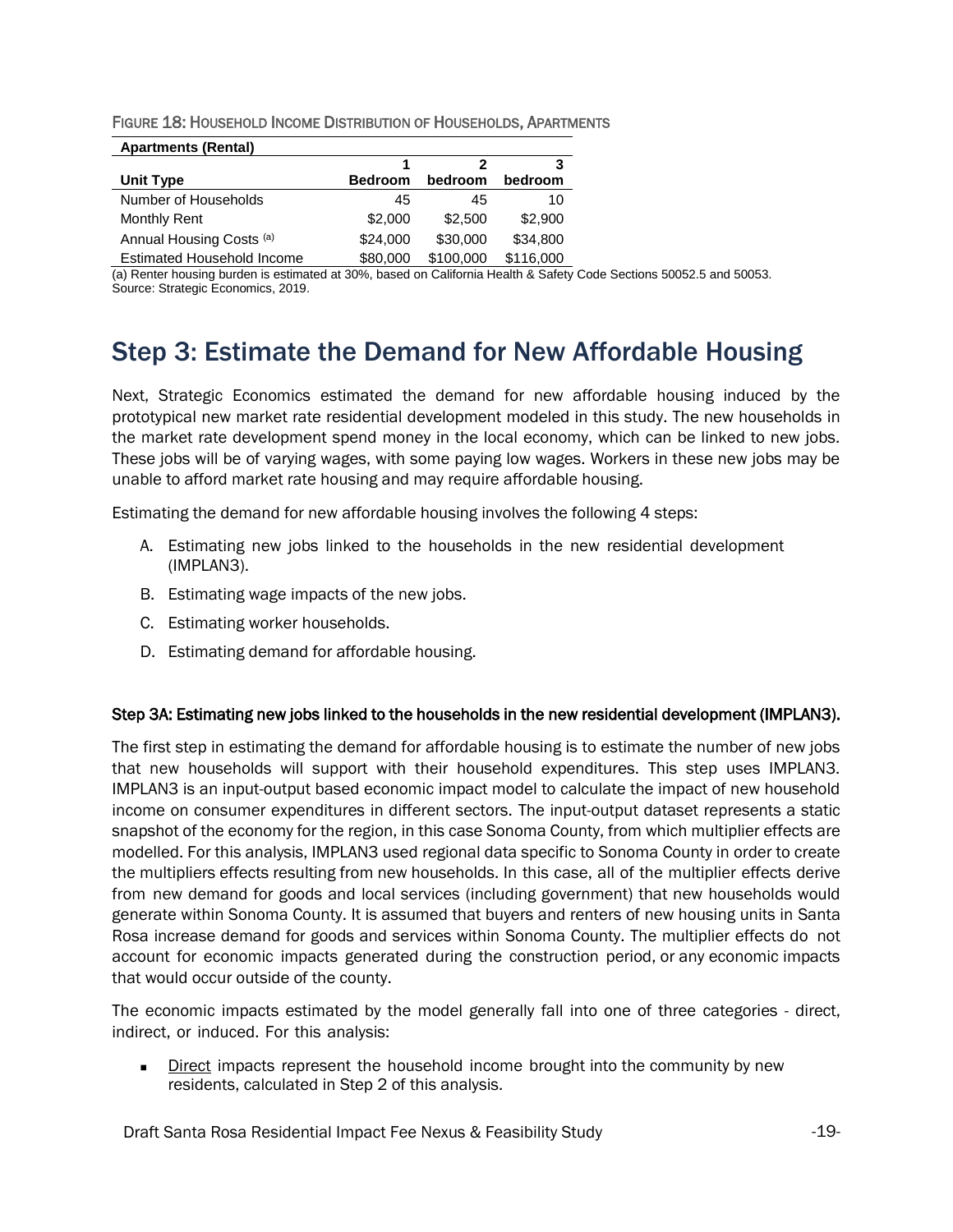- Indirect impacts would normally result from demand for commodities and services provided by suppliers for business operations. (Because the direct impacts come only from household spending, and not from business activity, the indirect effects were not calculated.)
- Induced impacts represent the potential effects resulting from household spending at local establishments. These impacts affect all sectors of the economy, but primarily affect retail businesses, health services, personal services providers, and government services. The employment estimates provided by the IMPLAN3 model cover all types of jobs, including full and part time jobs. The induced jobs for each prototype are shown in Figure 19. Additional detailed data tables are included in the Appendix to this report.

It should be noted that the figures used in the IMPLAN3 analysis reflect the demand for goods and services by net, new Sonoma County households. The multiplier impacts assume that all of this spending will remain in Sonoma County.

| <b>Prototype</b>                                                                                 | <b>Induced</b><br><b>Employment</b> | Workers per<br><b>Household</b> | <b>New Worker</b><br><b>Households</b> |
|--------------------------------------------------------------------------------------------------|-------------------------------------|---------------------------------|----------------------------------------|
| Single - Family Detached<br>(For-Sale)                                                           | 45.1                                | 1.60                            | 28.2                                   |
| Single - Family Attached<br>Townhomes (For-Sale)                                                 | 31.0                                | 1.60                            | 19.3                                   |
| Apartments (Rental)                                                                              | 57.3                                | 1.60                            | 35.8                                   |
| Course IMPLANS, 2019, LLC, Concus Pursou's American Community Curvey 5 Veer Estimates, 2011, 201 |                                     |                                 |                                        |

#### FIGURE 19: NEW WORKERS AND WORKER HOUSEHOLDS, BY PROTOTYPE

Source: IMPLAN3, 2018; U.S. Census Bureau's American Community Survey, 5-Year Estimates, 2011-2015; Strategic Economics, 2019.

#### Step 3B: Estimating wage impacts of the new jobs.

Based on the number of induced jobs in each IMPLAN3 sector, Strategic Economics estimated the wages associated with the new jobs for each prototype. This analysis estimated the number of new jobs in each occupation by applying national occupation distributions for each IMPLAN3 sector. Next, it applied regional wage data for each occupation to arrive at an estimate of the incomes for new workers for each prototype.

#### Step 3C: Creating worker households.

Many households include multiple wage earners. In order to determine the number of worker households required to fill the jobs associated with each prototype, the number of new workers (calculated in Step 3A) was divided by 1.60 (the average number of wage-earners per working household in Santa Rosa, according to the U.S. Census Bureau's American Community Survey, 5-Year Estimates, 2011-2015. The calculation of total new worker households is shown in Figure 19, above.

The analysis also assumed that the income of the second wage-earner in a household would be similar to the wage of the first wage-earner. Accordingly, individual worker wages (estimated in Step 3B) were multiplied by 1.60 to represent total household incomes.

#### Step 3D: Estimating demand for affordable housing.

Next, worker households are categorized as very low, low, moderate, and above moderate-income based on the income definitions established by Santa Rosa Housing and Community Services for a three-person household, the average household size in the City of Santa Rosa according to the U.S.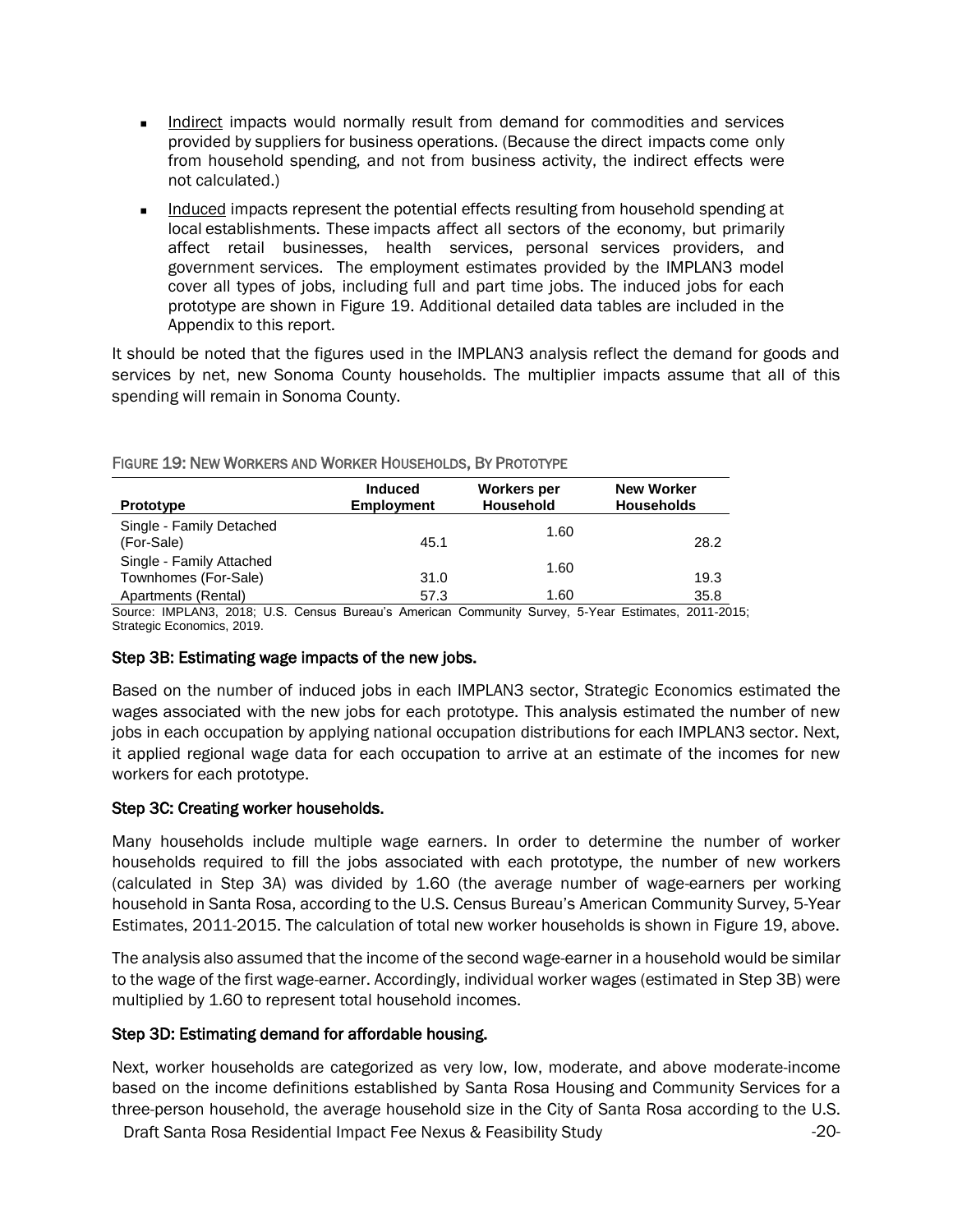Census Bureau American Community Survey 5-Year Estimates, 2011-2015. Figure 20 shows the number of households in each income category by prototype. Above moderate-income households were removed from the subsequent steps of the nexus analysis, as it is assumed that these income groups would be able to afford market-rate housing.

|                                      |                                                     | <b>New Worker Households</b>                          |                                                                     |                               |  |  |
|--------------------------------------|-----------------------------------------------------|-------------------------------------------------------|---------------------------------------------------------------------|-------------------------------|--|--|
| <b>Prototype</b>                     | <b>Income</b><br><b>Thresholds</b><br>(3-person HH) | <b>Single-Family</b><br><b>Detached</b><br>(For-Sale) | Single-Family<br><b>Attached</b><br><b>Townhomes (For-</b><br>Sale) | <b>Apartments</b><br>(Rental) |  |  |
| Very Low Income<br>(<=50% AMI)       | $\leq$ =\$39.650                                    | 1.3                                                   | 1.0                                                                 | 1.9                           |  |  |
| Low Income<br>$(51-80\%$ AMI)        | \$39,650-\$63,450                                   | 11.7                                                  | 8.1                                                                 | 15.0                          |  |  |
| Moderate Income<br>(81-120% of AMI)  | \$63.450-\$90.600                                   | 8.9                                                   | 4.8                                                                 | 8.9                           |  |  |
|                                      | <b>Subtotal</b>                                     | 21.9                                                  | 13.9                                                                | 25.8                          |  |  |
| Above Moderate Income<br>(>120% AMI) | $>$ \$90.600                                        | 6.3                                                   | 5.4                                                                 | 10.0                          |  |  |
|                                      | Total                                               | 28.2                                                  | 19.3                                                                | 35.8                          |  |  |

#### FIGURE 20: NEW WORKER HOUSEHOLDS BY INCOME GROUP AND PROTOTYPE

<span id="page-20-0"></span>Source: Strategic Economics, 2019.

### Step 4: Calculate the Affordability Gap

Next, the Housing Affordability Gap is estimated. The Housing Affordability Gap is defined as the difference between what very low, low, and moderate-income households can afford to pay for housing, and the cost to develop new, "modest" housing units. Modest housing units are defined as non-luxury units with costs and characteristics similar to recent projects developed in Santa Rosa by the affordable rental housing sector. The calculation does not assume the availability of any other source of housing subsidy because not all modest housing is built with public subsidies, and tax credits and tax-exempt bond financing are highly competitive programs that will not always be available to developers of modest housing units.

Calculating the Housing Affordability Gap involves the following three steps:

- A. Estimate affordable rents and housing prices for very low, low, and moderate-income households.
- B. Estimate development costs of building new, modest housing units, based on current construction and land cost data.
- C. Calculate the different between what renters and owners can afford to pay for housing and the cost of development of rental and ownership units.

Each step is described below.

#### Step 4A. Estimate Affordable Rents and Sales Prices

The first step in calculating the Housing Affordability Gap is to determine the maximum amount that households at the targeted income levels can afford to pay for housing. The maximum affordable monthly rent is calculated as 30 percent of gross monthly household income, minus a deduction for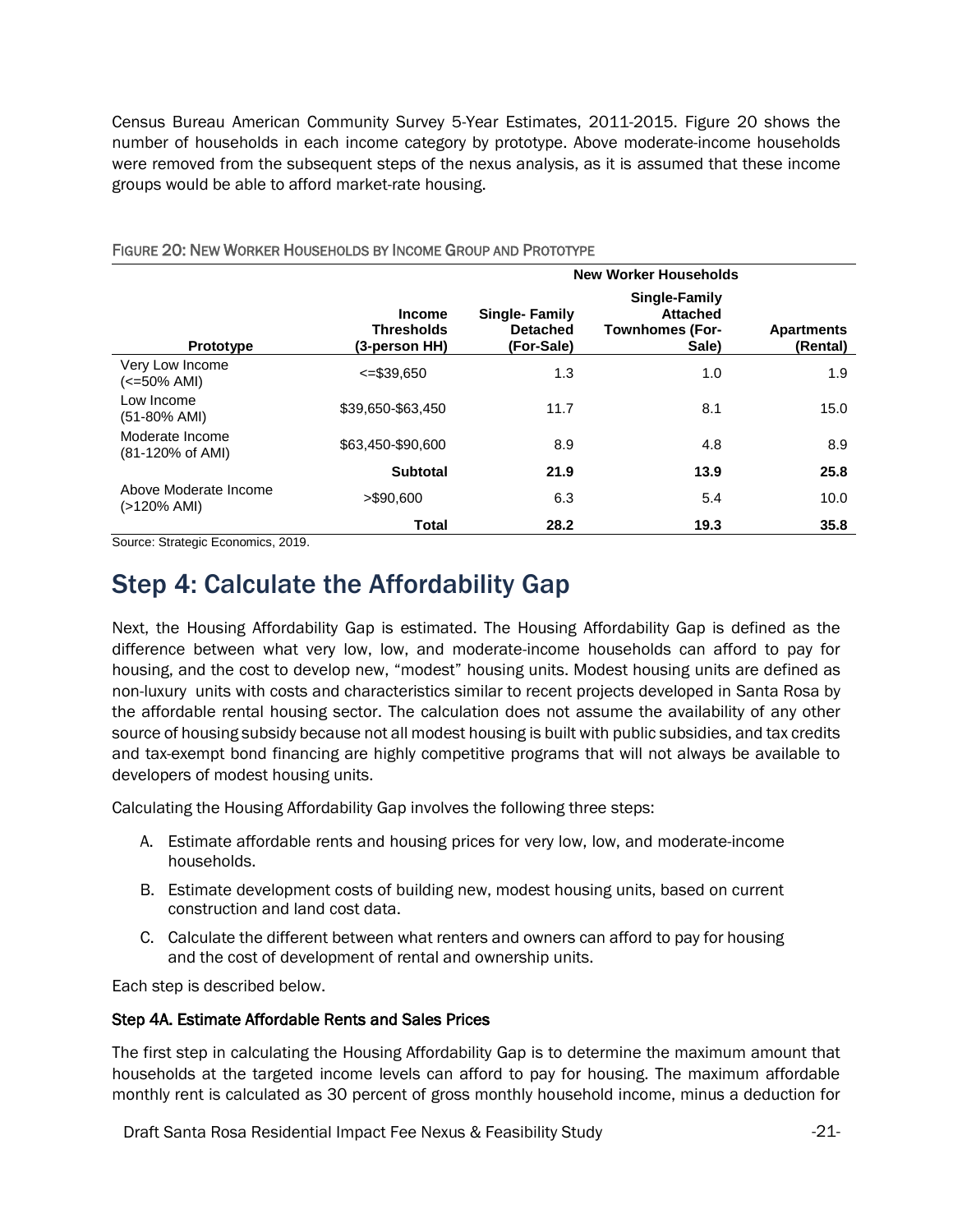utilities. Homeowners are assumed to pay a maximum of 35 percent of gross monthly income on total housing costs. Figure 21 show the calculations for rental housing. Figure 22 show the calculations for ownership housing. Key assumptions used to calculate the maximum affordable rents and housing prices are discussed below.

- **■** Unit types. For rental housing, the analysis included studios, and one-, two-, and threebedroom apartment units. For for-sale housing, two- and three-bedroom townhouse units were included. These unit types represent the range of affordable and modestly priced rental and for-sale units available in Santa Rosa.
- **■** Occupancy and household size assumptions. Calculating affordable unit prices requires defining household sizes for each unit type. Consistent with California Health and Safety Code Section 50052.5(h), unit occupancy was generally estimated as the number of bedrooms plus one. For example, a studio unit is assumed to be occupied by one person, a one-bedroom unit is assumed to be occupied by two people, and so on. Several adjustments to this general assumption were made in order to capture the full range of household sizes. In particular, it is assumed that two-bedroom townhouses could be occupied by two- or three-person households, and threebedroom apartments and townhouses could be occupied by four- or five-person households.
- **Targeted income levels for rental housing.** For rental housing, affordable rents were calculated for very low, low, and moderate-income households. For eligibility purposes, most affordable housing programs define very low-income households as those earning 50 percent or less of area median income, or AMI, low-income households as those earning between 51 and 80 percent of AMI, and moderate-income households as those earning between 81 and 120 percent of AMI.
- Targeted income levels for ownership housing. For ownership housing, affordable home prices were calculated only for moderate income households. Higher income limits are used for ownership than for rental housing because ownership housing is more expensive to purchase and maintain. It is assumed that moderate-income homebuyers may earn slightly less than the maximum for that income category (120 percent of AMI).
- **Maximum monthly housing costs.** For renters, maximum monthly housing costs are assumed to be 30 percent of gross household income. For homebuyers, 35 percent of gross income is assumed to be available for monthly housing costs, reflecting the higher incomes of this group. These standards are based on California's Health & Safety Code Sections 50052.5 and 50053.
- **Utilities.** The monthly utility cost assumptions are based on utility allowances calculated by calculated by City of Santa Rosa Housing and Community Services. 5

<sup>5</sup> City of Santa Rosa Housing and Community Services, Utility Allowances, Effective December 2017, [https://srcity.org/DocumentCenter/View/4114/Utility-Allowances-for-Tenant-Furnished-Utilities---Duplex-and--Detached-](https://srcity.org/DocumentCenter/View/4114/Utility-Allowances-for-Tenant-Furnished-Utilities---Duplex-and--Detached-House)[House;](https://srcity.org/DocumentCenter/View/4114/Utility-Allowances-for-Tenant-Furnished-Utilities---Duplex-and--Detached-House) [https://srcity.org/DocumentCenter/View/4115/Utility-Allowances-for-Tenant-Furnished-Utilities---Apartment-and-](https://srcity.org/DocumentCenter/View/4115/Utility-Allowances-for-Tenant-Furnished-Utilities---Apartment-and-Townhouse)[Townhouse.](https://srcity.org/DocumentCenter/View/4115/Utility-Allowances-for-Tenant-Furnished-Utilities---Apartment-and-Townhouse)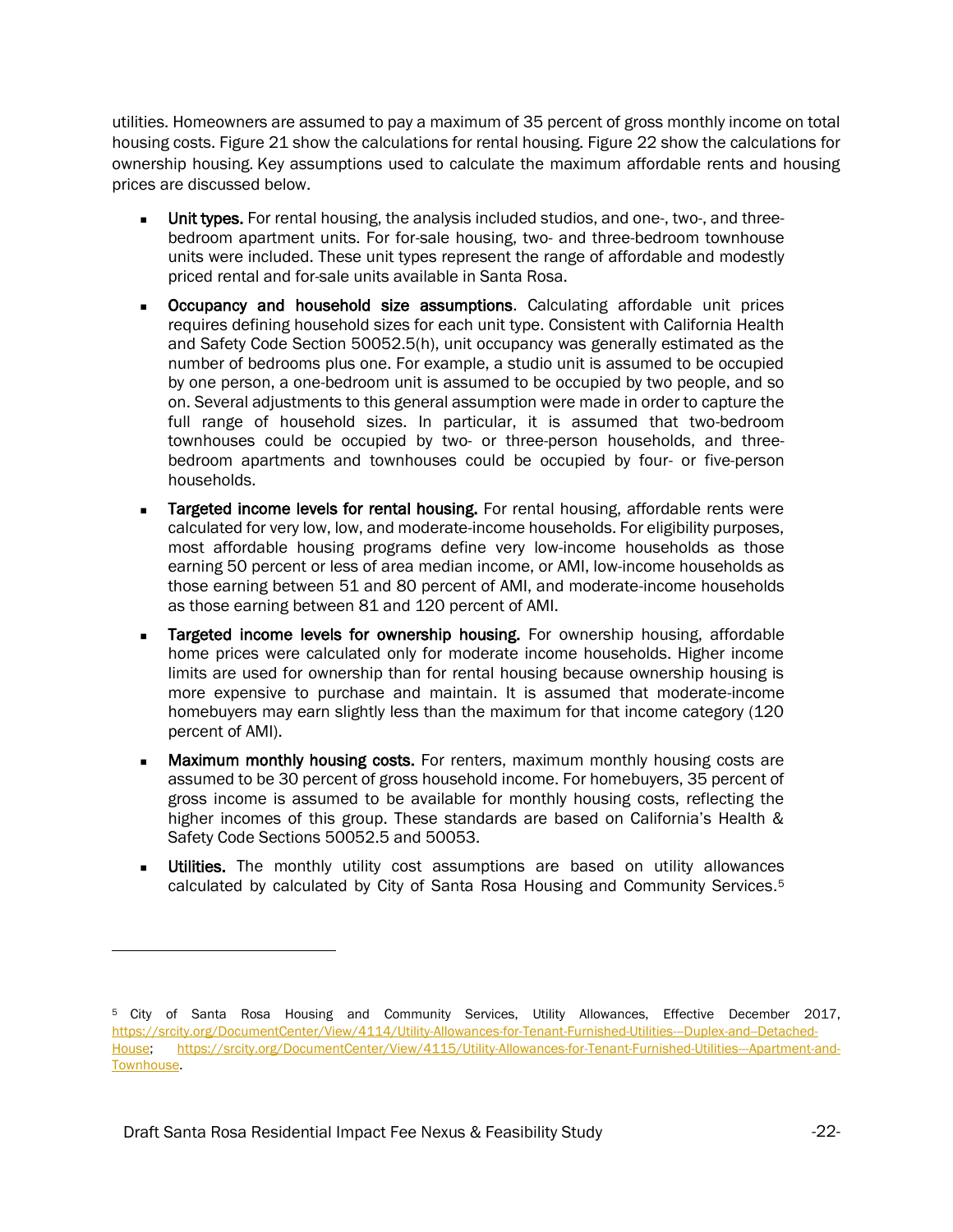Both renters and owners are assumed to pay for heating, cooking, other electric, and water heating. In addition, owners are assumed to pay for water and trash collection.<sup>6</sup>

Mortgage terms & costs included for ownership housing. For ownership housing, the mortgage calculations are based on the terms typically offered to first-time homebuyers (such as the terms offered by the California Housing Finance Authority), which is a 30-year mortgage with a five percent down payment. A five percent down payment standard is also used by many private lenders for first-time homebuyers. Based on recent interest rates to first-time buyers, the analysis assumes a 4.0 percent annual interest rate. <sup>7</sup> In addition to mortgage payments and utilities, monthly ownership housing costs include homeowner association (HOA) dues,<sup>8</sup> property taxes,<sup>9</sup> private mortgage insurance,<sup>10</sup> and hazard and casualty insurance.<sup>11</sup>

<sup>&</sup>lt;sup>6</sup> Units are assumed to have natural gas heating, cooking, and water heating systems, as natural gas is the most common fuel for units located in Sonoma County. Source: U.S. Census Bureau, 2015 American Community Survey.

<sup>7</sup> Sources: CalHFA Mortgage Calculator, accessed November 2017; Zillow.com, "Current Mortgage Rates and Home Loans," accessed November 2017.

<sup>8</sup> HOA fees are estimated at \$330 per unit per month, based on common HOA fees in Santa Rosa as reported on Zillow.com in January 2017.

<sup>9</sup> The annual property tax rate is estimated at 1.60 percent of the sales price, based on the average total tax rate for Santa Rosa (calculated from Santa Rosa Consolidated Annual Financial Report, FY 2014-2015).

<sup>&</sup>lt;sup>10</sup> The annual private mortgage insurance premium rate is estimated at 1.08 percent of the total mortgage amount, consistent with standard requirements for conventional loans with a five percent down payment. Sources: GIC, Apr 2016; Radian, June 2016; Genworth, July 2016.

<sup>11</sup> The annual hazard and casualty insurance rate is assumed to be 0.35 percent of the sales price, consistent with standard industry practice.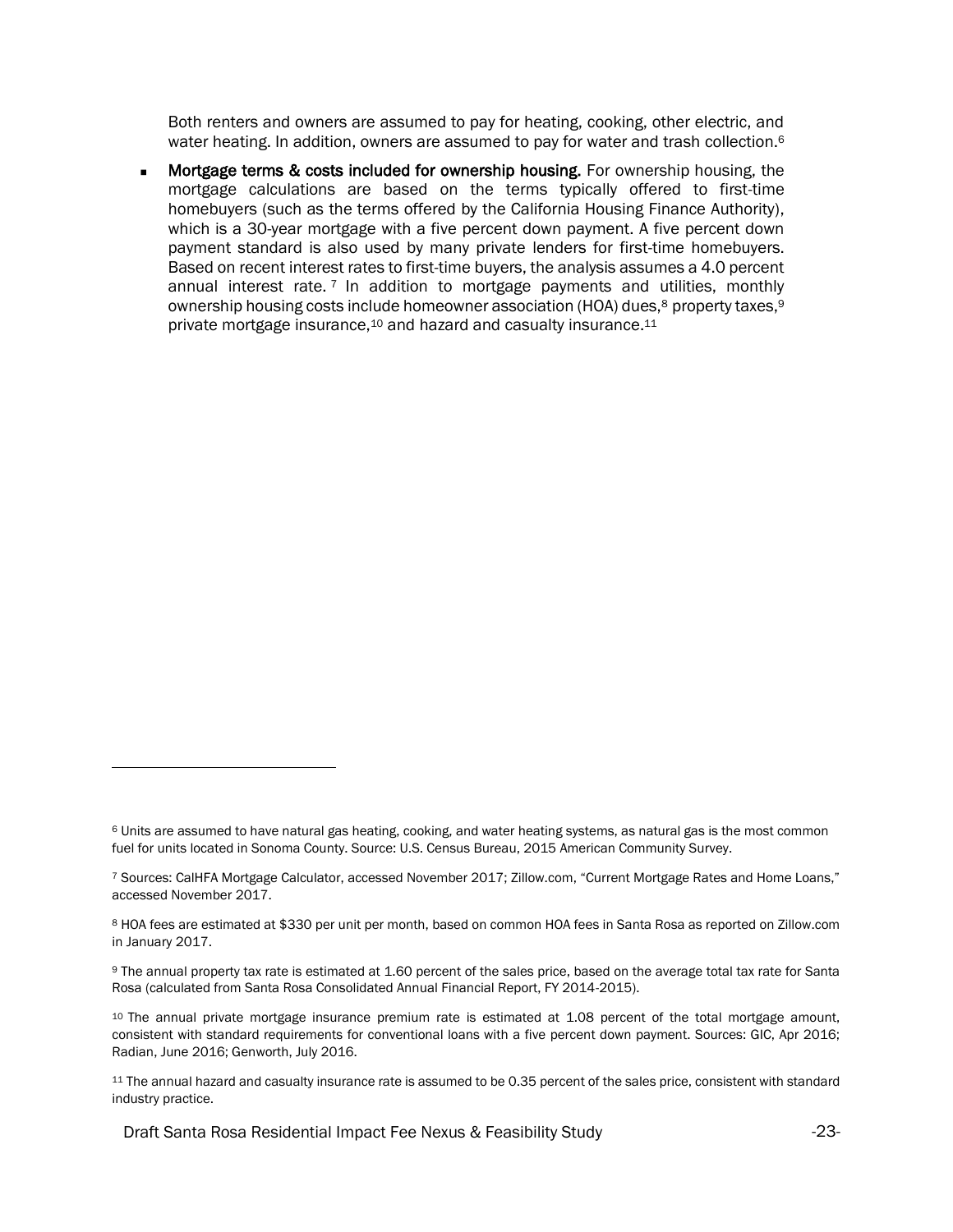|                                      | <b>Apartment Unit Type</b> |                          |                          |                          |  |
|--------------------------------------|----------------------------|--------------------------|--------------------------|--------------------------|--|
|                                      | Studio<br>(1 person)       | 1 bedroom<br>(2 persons) | 2 bedroom<br>(3 persons) | 3 bedroom<br>(4 persons) |  |
| Very Low Income (<=50% AMI)          |                            |                          |                          |                          |  |
| Maximum Household Income at 50% AMI  | \$34,400                   | \$39,300                 | \$44,200                 | \$49,100                 |  |
| Maximum Monthly Housing Cost (a)     | \$860                      | \$983                    | \$1,105                  | \$1,326                  |  |
| <b>Utility Deduction</b>             | \$41                       | \$46                     | \$64                     | \$80                     |  |
| <b>Maximum Available for Rent</b>    | \$819                      | \$937                    | \$1,148                  | \$1,246                  |  |
| Low Income (50%-80% AMI)             |                            |                          |                          |                          |  |
| Maximum Household Income at 80% AMI  | \$55,000                   | \$62,850                 | \$70,700                 | \$78,550                 |  |
| Maximum Monthly Housing Cost (a)     | \$1,375                    | \$1,571                  | \$1,768                  | \$1,964                  |  |
| <b>Utility Deduction</b>             | \$41                       | \$46                     | \$64                     | \$80                     |  |
| <b>Maximum Available for Rent</b>    | \$1,334                    | \$1,525                  | \$1,884                  | \$1,884                  |  |
| Moderate Income (80%-120% AMI)       |                            |                          |                          |                          |  |
| Maximum Household Income at 120% AMI | \$70,650                   | \$80,750                 | \$90,850                 | \$100,900                |  |
| Maximum Monthly Housing Cost (a)     | \$1,766                    | \$2,019                  | \$2,271                  | \$2,523                  |  |
| <b>Utility Deduction</b>             | \$41                       | \$46                     | \$64                     | \$80                     |  |
| <b>Maximum Available for Rent</b>    | \$1,725                    | \$1,973                  | \$2,443                  | \$2,645                  |  |

#### FIGURE 21: CALCULATION OF AFFORDABLE RENTS IN SANTA ROSA BY APARTMENT UNIT TYPE

Notes:

a 30 percent of maximum monthly household income.

Acronyms:

AMI: Area median income

Sources: Santa Rosa Housing and Community Services Income Guidelines, Effective June 1, 2018; Santa Rosa Housing and Community Services Utility Allowances, Effective December 1, 2017; Strategic Economics, 2017.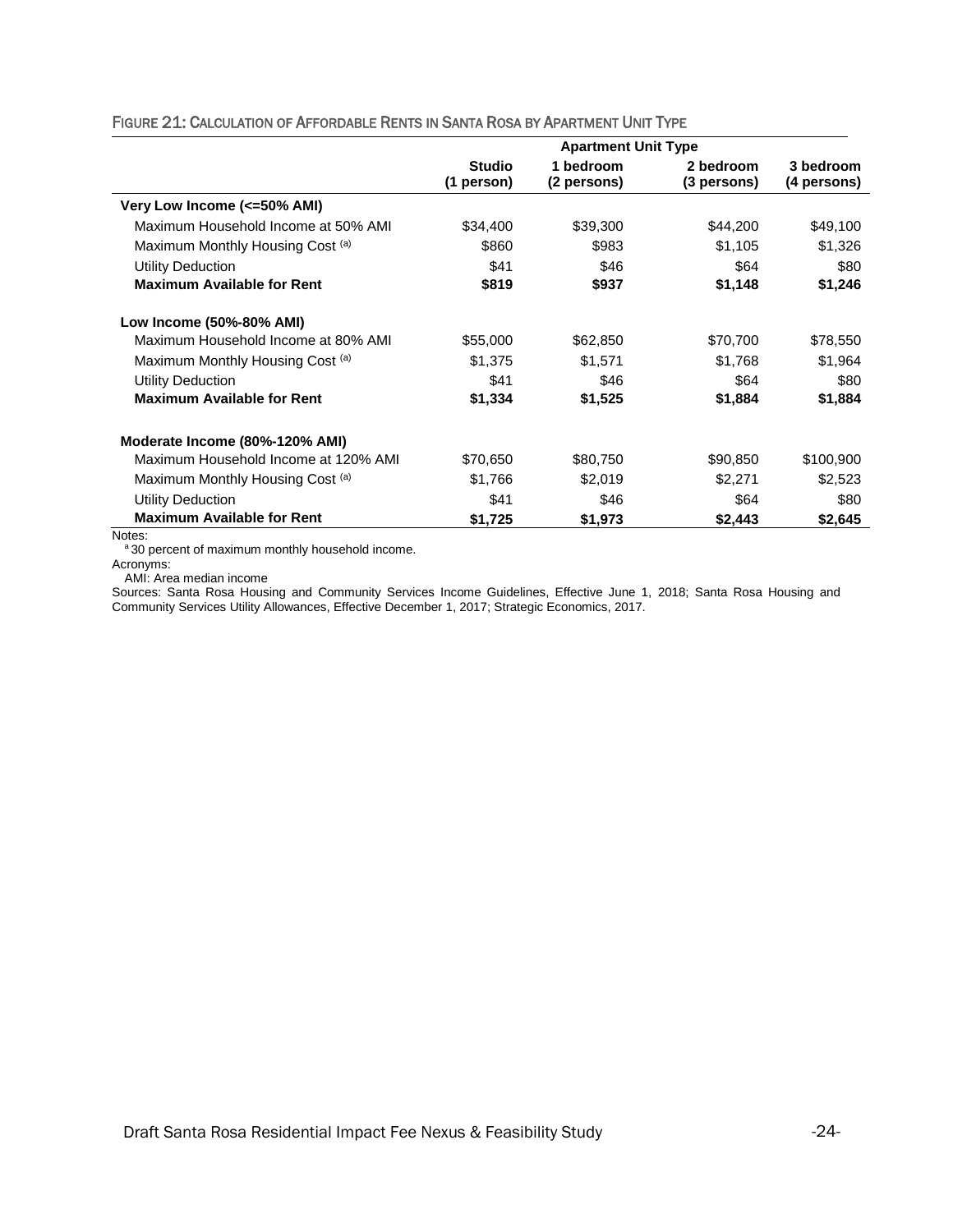| Unit Type                                         |           | 2 bedroom | 3 bedroom |           |
|---------------------------------------------------|-----------|-----------|-----------|-----------|
| <b>Household Size</b>                             | 2 persons | 3 persons | 4 persons | 5 persons |
| Moderate Income (120% AMI)                        |           |           |           |           |
| Maximum Household Income at 120% AMI (a)          | \$80,750  | \$90,850  | \$100,900 | \$109,000 |
| Maximum Monthly Housing Cost (b)                  | \$2,355   | \$2.649   | \$2.942   | \$3,179   |
| <b>Monthly Deductions</b>                         | \$0       | \$0       | \$0       | \$0       |
| Utilities                                         | \$123     | \$123     | \$148     | \$148     |
| <b>HOA Dues</b>                                   | \$345     | \$345     | \$345     | \$345     |
| Property Taxes and Insurance (c)                  | \$666     | \$770     | \$865     | \$947     |
| Monthly Income Available for Mortgage Payment (d) | \$1,222   | \$1,413   | \$1,587   | \$1,740   |
|                                                   |           |           |           |           |
| Maximum Mortgage Amount (e)                       | \$237,708 | \$274,812 | \$308,585 | \$338,343 |
| Maximum Affordable Sales Price (f)                |           |           |           |           |
| <b>By HH Size</b>                                 | \$250,219 | \$289,276 | \$324,826 | \$356,150 |
| <b>By Unit Type</b>                               | \$269,747 |           | \$340,488 |           |

#### FIGURE 22: CALCULATION OF AFFORDABLE SINGLE FAMILY SALES PRICE IN SANTA ROSA BY UNIT TYPE

Notes:

 $<sup>(a)</sup>$  Calculated as 120 percent of the median household income reported by Santa Rosa Housing and Community Services for each</sup> household size.

<sup>(b)</sup> Maximum housing cost is estimated at 35 percent of household income for homebuyers.

(c) Assumes annual property tax rate of 1.62 percent of sales price; annual private mortgage insurance premium rate of 1.28 percent of mortgage amount; annual hazard and casualty insurance rate of 0.35 percent of sales price.

(d) Maximum monthly housing cost minus deductions

(e) Assumes 4.6 percent interest rate and 30-year loan term.

(f) Assumes 5 percent down payment

Acronyms:

AMI: Area median income

HOA: Home owners association

Sources: Santa Rosa Housing and Community Services Income Guidelines, Effective June 1, 2017; Sonoma County Community Development Commission, Utility Allowances, Effective October 2017;Strategic Economics, 2017.

#### Step 4B. Estimate Housing Development Costs

The second step in calculating the Housing Affordability Gap is to estimate the cost of developing new, modest housing units. First, an average, per-square foot development cost was estimated, using a pro forma model (Figure 23). Next, the per-square foot cost was translated to per-unit costs, using assumptions about average unit sizes (Figures 24 and 25). Key assumptions are discussed below.

- **■** Building characteristics: The rental housing building characteristics shown in Figure 23 are based on a review of recent affordable apartment projects developed in Santa Rosa. The modest for-sale housing characteristics are based on non-luxury, marketrate townhouse development projects in Santa Rosa. Each prototype was assumed to include 100 units for ease of calculation.
- **■** Development cost assumptions: Figure 23 also shows development cost assumptions. Land acquisition costs are based on asking sales prices for residential land listed on Loopnet.com in September and December 2018. Hard cost, soft cost, and developer fee assumptions are based on a review of recent affordable housing pro formas and developer interviews. Soft costs are assumed to include design, engineering, city permits and fees, construction interest, contingencies, legal, etc.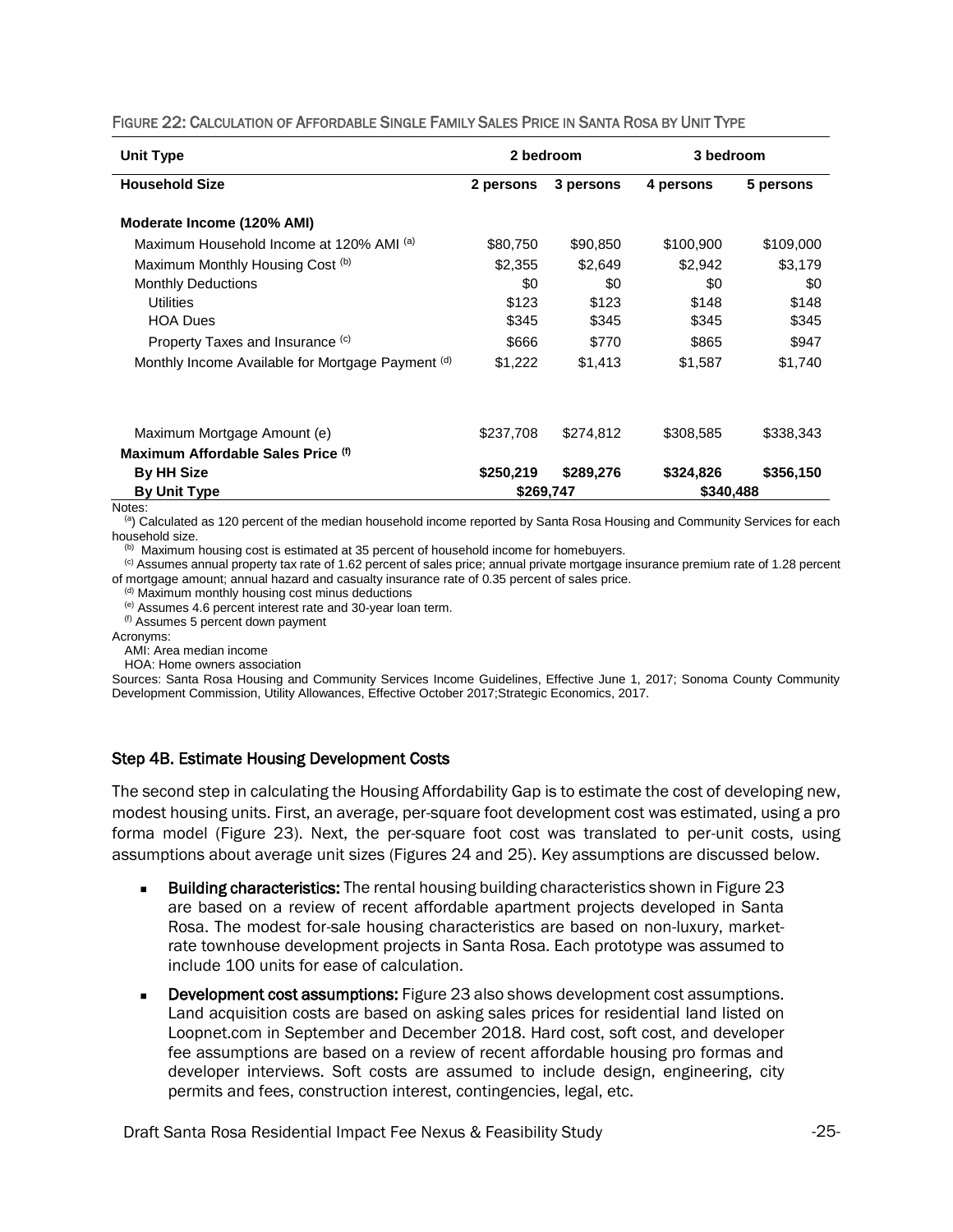**■** Unit sizes: Unit sizes were estimated based on recent affordable and modest development projects.

|                                              | <b>Modest Rental</b><br><b>Housing</b>         | <b>Modest For-Sale</b><br><b>Housing</b> |
|----------------------------------------------|------------------------------------------------|------------------------------------------|
| <b>Building Characteristics (a)</b>          |                                                |                                          |
| <b>Building Type</b>                         | 3 story wood<br>frame<br>apartment<br>building | Attached<br>townhouses                   |
| Number of Units                              | 100                                            | 100                                      |
| Average Unit Size (SF)                       | 1.000                                          | 1,400                                    |
| Net Building Area (SF)                       | 100,000                                        | 140,000                                  |
| Gross Building Area (SF)                     | 117,647                                        | 164,706                                  |
| Land Area (SF)                               | 174,240                                        | 290,400                                  |
| Parking Type                                 | Surface                                        | Surface                                  |
| Parking Spaces/ Unit                         | $\mathcal{P}$                                  | 2                                        |
| Density (units per acre)                     | 25                                             | 15                                       |
| Development Cost Assumptions (b)             |                                                |                                          |
| Land Acquisition Costs (per SF Land)         | \$17                                           | \$17                                     |
| Hard Costs (per Net SF)                      | \$190                                          | \$160                                    |
| Soft Costs (as % of Hard Costs)              | 35%                                            | 35%                                      |
| Developer Fees (as % of Hard and Soft Costs) | 12%                                            | 12%                                      |
| <b>Total Development Costs</b>               |                                                |                                          |
| <b>Land Cost</b>                             | \$2,905,983                                    | \$4,843,305                              |
| <b>Hard Costs</b>                            | \$19,000,000                                   | \$22,400,000                             |
| <b>Soft Costs</b>                            | \$6,650,000                                    | \$7,840,000                              |
| Developer Fees                               | \$3,078,000                                    | \$3,628,800                              |
| <b>Total Development Costs</b>               | \$31,633,983                                   | \$38,712,105                             |
| <b>Total Development Cost per Net SF</b>     | \$316                                          | \$277                                    |

Notes:

(a) Prototypical building characteristics based on review of recent affordable and modest market-rate development in Santa Rosa. (b) Cost estimates based on asking sales prices for residential land listed on Loopnet.com, December 2016; review of affordable housing developer pro formas; and interviews with developers.

Sources: Loopnet.com, December 2016; Selected Santa Rosa Rental Housing Pro Formas, 2016; Developer Interviews; Strategic Economics, 2017.

#### FIGURE 24: RENTAL HOUSING UNIT SIZES AND DEVELOPMENT COSTS

| Unit Type     | <b>Estimated</b><br>Cost per<br><b>Net SF</b> | Unit Size (net<br>SF) | <b>Development</b><br><b>Costs</b> |
|---------------|-----------------------------------------------|-----------------------|------------------------------------|
| Studio        | \$316                                         | 500                   | \$158,170                          |
| One bedroom   | \$316                                         | 680                   | \$215,111                          |
| Two bedroom   | \$316                                         | 900                   | \$284,706                          |
| Three bedroom | \$316                                         | 1.100                 | \$347,974                          |

Source: Strategic Economics, 2019.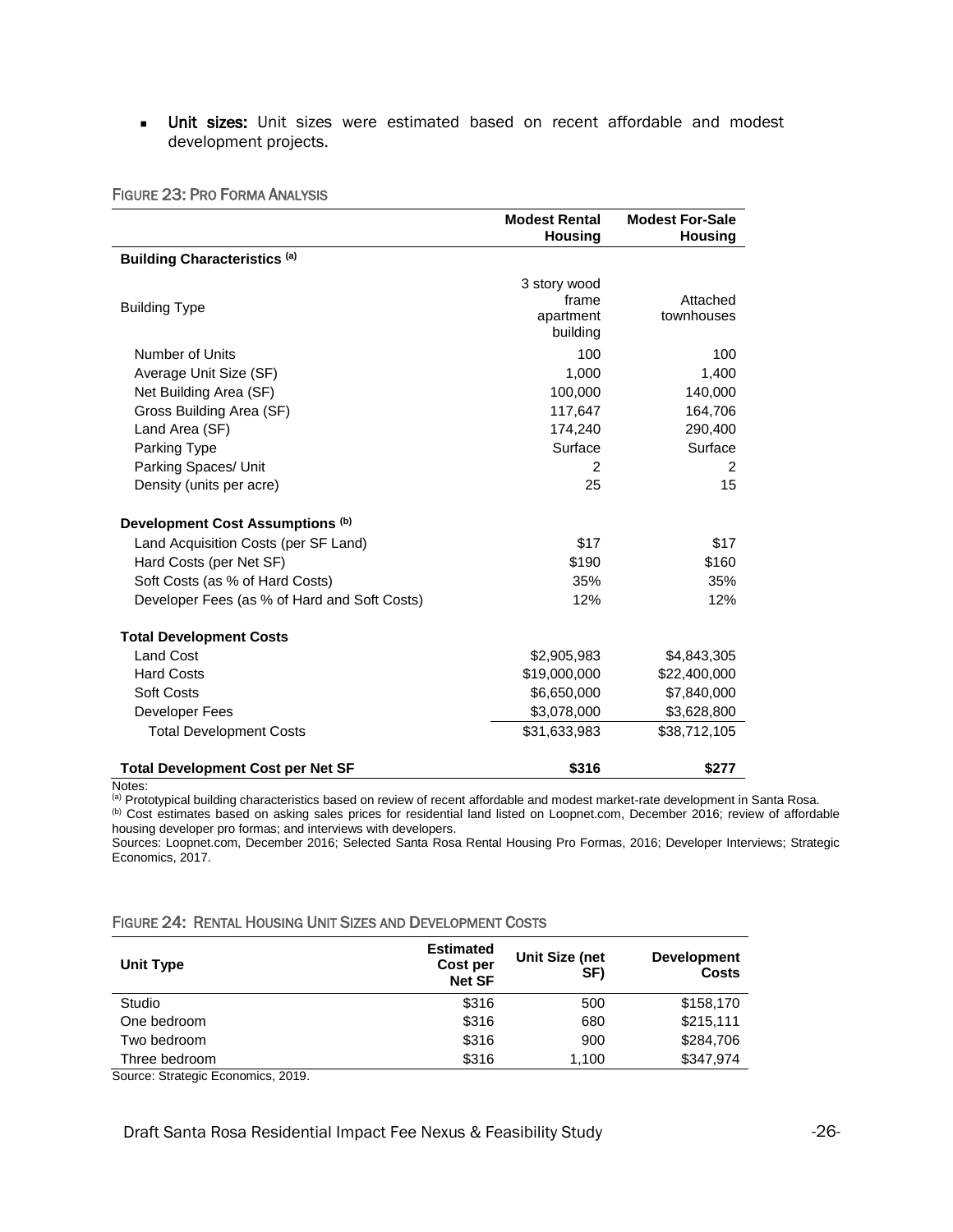| <b>Estimated</b><br><b>Cost per</b><br><b>Net SF</b> | Unit Size (net<br>SF) | <b>Development</b><br><b>Costs</b> |
|------------------------------------------------------|-----------------------|------------------------------------|
| \$277                                                | 1.200                 | \$331,818                          |
| \$277                                                | 1.600                 | \$442,424                          |
|                                                      |                       |                                    |

#### FIGURE 25: FOR-SALE UNIT SIZE AND DEVELOPMENT COSTS

Source: Strategic Economics, 2019.

#### Step 4C. Calculating the Housing Affordability Gap

The final step in calculating the Housing Affordability Gap is to calculate the difference between what renters and owners can afford to pay and the total cost of developing new units.

Figure 26 shows the Housing Affordability Gap calculation for rental units. For each rental housing unit type and income level, the gap is defined as the difference between the per-unit cost of development and the supportable debt per unit. The supportable debt is calculated based on the net operating income generated by an affordable monthly rent, incorporating assumptions about operating expenses (including property taxes, insurance, etc.), reserves, vacancy and collection loss, and mortgage terms based on discussions with local affordable housing developers. Because household sizes are not uniform and the types of units each household may occupy is variable, the average Housing Affordability Gap is calculated by averaging the housing affordability gaps for the various unit sizes.

Figure 27 shows the Housing Affordability Gap calculation for ownership units. For each unit type, the gap is calculated as the difference between the per-unit cost of development and the affordable sales price for each income level. As with rental housing, the average Housing Affordability Gap for each income level is calculated by averaging the housing affordability gaps across unit sizes in order to reflect that households in each income group vary in size and may occupy any of these unit types.

Finally, tenure-neutral estimates of the Housing Affordability Gap were estimated for very low, low, and moderate-income households (Figure 28). Because very low and low-income households that are looking for housing in today's market are much more likely to be renters, an ownership gap was not calculated for these income groups. The rental gap represents the overall affordability gap for these two income groups. On the other hand, moderate income households could be either renters or owners. Therefore, the rental and ownership gaps are averaged for this income group to calculate the overall affordability gap for moderate income households. The calculated average affordability gap per unit is \$210,392 for very low-income households; \$133,981 for low income households, and \$75,924 for moderate income households.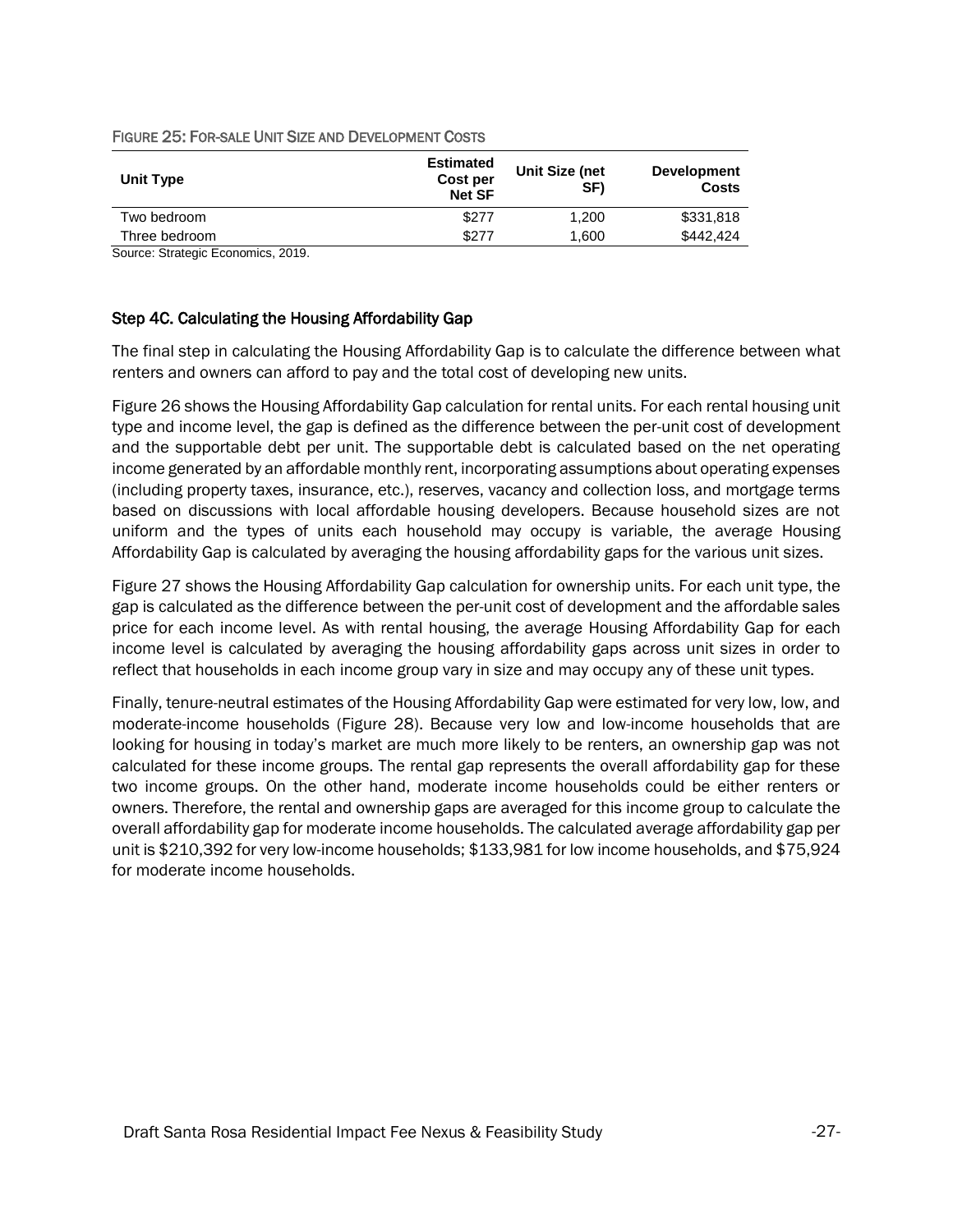#### FIGURE 26: AFFORDABILITY GAP CALCULATIONS FOR RENTAL UNITS

| <b>Income Level and Unit</b>        | <b>Unit Size</b> | <b>Maximum</b><br><b>Monthly</b> | Annual        | <b>Net Operating</b> | <b>Available for</b>        | Supportable         | <b>Development</b> | Affordability |
|-------------------------------------|------------------|----------------------------------|---------------|----------------------|-----------------------------|---------------------|--------------------|---------------|
| <b>Type</b>                         | (SF)             | Rent <sup>(a)</sup>              | <b>Income</b> | Income (b)           | Debt Service <sup>(c)</sup> | Debt <sup>(d)</sup> | $Costs^{(e)}$      | Gap           |
| Very-Low Income (50%<br>AMI)        |                  |                                  |               |                      |                             |                     |                    |               |
| Studio                              | 500              | \$819                            | \$9,828       | \$1,837              | \$1,469                     | \$19,448            | \$158,170          | \$138,722     |
| 1 Bedroom                           | 700              | \$937                            | \$11,238      | \$3,176              | \$2,541                     | \$33,633            | \$215,111          | \$181,478     |
| 2 Bedroom                           | 970              | \$1,041                          | \$12,492      | \$4,367              | \$3,494                     | \$46,248            | \$284,706          | \$238,458     |
| 3 Bedroom                           | 1,170            | \$1,197                          | \$14,363      | \$6,144              | \$4,916                     | \$65,065            | \$347,974          | \$282,909     |
| <b>Average Affordability</b><br>Gap |                  |                                  |               |                      |                             | \$41,098            | \$251,490          | \$210,392     |
| Low Income (80% AMI)                |                  |                                  |               |                      |                             |                     |                    |               |
| Studio                              | 500              | \$1,334                          | \$16,008      | \$7,708              | \$6,166                     | \$81,618            | \$158,170          | \$76,552      |
| 1 Bedroom                           | 700              | \$1,525                          | \$18,303      | \$9,888              | \$7,910                     | \$104,705           | \$215,111          | \$110,406     |
| 2 Bedroom                           | 970              | \$1,704                          | \$20,442      | \$11,920             | \$9,536                     | \$126,223           | \$284,706          | \$158,483     |
| 3 Bedroom                           | 1,170            | \$1,963                          | \$23,550      | \$14,873             | \$11,898                    | \$157,489           | \$347,974          | \$190,485     |
| <b>Average Affordability</b><br>Gap |                  |                                  |               |                      |                             | \$117,509           | \$251,490          | \$133,981     |
| Moderate Income (120%<br>AMI)       |                  |                                  |               |                      |                             |                     |                    |               |
| Studio                              | 500              | \$1,725                          | \$20.703      | \$12,168             | \$9,734                     | \$128,849           | \$158,170          | \$329,321     |
| 1 Bedroom                           | 700              | \$1,973                          | \$23,673      | \$14,989             | \$11,991                    | \$158,726           | \$215,111          | \$56,385      |
| 2 Bedroom                           | 970              | \$2,207                          | \$26,487      | \$17,663             | \$14,130                    | \$187,035           | \$284,706          | \$97,671      |
| 3 Bedroom                           | 1,170            | \$2,544                          | \$30,525      | \$21,499             | \$17,199                    | \$227,656           | \$347,974          | \$120,318     |
| <b>Average Affordability</b>        |                  |                                  |               |                      |                             | \$175,567           | \$251,490          | \$75,924      |
| Gap                                 |                  |                                  |               |                      |                             |                     |                    |               |

Notes:

(a) Affordable Rents are based on Santa Rosa Housing and Community Services Income Guidelines, Effective June 1, 2018.

(b) Amount available for debt. Assumes 5% vacancy and collection loss and \$7,500 per unit for operating expenses and reserves.

(c) Assumes 1.25 Debt Coverage Ratio.

 $<sup>(d)</sup>$  Assumes 6.37%, 30 year loan. Calculations based on annual payments.</sup>

(e) Assumes development cost of \$316 per net square foot on rental units.

Sources: Selected Santa Rosa Rental Housing Pro Formas, 2017; RS Means, 2018; LoopNet, 2018; Citi Community Capital's Multifamily Housing Indicative Rates and Terms, 2018; Strategic Economics, 2019.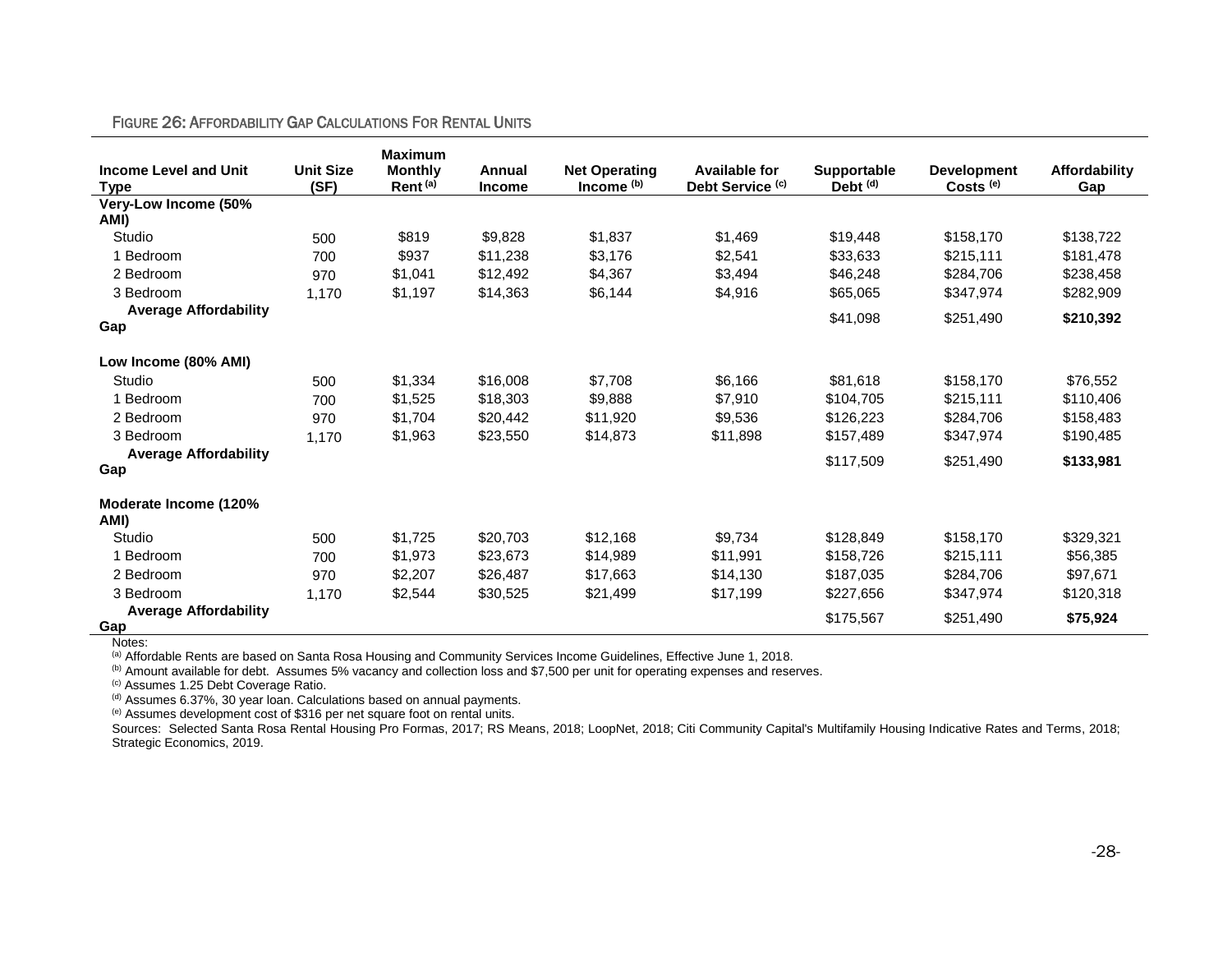| FIGURE 27: AFFORDABILITY GAP CALCULATION FOR FOR-SALE UNITS |  |
|-------------------------------------------------------------|--|
|-------------------------------------------------------------|--|

| Income Level and Unit Type       | <b>Unit Size</b><br>(SF) | <b>Affordable</b><br>Sales Price (a) | <b>Development</b><br>$Costs^{(b)}$ | Affordability<br>Gap $(c)$ |
|----------------------------------|--------------------------|--------------------------------------|-------------------------------------|----------------------------|
| Moderate Income (120% of AMI)    |                          |                                      |                                     |                            |
| 2 Bedroom                        | 1.200                    | \$269.747                            | \$331,818                           | \$62,071                   |
| 3 Bedroom                        | 1.600                    | \$340.488                            | \$442,424                           | \$101,936                  |
| <b>Average Affordability Gap</b> |                          | \$305,118                            | \$387,121                           | \$82,003                   |

Notes:

(a) See Figure 21 above.

(b) Assumes \$277/SF for development costs, based on recent condominium sales.

(c) Calculated as the difference between affordable sales price and development cost

Sources: RS Means, 2017; LoopNet, 2016; Strategic Economics, 2017.

| FIGURE 28: AVERAGE AFFORDABILITY GAP BY INCOME GROUP |  |
|------------------------------------------------------|--|
|------------------------------------------------------|--|

| <b>Income Level</b>              | <b>Rental Gap</b> | Ownership<br>Gan | Average<br><b>Affordability Gap</b> |
|----------------------------------|-------------------|------------------|-------------------------------------|
| Very Low-Income (<=50% AMI)      | \$210,392         | N/A              | \$210,392                           |
| Low-Income (50% - 80% AMI)       | \$133,981         | N/A              | \$133.981                           |
| Moderate-Income (80% - 120% AMI) | \$75.924          | \$82,003         | \$78,963                            |

Source: Strategic Economics, 2019.

### <span id="page-28-0"></span>Step 5: Calculate the Maximum Fee

Finally, the maximum justified fee for each prototype was derived by multiplying the total number of very low, low, and moderate-income new worker households for each prototype (calculated in Step 3), by the corresponding affordable housing gap figure (calculated in Step 4). This is the basis for developing an estimate of the total affordability gap for each prototype. The total gap for each prototype is then divided by the net residential square feet in the development prototype to calculate a single maximum fee per square foot.

Figures 29, 30, and 31 present the results of the maximum fee calculations for each residential prototype. The calculations shown below assume that 100 percent of the very low, low, and moderateincome households linked to the new market rate households would be accommodated in Santa Rosa. The maximum fee results are \$25 per square foot for single–family detached, \$21 per square foot for single–family attached, and \$34 per square foot for apartments.

The fees presented in Figures 29-31 represent the maximum that Santa Rosa could charge to mitigate affordable housing demand related to new market rate residential development as supported by the nexus study. The City may adopt a fee at a lower level than the maximum justified fees, depending on a variety of policy considerations such as other fees charged on new development, the financial feasibility of development projects, and other factors.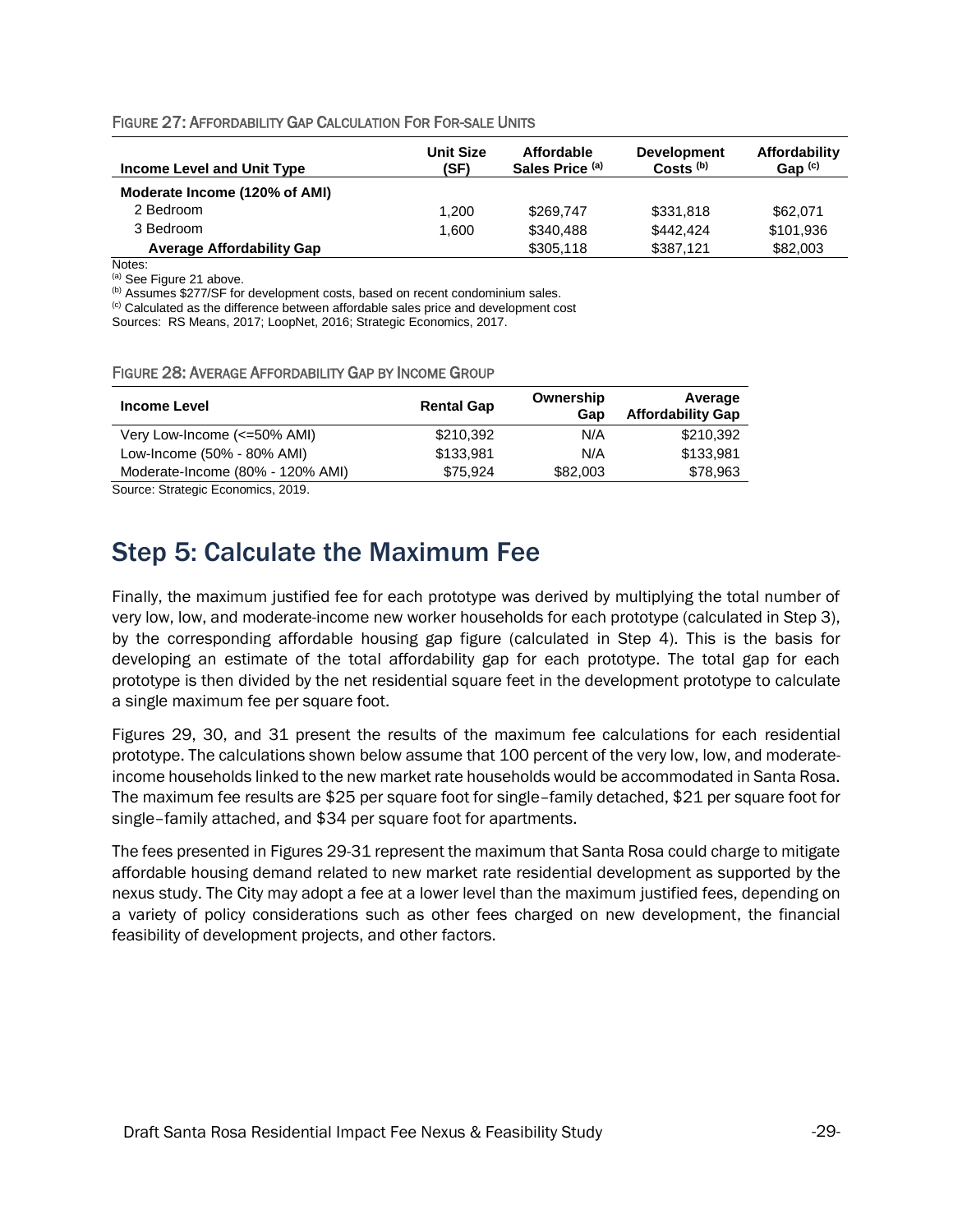#### FIGURE 29: CALCULATION OF MAXIMUM JUSTIFIED FEE - SINGLE FAMILY DETACHED

|                               | Average<br>Affordability<br>Gap (per<br>Household) | Number of<br>Worker<br><b>Households</b> | <b>Maximum Fee</b><br><b>Revenues for</b><br>Prototype | Total<br>Fee Per<br>Unit | <b>Total</b><br>Fee<br>Per<br><b>Square</b><br>Foot |
|-------------------------------|----------------------------------------------------|------------------------------------------|--------------------------------------------------------|--------------------------|-----------------------------------------------------|
| Very Low Income (<=50% AMI)   | \$210,392                                          | 1.3                                      | \$279,033                                              |                          |                                                     |
| Low Income (51-80% AMI)       | \$133,981                                          | 11.7                                     | \$1,570,764                                            |                          |                                                     |
| Moderate Income (81-120% AMI) | \$78,963                                           | 8.9                                      | \$699,288                                              |                          |                                                     |
| <b>Total</b>                  |                                                    | 21.9                                     |                                                        | \$50,982                 | \$25.49                                             |

Source: Strategic Economics, 2019.

#### FIGURE 30: CALCULATION OF MAXIMUM JUSTIFIED FEE - SINGLE FAMILY ATTACHED

|                               | Average<br>Affordability<br>Gap (per<br>Household) | Number of<br>Worker<br><b>Households</b> | <b>Maximum Fee</b><br><b>Revenues for</b><br>Prototype | Total<br>Fee Per<br>Unit | <b>Total</b><br>Fee<br>Per<br><b>Square</b><br>Foot |
|-------------------------------|----------------------------------------------------|------------------------------------------|--------------------------------------------------------|--------------------------|-----------------------------------------------------|
| Very Low Income (<=50% AMI)   | \$210,392                                          | 1.0                                      | \$218,682                                              |                          |                                                     |
| Low Income (51-80% AMI)       | \$133,981                                          | 8.1                                      | \$1,087,411                                            |                          |                                                     |
| Moderate Income (81-120% AMI) | \$78.963                                           | 4.8                                      | \$380.263                                              |                          |                                                     |
| Total                         |                                                    | 13.9                                     |                                                        | \$33,727                 | \$21.08                                             |

Source: Strategic Economics, 2019.

#### FIGURE 31: CALCULATION OF MAXIMUM JUSTIFIED FEE – APARTMENTS

|                               | Average<br>Affordability<br>Gap (per<br>Household) | Number of<br>Worker<br><b>Households</b> | <b>Maximum Fee</b><br><b>Revenues for</b><br>Prototype | Total<br>Fee Per<br>Unit | <b>Total</b><br>Fee<br>Per<br><b>Square</b><br>Foot |
|-------------------------------|----------------------------------------------------|------------------------------------------|--------------------------------------------------------|--------------------------|-----------------------------------------------------|
| Very Low Income (<=50% AMI)   | \$210,392                                          | 1.9                                      | \$406.409                                              |                          |                                                     |
| Low Income (51-80% AMI)       | \$133,981                                          | 15.0                                     | \$2,003,924                                            |                          |                                                     |
| Moderate Income (81-120% AMI) | \$78,963                                           | 8.9                                      | \$703,527                                              |                          |                                                     |
| <b>Total</b><br>______        |                                                    | 25.8                                     |                                                        | \$31,139                 | \$34.31                                             |

Source: Strategic Economics, 2019.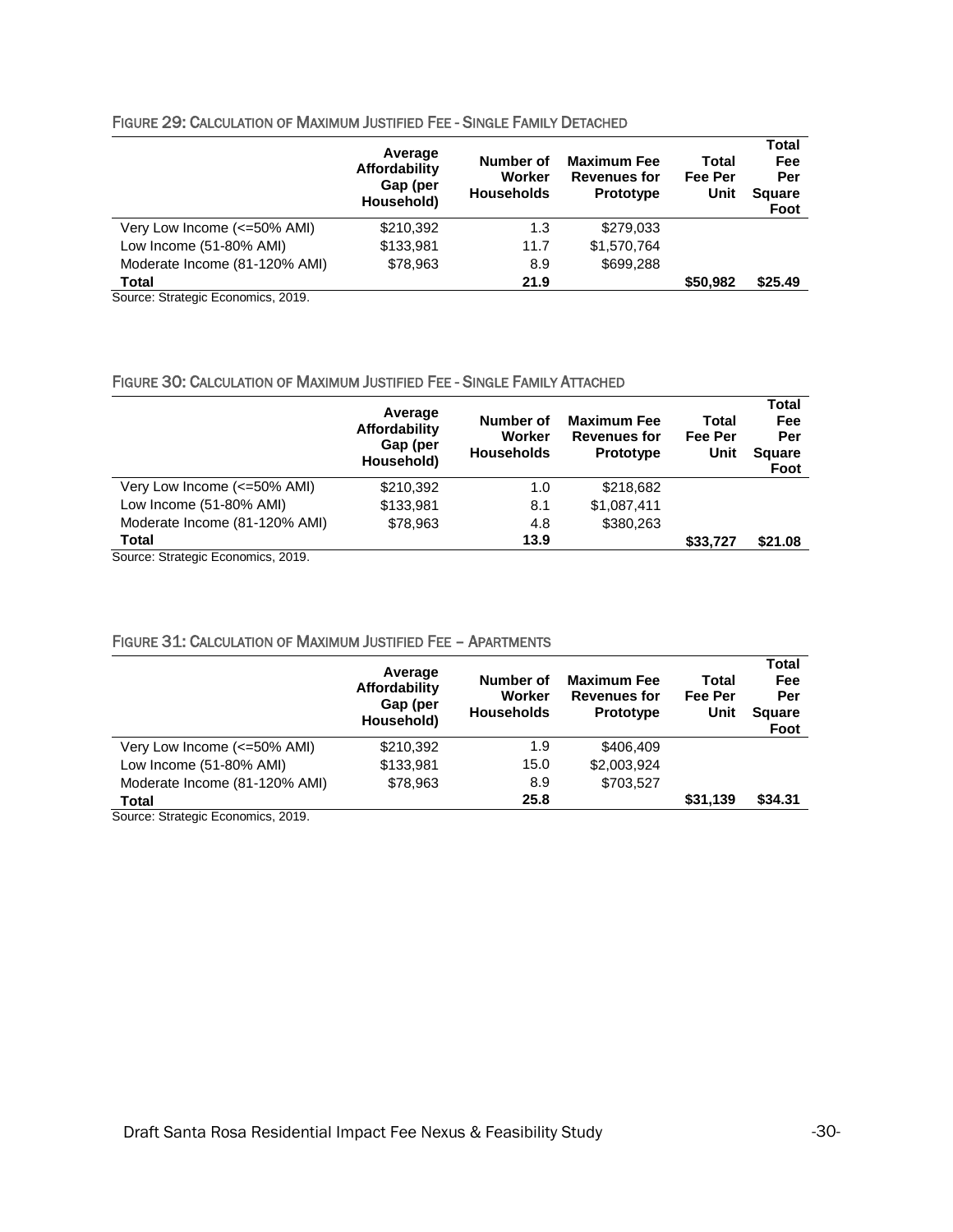# <span id="page-30-0"></span>IV. DEVELOPMENT FEASIBILITY

There are a number of policy considerations jurisdictions take into account when they consider updating their affordable housing impact fee on new market-rate development. These may include factors such as:

- Development feasibility.
- Comparison to neighboring jurisdictions.
- The fee's role in the City's overall strategy for affordable housing implementation.
- Total development cost.
- Comparison to existing City fees.

This chapter provides a discussion of development feasibility while the following chapter discusses other key policy questions for Santa Rosa.

### <span id="page-30-1"></span>Feasibility Testing

In order to provide Santa Rosa with guidance on how proposed housing impact fee levels and inclusionary housing requirements could impact development decisions, Strategic Economics conducted a financial feasibility analysis that tested the impact of several fee and inclusionary requirement scenarios on developer profit. This chapter provides a summary of the feasibility analysis for three residential prototypes.

#### Methodology

This analysis tested the financial feasibility of a range of fee scenarios on prototypical residential and development projects. Financial feasibility was tested using a static pro forma model that measures return on cost (or ROC, used for for-sale residential development) or yield on cost (YOC, used for rental properties). Return on cost and yield on cost are commonly used metrics indicating the profitability of development projects. These metrics are calculated using the following methodology:

- Return on cost is calculated by tallying all development costs, including land, direct construction costs, indirect or soft costs (including financing) and developer fees. Total revenues from the sale of the for-sale units are then estimated. Developer profit is calculated by subtracting total revenues minus costs. Finally, ROC is calculated by dividing developer profit into total development cost.
- **■** Yield on cost is calculated by dividing a project's expected net annual operating income at full lease-up<sup>12</sup> by total development costs (including construction costs, soft costs, fees, and land costs but excluding financing costs). Using YOC as a metric for feasibility allows for a comparison of rates of return among different rental projects, without skewing the results based on the specific financing arrangements (such as the

<sup>12</sup> Net operating income at full lease-up is calculated as total rental revenues minus operating costs, assuming a stable vacancy rate.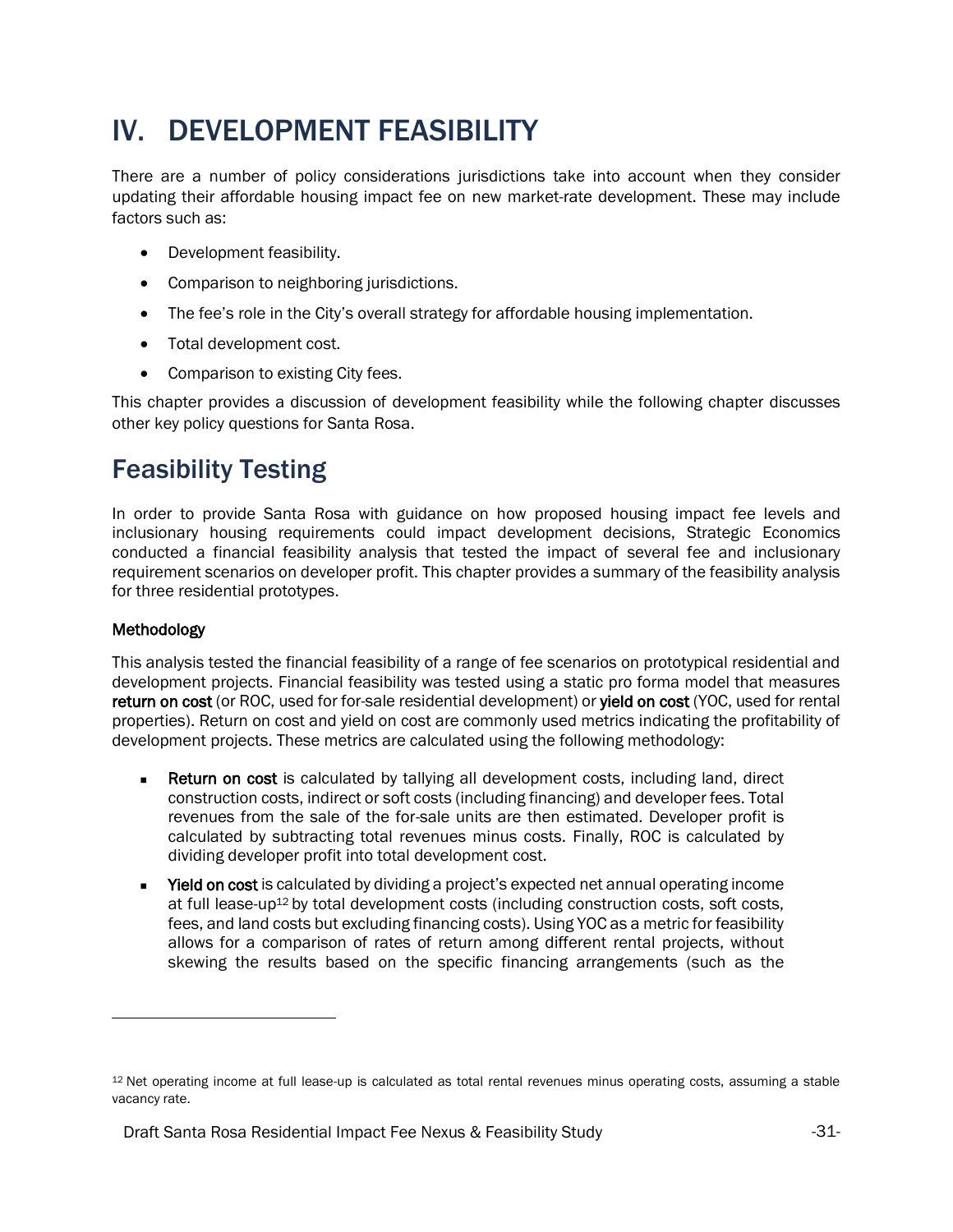particular combination of debt and equity) that can be highly variable from project to project.

#### **Prototypes**

Strategic Economics worked with City staff to construct three residential prototypes that represent the range of market-rate housing development that can reasonably be expected in Santa Rosa based on recent development trends and a review of development proposals that are currently in the pipeline. Figure 32 summarizes the characteristics of the three development prototypes that were tested for financial feasibility:

- For-sale single-family detached prototype
- For-sale single-family attached prototype
- Rental apartment prototype

The characteristics, including building type, size, density (floor-area-ratio), and parking assumptions are based on a review of recently built and proposed projects in Santa Rosa and Sonoma County. The financial feasibility of potential fee levels is tested for each of these prototypes.

|                                                            | Single-Family<br><b>Detached</b>                      | Single-Family<br><b>Attached</b>                      | <b>Apartment</b>                                     |
|------------------------------------------------------------|-------------------------------------------------------|-------------------------------------------------------|------------------------------------------------------|
| <b>Building Type</b>                                       | 2-story wood<br>frame $(Type V)$ ;<br>attached garage | 2-story wood<br>frame $(Type V)$ ;<br>surface parking | 3 story wood<br>frame (Type V);<br>surface parking   |
|                                                            |                                                       |                                                       | 45% 1 bedroom,<br>1 bath<br>45% 2 bedroom,<br>2 bath |
| Unit Type                                                  | 3 bedroom, 2.5<br>bathroom                            | 3 bedrooms, 2.5<br>bathrooms                          | 10% 3 bedroom,<br>2 bath                             |
| Gross Sq. Ft.                                              | 100,000                                               | 88,889                                                | 106,765                                              |
| Net Sq. Ft.                                                | 100,000                                               | 80,000                                                | 90,750                                               |
| Efficiency                                                 |                                                       | 90%                                                   | 85%                                                  |
| Total number of units                                      | 50                                                    | 50                                                    | 100                                                  |
| Average Unit Size (SF)                                     | 2,000                                                 | 1,600                                                 | 908                                                  |
| Dwellings per Acre                                         | 8.0                                                   | 15.0                                                  | 25                                                   |
| Lot Size (Acres)                                           | 6.3                                                   | 3.3                                                   | 4.0                                                  |
| Parking Spaces                                             | 2 car garages                                         | 125                                                   | 250                                                  |
| Covered                                                    |                                                       | 50                                                    | 100                                                  |
| <b>Visitor Spaces</b><br>Source: Strategic Fronomics, 2017 |                                                       | 75                                                    | 150                                                  |

#### FIGURE 32: RESIDENTIAL PROTOTYPES

Source: Strategic Economics, 2017.

#### Revenues

To estimate income from residential development, the analysis used estimates of sales prices and monthly rents. These revenue assumptions were based on a review of local and regional market data,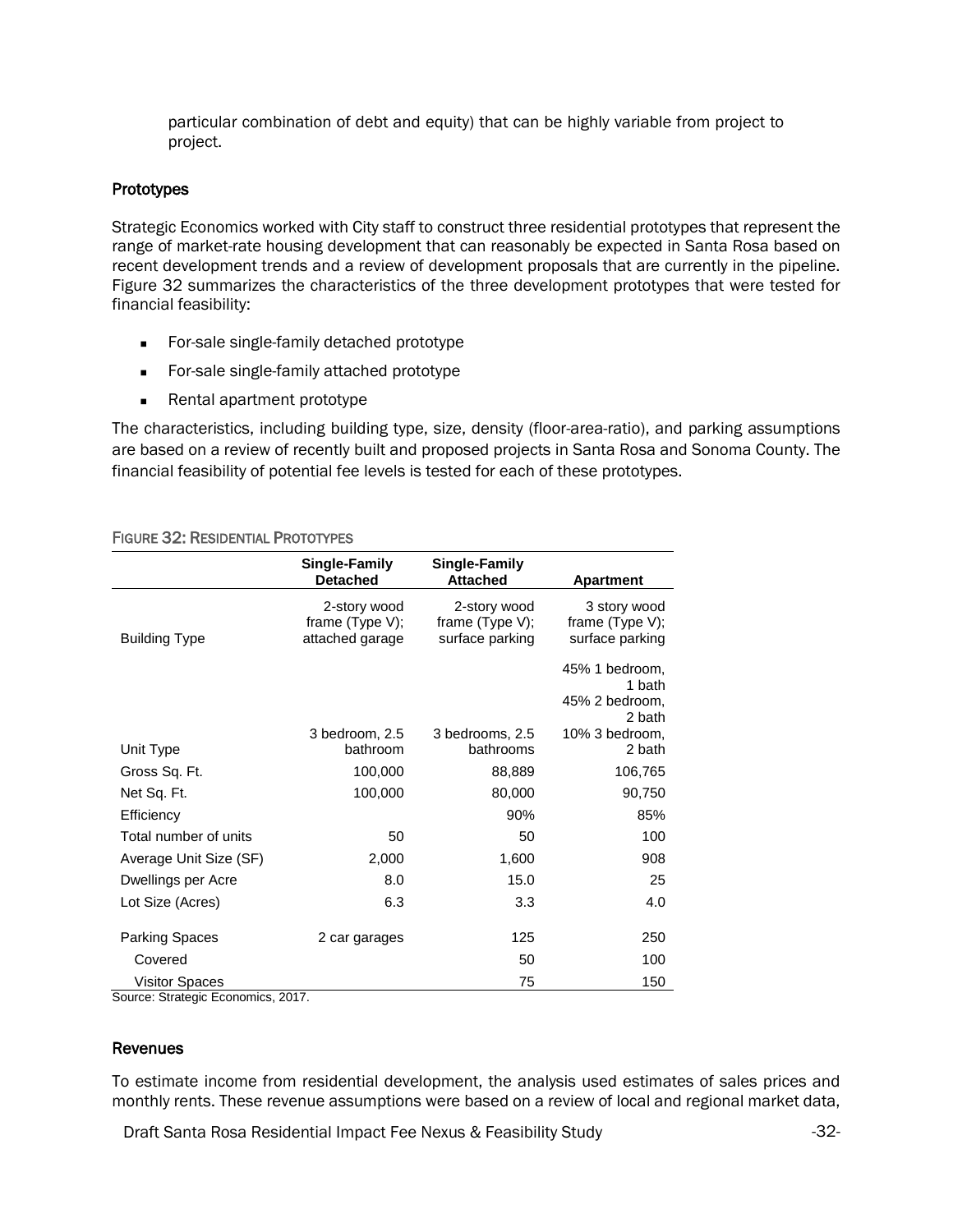including information on the type of development that has been recently constructed or is planned or proposed in Santa Rosa; and recent sales prices and current rental rates of recently built (or sold) development in Santa Rosa and neighboring cities.

For single-family detached and for-sale attached projects, the revenues are calculated by multiplying the unit count by the sales price.

For the apartment prototype, the revenues were estimated using an income capitalization approach. This valuation approach first estimates the annual net operating income (NOI) of the development prototype, which is the difference between total project income (annual rents) and project expenses, including operating costs<sup>13</sup> and vacancies. The NOI is then divided by the capitalization rate (cap rate) to derive total project value.<sup>14</sup>

Figures 33 and 34 summarize the calculations and data sources used for estimating the value of the prototypes.

#### FIGURE 33: PROTOTYPE SALES PRICES AND RENTS

|                                                                    |                            | <b>Square</b> |                                              | <b>Net</b> | <b>Unit Sales</b><br>Price/ | Price or |
|--------------------------------------------------------------------|----------------------------|---------------|----------------------------------------------|------------|-----------------------------|----------|
|                                                                    |                            | Feet          | <b>Number</b>                                | Area       | <b>Monthly</b>              | Rent     |
| <b>Prototype</b>                                                   | Unit Type                  | per Unit      | of Units                                     | (SF)       | Rent                        | per SF   |
| <b>Single-Family Detached (For-Sale)</b>                           |                            |               |                                              |            |                             |          |
| 2-story wood frame (Type V);<br>attached garage; 8 units per acre  | 3 bedroom,<br>2.5 bathroom | 2,000         | 50                                           |            | \$660,000                   | \$330    |
| Net Residential Area (SF)                                          |                            |               |                                              | 100,000    |                             |          |
| <b>Single-Family Attached Townhomes (For-Sale)</b>                 |                            |               |                                              |            |                             |          |
| 2-story wood frame (Type V);<br>surface parking; 15 units per acre | 3 bedroom,<br>2.5 bathroom | 1,600         | 50                                           |            | \$488,000                   | \$305    |
| Net Residential Area (SF)                                          |                            |               |                                              | 80,000     |                             |          |
| <b>Apartments (Rental)</b>                                         |                            |               |                                              |            |                             |          |
|                                                                    | 1 bedroom,                 |               |                                              |            |                             |          |
|                                                                    | 1 bathroom                 | 750           | 45                                           |            | \$2,000                     | \$2.67   |
| 3 story wood frame (Type V);                                       | 2 bedroom,                 |               |                                              |            |                             |          |
| surface parking; 25 units per acre                                 | 2 bathroom                 | 1,000         | 45                                           |            | \$2,500                     | \$2.50   |
|                                                                    | 3 bedroom,                 |               |                                              |            |                             |          |
|                                                                    | 2 bathroom                 | 1,200         | 10                                           |            | \$2,900                     | \$2.42   |
| Average Unit Size (SF)                                             |                            | 908           |                                              |            |                             |          |
| Net Residential Area (SF)                                          |                            |               | $0.040$ , $0.0001$ , $0.0001$ , $F_{\alpha}$ | 90,750     |                             |          |

Source: City of Santa Rosa, 2018; CoreLogic, 2018; Zillow.com, 2018; Strategic Economics, 2019.

<sup>13</sup> Operating costs were calculated based on the Institute of Real Estate Management Survey of Apartment Buildings in the San Francisco Metropolitan Statistical Area (MSA).

<sup>14</sup> A project's capitalization (or "cap") rate is the ratio of net operating income divided by property value. Real estate brokerage firms typically calculate the market capitalization rate as the average capitalization rate for projects sold in a given period.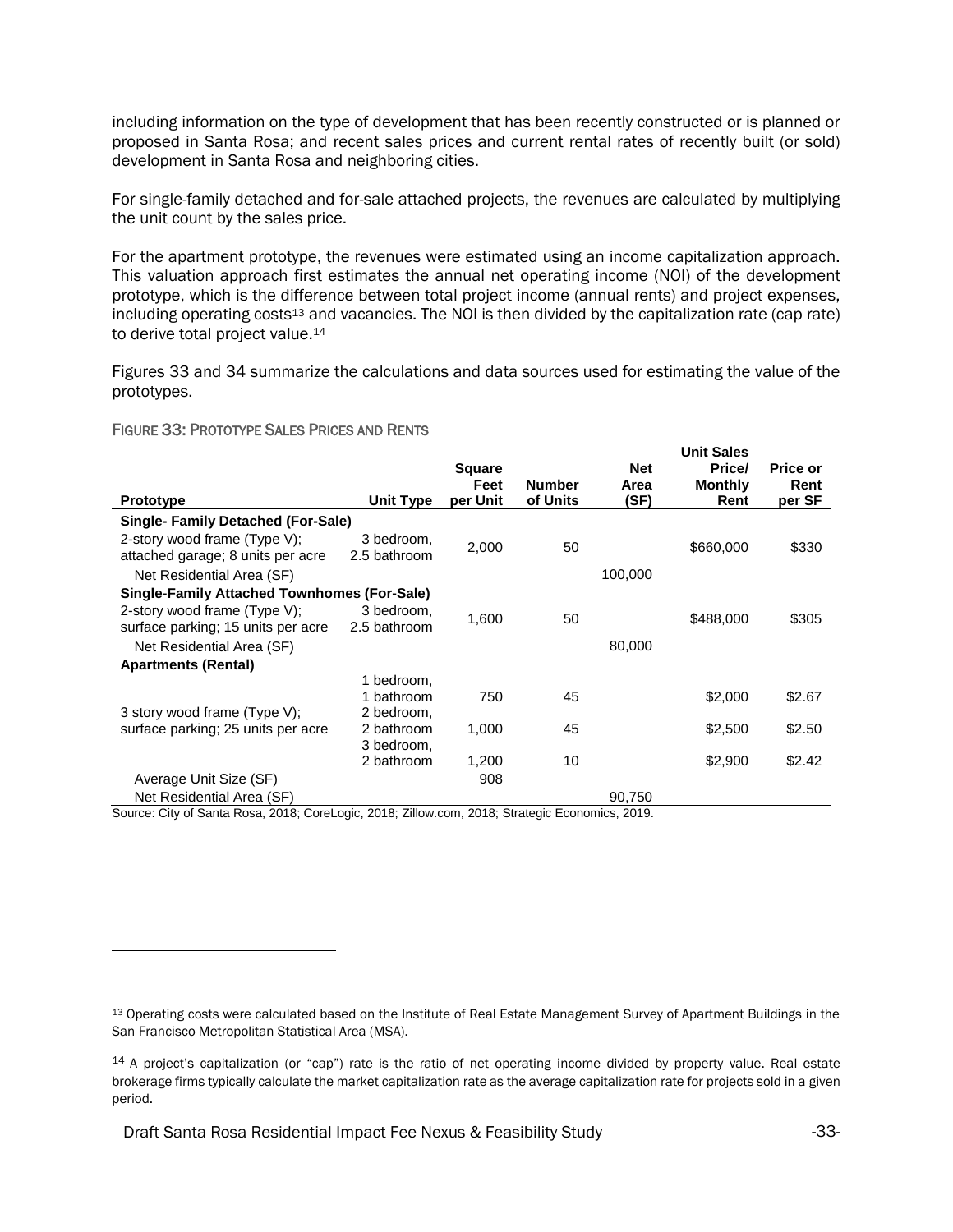| <b>Apartment Revenues</b>      | <b>Calculation</b>                  | Total        |
|--------------------------------|-------------------------------------|--------------|
| Gross Annual Rental Income (a) | Gross annual rents                  | \$2,778,000  |
| Operating Expenses (b)         | 30 percent of income                | (S833,400)   |
| Vacancy (c)                    | 5 percent of income                 | (\$138,900)  |
| Annual Net Operating Income    | Income less expenses<br>and vacancy | \$1,805,700  |
| Capitalization Rate (d)        | 4.5 percent                         | 4.50%        |
| Capitalized Value              | Project value                       | \$40,126,667 |

(a) Average monthly rents multiplied by 12 months multiplied by unit count for each unit type.

(b) Institute of Real Estate Management, San Francisco MSA Apartment Properties.

(c) Assumes a vacancy rate of 5 percent in a stabilized rental market.

(d) CBRE Cap Rate Survey, 1st Half 2018, Oakland Suburban Market.

Sources: Corelogic, 2018; IREM, DTZ, Strategic Economics, 2019.

#### Development Costs

Cost estimates for the prototypes include land costs, direct construction costs (site work/infrastructure, building costs, and parking), indirect costs, financing costs, and developer overhead and profit. Land costs are based on average asking prices for single-family and multi-family zoned property that was listed on LoopNet (a commercial real estate site) in Santa Rosa in September and December 2018 and interviews with developers. Direct building construction cost estimates include site work, building construction, and parking costs and are based on RS Means, project pro formas for recent projects in Santa Rosa, and information from developer interviews. Soft costs and developer overhead/profit were estimated based on review of similar project pro formas in Santa Rosa and interviews with developers. City and schools fee calculations were provided by City staff and school district staff; the project is assumed to be in the Santa Rosa City Schools (SRCS) district, one of the largest school districts in the City. The cost factors used in the analysis are summarized in Figure 35.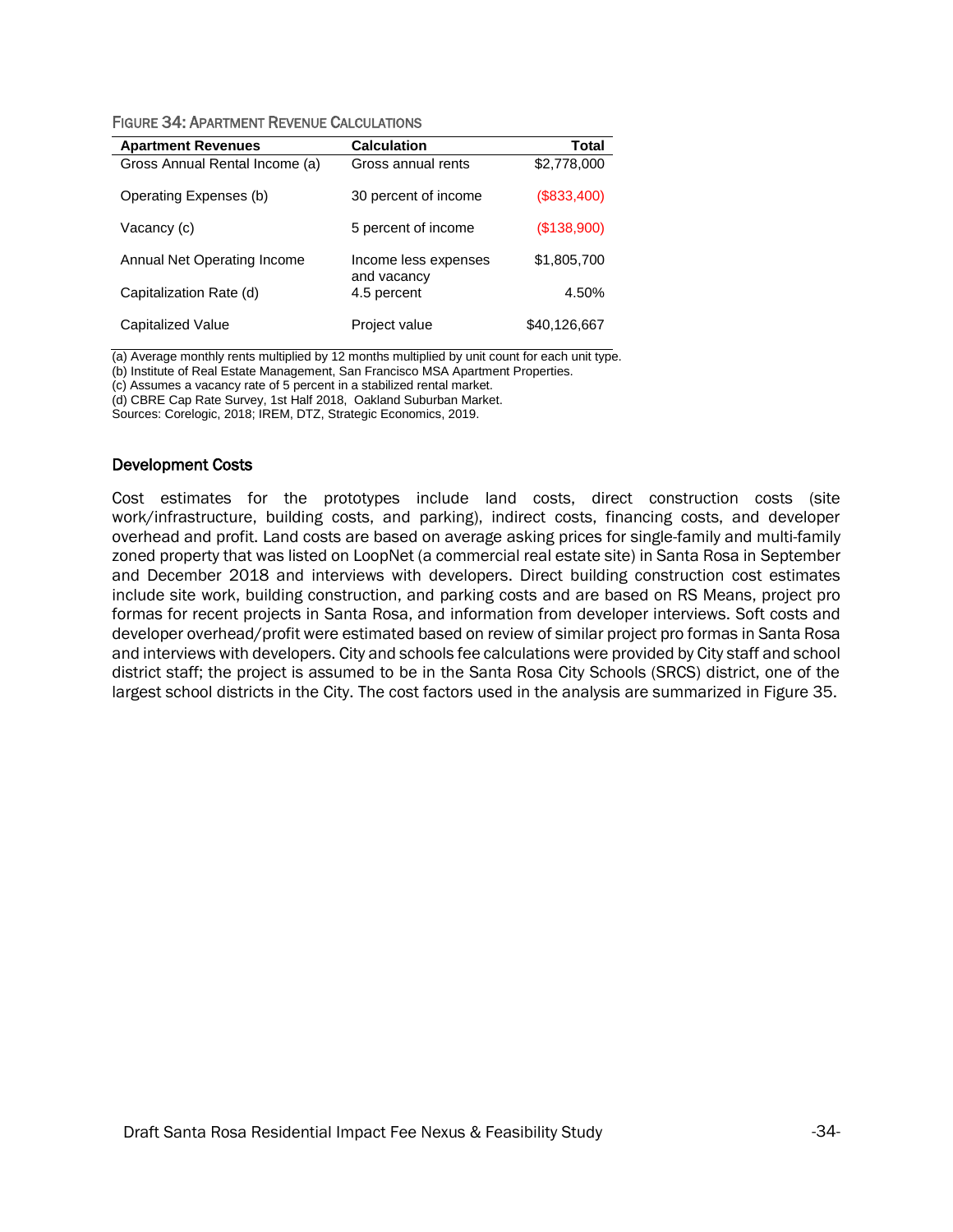FIGURE 35: DEVELOPMENT COST FACTORS

| <b>Development Costs</b>             |          | <b>Metric</b>               |
|--------------------------------------|----------|-----------------------------|
| Land                                 |          |                             |
| Single Family                        | \$17     | per SF                      |
| Multifamily                          | \$20     | per SF                      |
| Direct Costs (a)                     |          |                             |
| Single-Family Detached               | \$160    | Per Net SF                  |
| Single-Family Attached               | \$155    | Per Net SF                  |
| Apartments                           | \$190    | Per Net SF                  |
| Indirect Costs (b)                   |          |                             |
| A&E and Consulting                   | 5.00%    | of direct costs             |
| Taxes, Insurance, Legal & Accounting | 3.00%    | of direct costs             |
| Other (c)                            | 3.00%    | of direct costs             |
| Contingency                          | 5.00%    | of direct costs             |
| Fees (excluding housing impact fees) |          |                             |
| Single-Family Detached               | \$33,511 | per unit                    |
| Single-Family Attached               | \$29,884 | per unit                    |
| Apartments                           | \$26,740 | per unit                    |
| <b>Financing Costs</b>               |          |                             |
| Loan to Cost Ratio (LTC)             | 80%      | of total costs              |
| Loan Interest Rate                   | 6%       | annual rate                 |
| <b>Compounding Period</b>            | 12       | months                      |
| Construction/Absorption Period (d)   | 18 to 24 | months                      |
| <b>Utilization Rate</b>              | 55%      | of loan                     |
| Loan Fees                            | 2%       | of loan                     |
| Developer Overhead & Fee             | 4%       | of total costs (excl. land) |

Notes:

(a) Direct costs include site work, building construction, and parking costs. Costs estimates are based on review of Santa Rosa pro formas for similar projects, data from RS Means, and developer interviews.

(b) Based on review of similar project pro formas in Santa Rosa and interviews with developers. Fee estimates were provided by City and School District staff and exclude the existing housing impact fee.

(c) Other Indirect Costs include marketing, environmental studies, etc.

(d) Absorption periods are estimated at 24 months for apartments and townhouses; and 18 months for single-family subdivisions.

Sources: RS Means, 2017; Similar pro formas; City of Santa Rosa, 2017; Strategic Economics, 2017.

#### Measures of Feasibility

To establish a reasonable threshold for a developer's rate of return on new for-sale and rental development projects in Santa Rosa, Strategic Economics interviewed local developers, reviewed other similar financial analyses in the Bay Area, and reviewed publications on the local and regional real estate market.

■ Return on Cost (For-Sale Development): Return on Cost (ROC) is calculated as developer profit (projects revenues minus costs) divided into the total cost of development. Single-family attached and detached development is considered much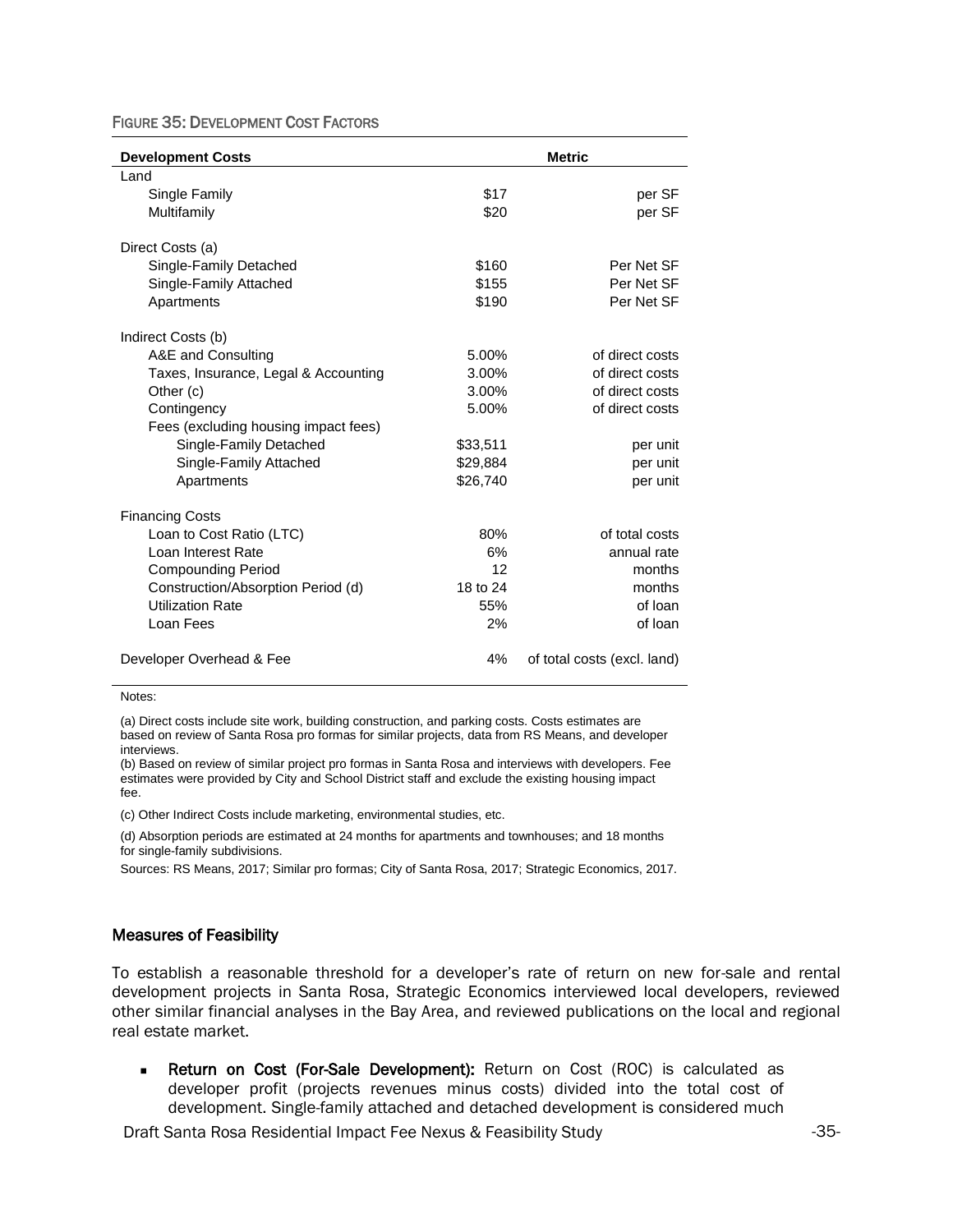lower risk in the Santa Rosa area compared to multi-family development, although developers noted that the cost and time delays associated with permitting and environmental mitigation (particularly in areas affected by the California Tiger Salamander) can significantly affect a developer's rate of return. Based on input from developers, for-sale projects with an ROC of at least 15.0 to 18.0 percent were considered financially feasible. Development with a ROC of less than 15.0 percent are not financially feasible, while projects with an ROC at the lower end of the threshold (at or just above 15.0 percent) are considered marginally feasible.

■ Yield on Cost (Rental Development): A common rule of thumb is that the expected Yield on Cost (YOC) for a rental development project should be about 1.5 to 2.0 percentage points higher than the average capitalization rate in the local market. As shown in Figure 36, the average capitalization rate (cap rate) for multifamily in the region was approximately 4.5 – 5.0 percent in first half of 2018. Local developers reported that investors expect yields in the range of 6 to 7 percent. Expectations for returns are higher in the North Bay compared to San Francisco because the market is not as strong, and rents and prices are lower. Developers also reported that construction costs have escalated rapidly, while rental rate increases have begun to slow. This dynamic is likely to cause investors to have higher expectations of yield in the short- to mid-term (three to five years). Based on the research described above, projects with a YOC of at least 6.0 to 7.0 percent were considered financially feasible for the purposes of this analysis. Developments with a YOC of less than 6.0 percent are not financially feasible, while projects with a YOC at the lower end of the threshold (at or just above 6.0 percent) are considered marginally feasible.

|                                               | <b>Capitalization</b><br><b>Rates</b> | <b>Selected</b><br><b>Threshold for</b><br><b>Return on</b><br>Cost/Yield on<br>Cost |
|-----------------------------------------------|---------------------------------------|--------------------------------------------------------------------------------------|
| Single-Family Detached and Attached (ROC) (a) | N/A                                   | 15.0% -18.0%                                                                         |
| Apartments (YOC) (b)                          | $4.5\%$ - $5.0\%$                     | $6.0\% - 7.0\%$                                                                      |

#### FIGURE 36: FEASIBILITY THRESHOLDS

Notes:

(a) Interviews with developers.

(b) CBRE Cap Rate Survey, 1st Half 2018, Oakland Suburban Market.

Source: CBRE, 2018; Strategic Economics, 2017.

#### Fee Scenarios Tested

Strategic Economics tested the impact of a range of different fee levels and inclusionary requirement scenarios on development feasibility:

- **Existing Fee:** This scenario tests the existing affordable housing impact fee on residential uses.
- **Maximum Justified Fee:** This scenario tests the maximum that Santa Rosa could charge to mitigate affordable housing demand related to new market rate residential development as supported by the nexus study.
- Fee Increase: These scenarios test the feasibility of two different fee levels between existing fees and the maximum justified fee level.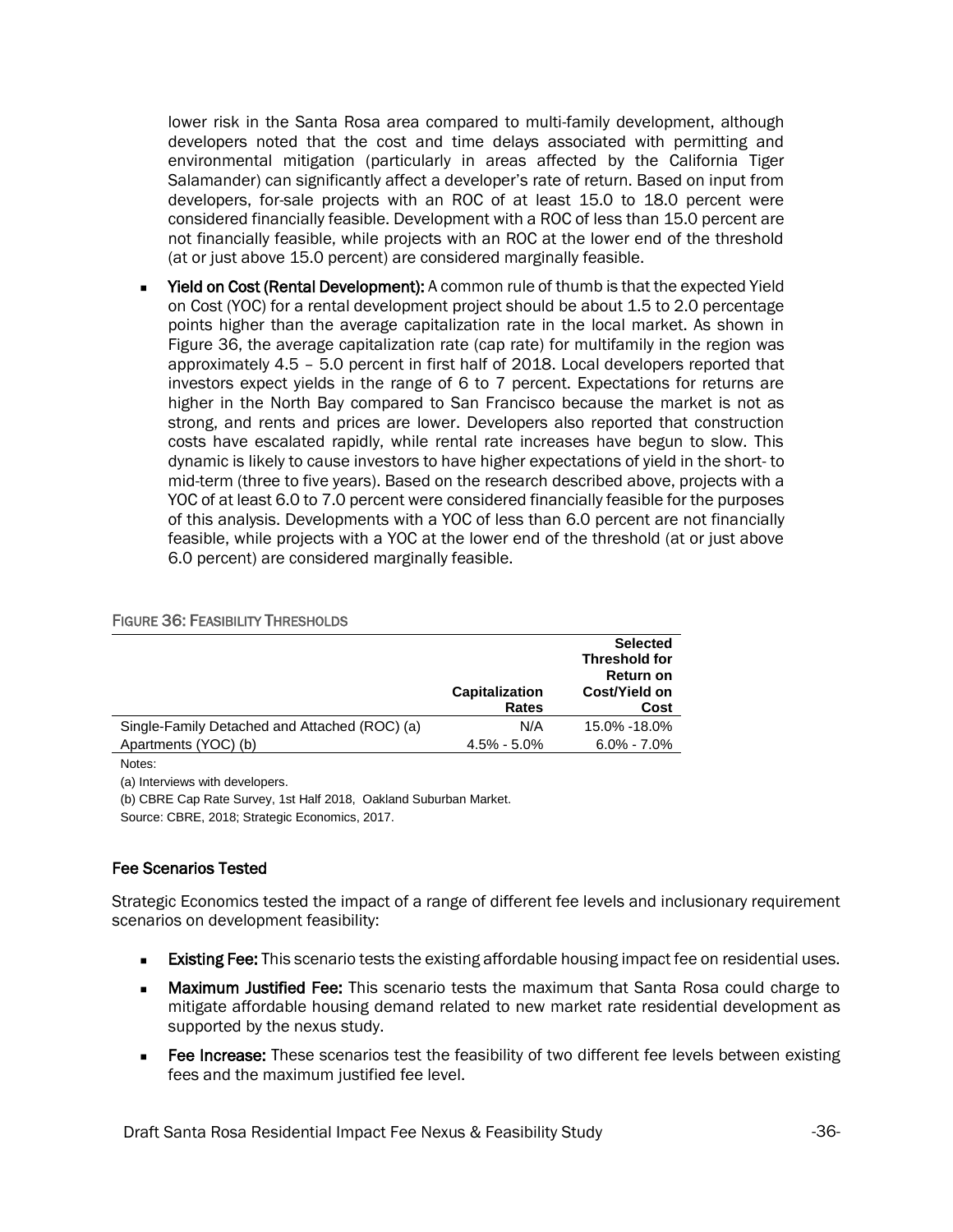Figure 37 shows the fees calculated for each prototype under the scenarios described above on a perunit and per square foot basis. The existing fee is shown under Scenario 1, it is calculated based on the sales price for for-sale units and on square footage for apartments. These scenarios are referred to as the "nexus fee scenarios" throughout this document. Note that the fees shown in Figure 37 only include the fees that are the subject of this nexus study; other fees (including school district and other City fees) are discussed above under "Costs."

| <b>Prototype</b> | <b>Net</b><br><b>Residential</b><br><b>SF per Unit</b> | Scenario 1<br>(Existing Fee) | <b>Scenario 2</b><br>(Maximum Fee) | <b>Scenario 3</b>               | Scenario 4                     |
|------------------|--------------------------------------------------------|------------------------------|------------------------------------|---------------------------------|--------------------------------|
| Single-Family    | 2,000                                                  | 2.5% of sales                | \$50,982 per unit                  | \$26,000 per unit               | \$20,000 per unit              |
| Detached         |                                                        | price                        | \$25 per SF                        | \$13 per SF                     | \$10 per SF                    |
| Single-Family    | 1.600                                                  | 2.5% of sales                | \$33,727 per unit                  | \$16,000 per unit               | \$14,400 per unit              |
| Attached         |                                                        | price                        | \$21 per SF                        | \$10 per SF                     | \$9 per SF                     |
| Apartments       | 908                                                    | varies based<br>on SF        | \$31,139 per unit<br>\$34 per SF   | \$9,075 per unit<br>\$10 per SF | \$4,537 per unit<br>\$5 per SF |

#### FIGURE 37: NEXUS FEE SCENARIOS

Source: Strategic Economics, 2017.

#### Financial Feasibility Results

Figures 38, 39, and 40 provide the pro forma model results for the residential prototypes. To understand the financial burden of the fee scenarios on overall development costs, the pro forma analysis also measures the fees as a percent of total development costs. Below is a discussion of the findings.

#### For- Sale Single-Family Detached

The feasibility analysis indicates that at current market prices, the return on cost for the single-family detached prototype meets the required threshold for financial feasibility (15.0%-18.0%) under the existing fee, but not under the maximum justified fee. The following summarizes the financial feasibility results for potential housing impact fees at different levels:

- The existing fee results in a calculated return on cost of 17.79 percent, which meets the feasibility threshold.
- The maximum justified fee of \$25 per square foot results in a calculated return on cost of 10.33 percent, which does not meet the feasibility threshold.
- An impact fee set at \$13 per square foot results in a calculated return on cost is 15.63 percent, which meets the feasibility threshold.
- An impact fee set at \$10 per square foot results in a calculated return on cost of 16.98 percent, which meets the feasibility threshold.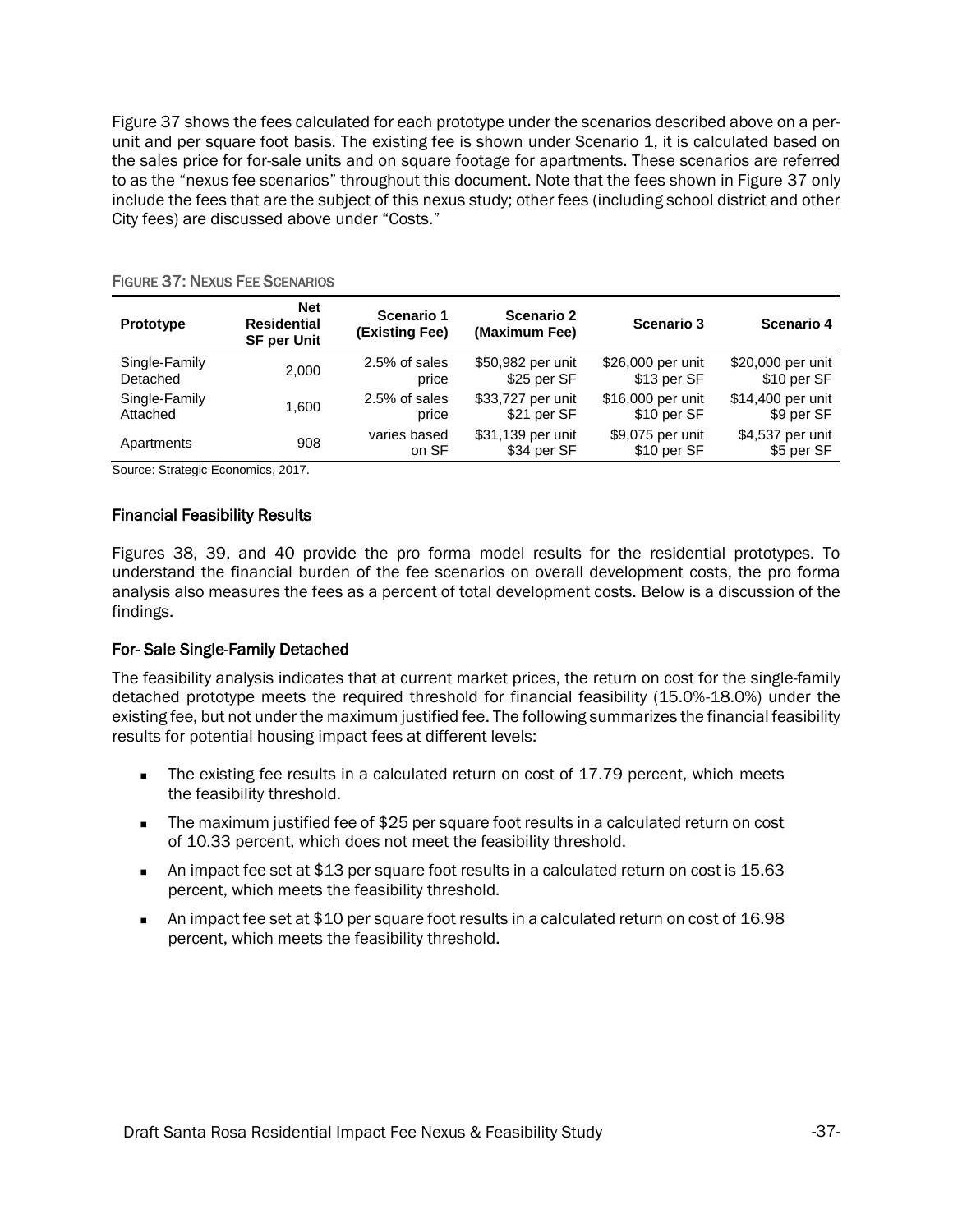|                                                       |                      | <b>Single-Family Detached</b> |
|-------------------------------------------------------|----------------------|-------------------------------|
| <b>Development Costs</b>                              | per Unit             | <b>Total</b>                  |
| Land                                                  | \$92,565             | \$4,628,250                   |
| <b>Direct Costs</b>                                   | \$320,000            | \$16,000,000                  |
| Indirect Costs (Excluding Financing)                  |                      |                               |
| A&E and Consulting                                    | \$16,000             | \$800,000                     |
| Permits and Fees (exc. Nexus Fee)                     | \$33,511             | \$1,675,551                   |
| Taxes, Insurance, Legal & Accounting                  | \$9,600              | \$480,000                     |
| Other                                                 | \$9,600              | \$480,000                     |
| Contingency                                           | \$16,000             | \$800,000                     |
| <b>Total Indirect Costs</b>                           | \$84,711             | \$4,235,551                   |
| Total Development Costs (TDC) Before Financing, Nexus |                      |                               |
| Fee                                                   | \$497,276            | \$24,863,801                  |
| <b>Nexus Fee Scenarios</b>                            | <b>Fees per Unit</b> | <b>Fees</b>                   |
| Fee Scenario 1: Existing Fee                          | \$16,500             | \$825,000                     |
| Fee Scenario 2: Maximum Justified Fee                 | \$50,982             | \$2,549,086                   |
| Fee Scenario 3                                        | \$26,000             | \$1,300,000                   |
| Fee Scenario 4                                        | \$20,000             | \$1,000,000                   |
| <b>Financing</b>                                      |                      |                               |
| Fee Scenario 1: Existing Fee                          |                      | \$1,428,297                   |
| Fee Scenario 2: Maximum Justified Fee                 |                      | \$1,524,157                   |
| Fee Scenario 3                                        |                      | \$1,454,707                   |
| Fee Scenario 4                                        |                      | \$1,438,027                   |
| <b>Developer Overhead &amp; Fee</b>                   |                      |                               |
| Fee Scenario 1: Existing Fee                          |                      | \$899,554                     |
| Fee Scenario 2: Maximum Justified Fee                 |                      | \$972,352                     |
| Fee Scenario 3                                        |                      | \$919,610                     |
| Fee Scenario 4                                        |                      | \$906,943                     |

FIGURE 38: PRO FORMA MODEL RESULTS, SINGLE-FAMILY DETACHED PROTOTYPE

Source: Strategic Economics, 2019.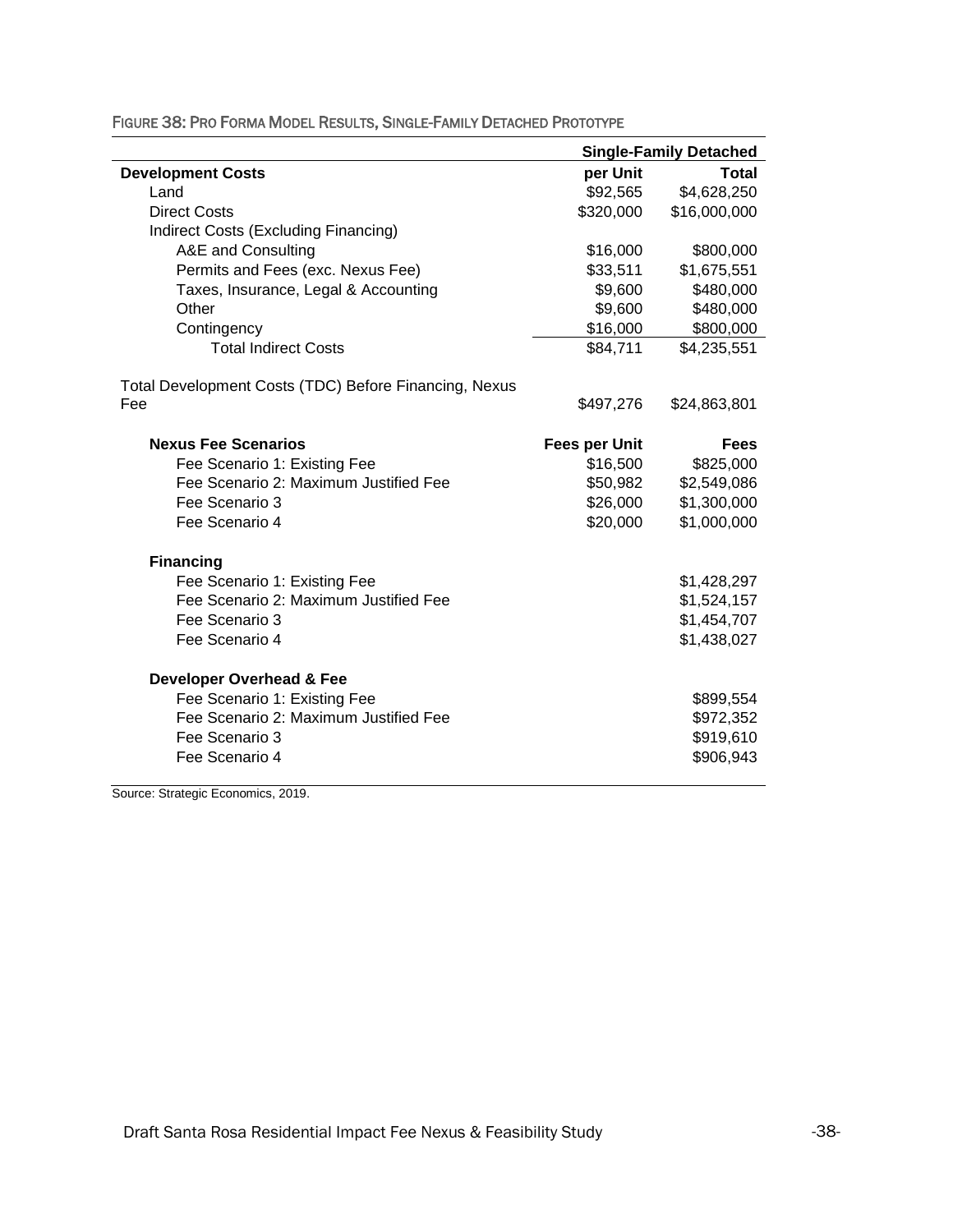|                                                         |                     | <b>Single-Family Detached</b> |
|---------------------------------------------------------|---------------------|-------------------------------|
| <b>Total Development Costs (TDC) with Various Nexus</b> |                     |                               |
| <b>Fee Levels</b>                                       | <b>TDC per Unit</b> | <b>TDC</b>                    |
| Fee Scenario 1: Existing Fee                            | \$560,333           | \$28,016,652                  |
| Fee Scenario 2: Maximum Justified Fee                   | \$598,188           | \$29,909,395                  |
| Fee Scenario 3                                          | \$570,762           | \$28,538,119                  |
| Fee Scenario 4                                          | \$564,175           | \$28,208,771                  |
| <b>Revenues</b>                                         |                     |                               |
| Annual NOI                                              |                     |                               |
| Net Sales Proceeds/Capitalized Value                    |                     | \$33,000,000                  |
| <b>Return on Cost</b>                                   |                     | <b>ROC</b>                    |
| Fee Scenario 1: Existing Fee                            |                     | 17.79%                        |
| Fee Scenario 2: Maximum Justified Fee                   |                     | 10.33%                        |
| Fee Scenario 3                                          |                     | 15.63%                        |
| Fee Scenario 4                                          |                     | 16.98%                        |
| Threshold for feasibility                               |                     | 15.0%-18.0%                   |
| Fee Level as % of TDC                                   | Fee per Unit        | % of TDC                      |
| Fee Scenario 1: Existing Fee                            | \$16,500            | 3%                            |
| Fee Scenario 2: Maximum Justified Fee                   | \$50,982            | 9%                            |
| Fee Scenario 3                                          | \$26,000            | 5%                            |
| Fee Scenario 4                                          | \$20,000            | 4%                            |
| Source: Strategic Economics, 2019.                      |                     |                               |

FIGURE 38: PRO FORMA MODEL RESULTS, SINGLE-FAMILY DETACHED PROTOTYPE, CONT.

#### For-Sale Single-Family Attached

The feasibility analysis indicates that at current market prices, the return on cost for the single-family attached prototype meets the required threshold for financial feasibility (15.0%-18.0%) under the existing fee, but not under the maximum justified fee. The following summarizes the financial feasibility results for potential housing impact fees at different levels:

- The existing fee results in a calculated return on cost of 16.34 percent, which meets the feasibility threshold.
- The maximum justified fee of \$21 per square foot results in a calculated return on cost of 10.06 percent, which does not meet the feasibility threshold.
- An impact fee set at \$10 per square foot results in a calculated return on cost is 15.18 percent, which meets the feasibility threshold.
- An impact fee set at \$9 per square foot results in a calculated return on cost of 15.67 percent, which meets the feasibility threshold.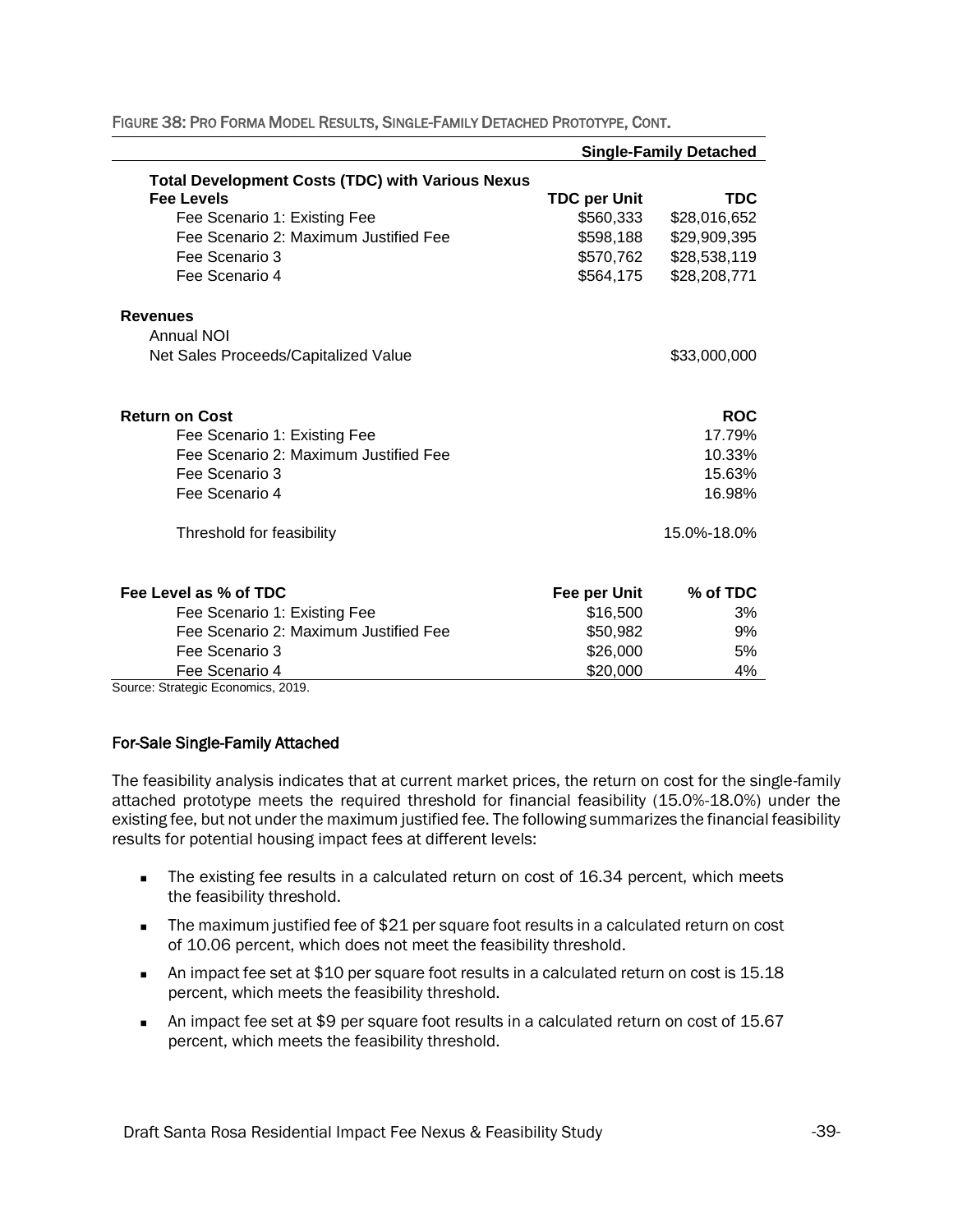|                                                       | <b>Single-Family Attached</b> |              |
|-------------------------------------------------------|-------------------------------|--------------|
| <b>Development Costs</b>                              | per Unit                      | <b>Total</b> |
| Land                                                  | \$49,368                      | \$2,468,400  |
| <b>Direct Costs</b>                                   | \$248,000                     | \$12,400,000 |
| Indirect Costs (Excluding Financing)                  |                               |              |
| A&E and Consulting                                    | \$12,400                      | \$620,000    |
| Permits and Fees (exc. Nexus Fee)                     | \$29,884                      | \$1,494,214  |
| Taxes, Insurance, Legal & Accounting                  | \$7,440                       | \$372,000    |
| Other                                                 | \$7,440                       | \$372,000    |
| Contingency                                           | \$12,400                      | \$620,000    |
| <b>Total Indirect Costs</b>                           | \$69,564                      | \$3,478,214  |
| Total Development Costs (TDC) Before Financing, Nexus |                               |              |
| Fee                                                   | \$366,932                     | \$18,346,614 |
| <b>Nexus Fee Scenarios</b>                            | <b>Fees per Unit</b>          | <b>Fees</b>  |
| Fee Scenario 1: Existing Fee                          | \$12,200                      | \$610,000    |
| Fee Scenario 2: Maximum Justified Fee                 | \$33,727                      | \$1,686,356  |
| Fee Scenario 3                                        | \$16,000                      | \$800,000    |
| Fee Scenario 4                                        | \$14,400                      | \$720,000    |
| <b>Financing</b>                                      |                               |              |
| Fee Scenario 1: Existing Fee                          |                               | \$1,304,215  |
| Fee Scenario 2: Maximum Justified Fee                 |                               | \$1,378,268  |
| Fee Scenario 3                                        |                               | \$1,317,287  |
| Fee Scenario 4                                        |                               | \$1,311,783  |
| <b>Developer Overhead &amp; Fee</b>                   |                               |              |
| Fee Scenario 1: Existing Fee                          |                               | \$711,697    |
| Fee Scenario 2: Maximum Justified Fee                 |                               | \$757,714    |
| Fee Scenario 3                                        |                               | \$719,820    |
| Fee Scenario 4                                        |                               | \$716,400    |

#### FIGURE 39: PRO FORMA MODEL RESULTS, SINGLE-FAMILY ATTACHED PROTOTYPE

Source: Strategic Economics, 2019.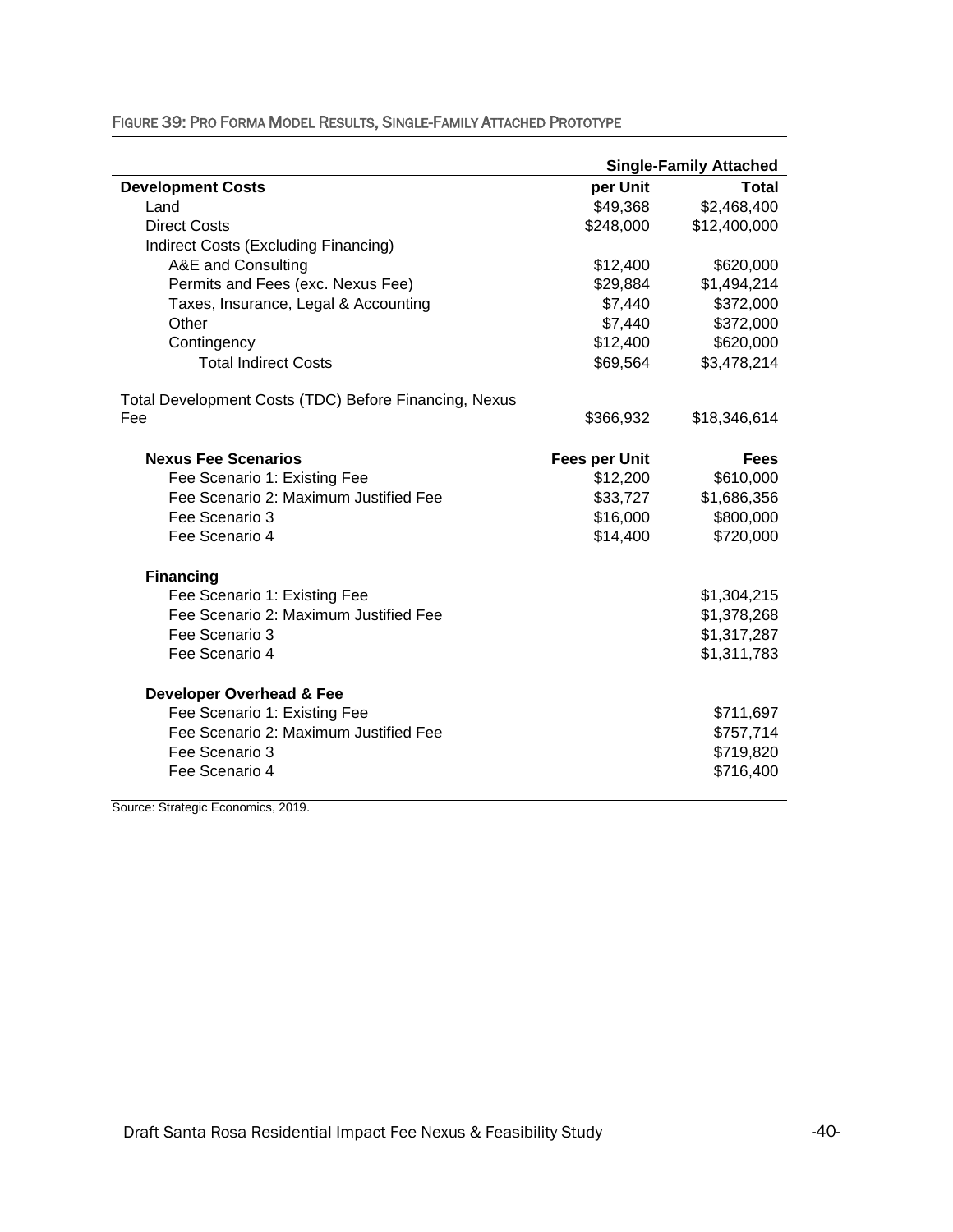|                                                     | <b>Single-Family Attached</b> |              |  |
|-----------------------------------------------------|-------------------------------|--------------|--|
| <b>Total Development Costs (TDC) with Various</b>   |                               |              |  |
| <b>Nexus Fee Levels</b>                             | <b>TDC per Unit</b>           | <b>TDC</b>   |  |
| Fee Scenario 1: Existing Fee                        | \$419,451                     | \$20,972,526 |  |
| Fee Scenario 2: Maximum Justified Fee               | \$443,379                     | \$22,168,952 |  |
| Fee Scenario 3                                      | \$423,674                     | \$21,183,721 |  |
| Fee Scenario 4                                      | \$421,896                     | \$21,094,797 |  |
| <b>Revenues</b>                                     |                               |              |  |
| <b>Annual NOI</b>                                   |                               |              |  |
| Net Sales Proceeds/Capitalized Value                |                               | \$24,400,000 |  |
| <b>Return on Cost/</b>                              |                               |              |  |
| <b>Yield on Cost</b>                                |                               | <b>ROC</b>   |  |
| Fee Scenario 1: Existing Fee                        |                               | 16.34%       |  |
| Fee Scenario 2: Maximum Justified Fee               |                               | 10.06%       |  |
| Fee Scenario 3                                      |                               | 15.18%       |  |
| Fee Scenario 4                                      |                               | 15.67%       |  |
| Threshold for feasibility                           |                               | 15.0%-18.0%  |  |
| Nexus Fee Level as % of TDC                         | Fee per Unit                  | % of TDC     |  |
| Fee Scenario 1: Existing Fee                        | \$12,200                      | 3%           |  |
| Fee Scenario 2: Maximum Justified Fee               | \$33,727                      | 8%           |  |
| Fee Scenario 3                                      | \$16,000                      | 4%           |  |
| Fee Scenario 4<br>Source: Strategic Economics, 2019 | \$14,400                      | 3%           |  |

FIGURE 39: PRO FORMA MODEL RESULTS, SINGLE-FAMILY ATTACHED PROTOTYPE, CONT.

Source: Strategic Economics, 2019.

#### Apartments

The feasibility analysis indicates that under current market conditions, the yield on cost for the apartment prototype meets the required threshold for financial feasibility (6.0%-7.0%) under the existing fee, but not under the maximum justified fee. The following summarizes the financial feasibility results for potential housing impact fees at different levels:

- The existing fee results in a calculated yield on cost of 6.19 percent, which meets the feasibility threshold.
- The maximum justified fee of \$34 per square foot results in a calculated yield on cost of 5.58 percent, which does not meet the feasibility threshold.
- An impact fee set at \$10 per square foot results in a calculated yield on cost is 6.03 percent, which meets the feasibility threshold, but only marginally.
- An impact fee set at \$5 per square foot results in a calculated yield on cost of 6.14 percent, which meets the feasibility threshold.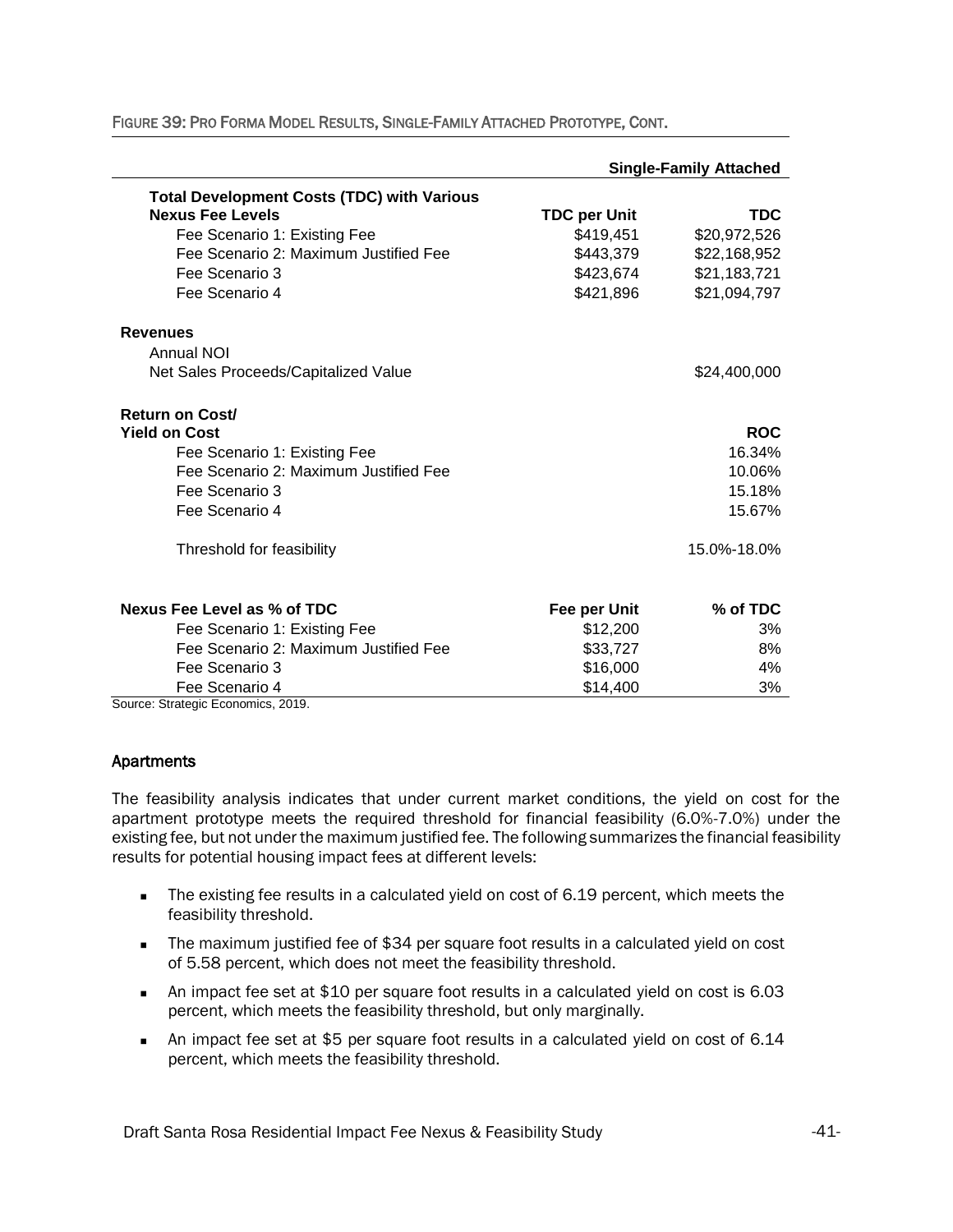|                                                       |                      | <b>Multifamily Apartments</b> |
|-------------------------------------------------------|----------------------|-------------------------------|
| <b>Development Costs</b>                              | per Unit             | Total                         |
| Land                                                  | \$34,848             | \$3,484,800                   |
| <b>Direct Costs</b>                                   | \$172,425            | \$17,242,500                  |
| Indirect Costs (Excluding Financing)                  |                      |                               |
| A&E and Consulting                                    | \$8,621              | \$862,125                     |
| Permits and Fees (exc. Nexus Fee)                     | \$26,558             | \$2,655,791                   |
| Taxes, Insurance, Legal & Accounting                  | \$5,173              | \$517,275                     |
| Other                                                 | \$5,173              | \$517,275                     |
| Contingency                                           | \$8,621              | \$862,125                     |
| <b>Total Indirect Costs</b>                           | \$54,146             | \$5,414,591                   |
| Total Development Costs (TDC) Before Financing, Nexus |                      |                               |
| Fee                                                   | \$261,419            | \$26,141,891                  |
| <b>Nexus Fee Scenarios</b>                            | <b>Fees per Unit</b> | <b>Fees</b>                   |
| Fee Scenario 1: Existing Fee                          | \$2,327              | \$232,730                     |
| Fee Scenario 2: Maximum Justified Fee                 | \$31,139             | \$3,113,860                   |
| Fee Scenario 3                                        | \$9,075              | \$907,500                     |
| Fee Scenario 4                                        | \$4,538              | \$453,750                     |
| <b>Financing</b>                                      |                      |                               |
| Fee Scenario 1: Existing Fee                          |                      | \$1,814,574                   |
| Fee Scenario 2: Maximum Justified Fee                 |                      | \$2,012,796                   |
| Fee Scenario 3                                        |                      | \$1,860,998                   |
| Fee Scenario 4                                        |                      | \$1,829,780                   |
| <b>Developer Overhead &amp; Fee</b>                   |                      |                               |
| Fee Scenario 1: Existing Fee                          |                      | \$988,176                     |
| Fee Scenario 2: Maximum Justified Fee                 |                      | \$1,111,350                   |
| Fee Scenario 3                                        |                      | \$1,017,024                   |
| Fee Scenario 4                                        |                      | \$997,625                     |

FIGURE 40: PRO FORMA MODEL RESULTS, APARTMENT PROTOTYPE

Source: Strategic Economics, 2019.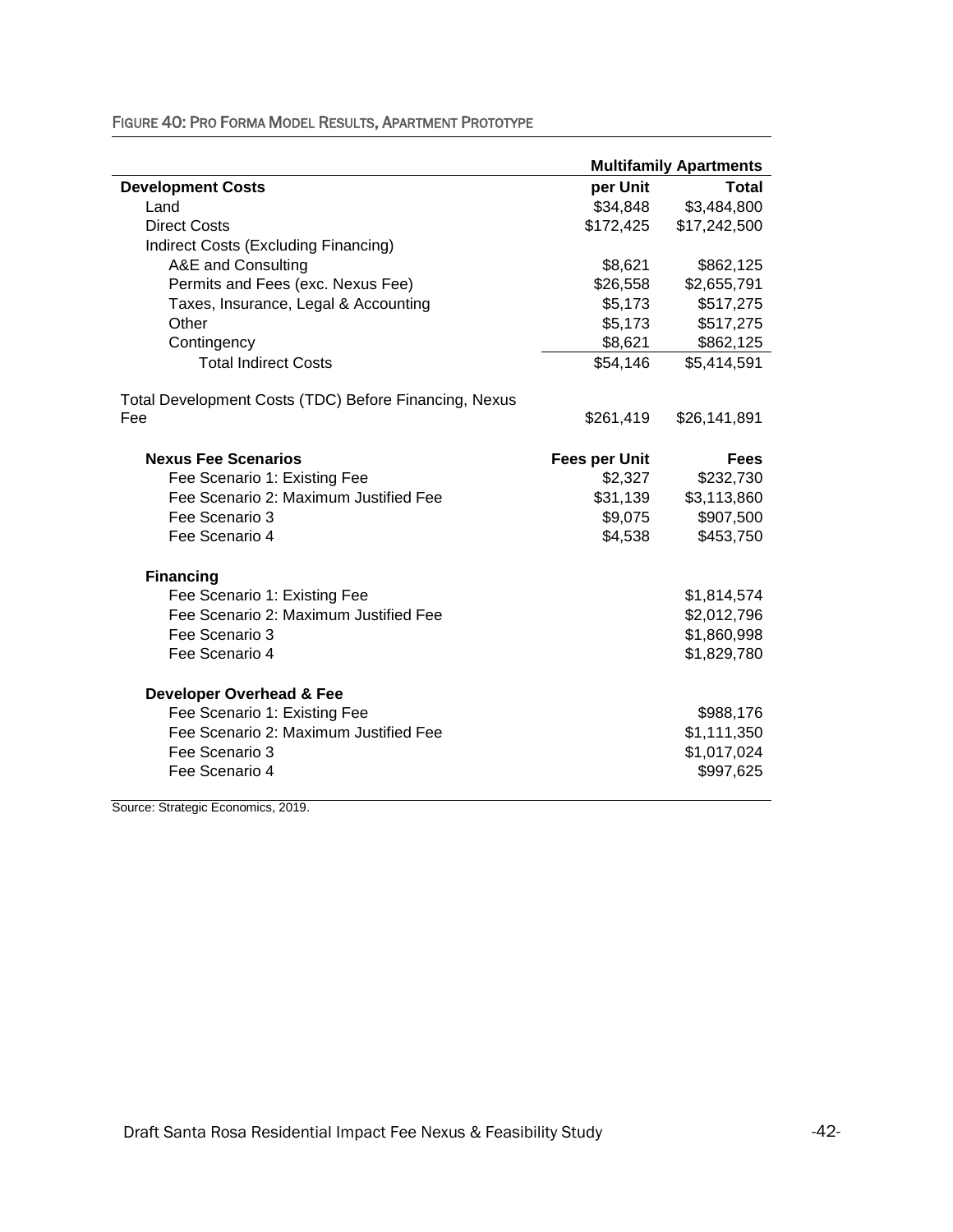|                                                   | <b>Multifamily Apartments</b> |                 |
|---------------------------------------------------|-------------------------------|-----------------|
| <b>Total Development Costs (TDC) with Various</b> |                               |                 |
| <b>Nexus Fee Levels</b>                           | <b>TDC per Unit</b>           | <b>TDC</b>      |
| Fee Scenario 1: Existing Fee                      | \$291,774                     | \$29,177,371    |
| Fee Scenario 2: Maximum Justified Fee             | \$323,799                     | \$32,379,897    |
| Fee Scenario 3                                    | \$299,274                     | \$29,927,413    |
| Fee Scenario 4                                    | \$294,230                     | \$29,423,046    |
| <b>Revenues</b>                                   |                               |                 |
| Annual NOI                                        |                               | \$1,805,700     |
| Net Sales Proceeds/Capitalized Value              |                               | \$40,126,667    |
| <b>Return on Cost/</b>                            |                               |                 |
| <b>Yield on Cost</b>                              |                               | <b>YOC</b>      |
| Fee Scenario 1: Existing Fee                      |                               | 6.19%           |
| Fee Scenario 2: Maximum Justified Fee             |                               | 5.58%           |
| Fee Scenario 3                                    |                               | 6.03%           |
| Fee Scenario 4                                    |                               | 6.14%           |
| Threshold for feasibility                         |                               | $6.0\% - 7.0\%$ |
| Nexus Fee Level as % of TDC                       | Fee per Unit                  | % of TDC        |
| Fee Scenario 1: Existing Fee                      | \$2,327                       | 1%              |
| Fee Scenario 2: Maximum Justified Fee             | \$31,139                      | 10%             |
| Fee Scenario 3                                    | \$9,075                       | 3%              |
| Fee Scenario 4<br>Course Christia Essession 0010  | \$4,538                       | 2%              |

FIGURE 40: PRO FORMA MODEL RESULTS, APARTMENT PROTOTYPE, CONT.

Source: Strategic Economics, 2019.

### Inclusionary Housing Policy Considerations

The City of Santa Rosa is considering updating its inclusionary housing policy in coordination with updating the affordable housing fee. Policy options include requiring that affordable units be built onsite without the option of paying a fee and adjusting the percentage of affordable units and housing impact fee option. The City may also consider policies to encourage developers to provide the units on-site instead of paying the impact fee. To better understand the likely financial impact of changes to the inclusionary policies, Strategic Economics tested the impact of a range of inclusionary requirement scenarios on development feasibility. The scenarios were tested with and without incentives including a waiver of impact fees on the affordable units. Please note that in all inclusionary variations, the inclusionary units replace any affordable housing fee.

#### For- Sale Single-Family Detached

As discussed above, and based on input from developers, for-sale projects with a return on cost of at least 15.0 to 18.0 percent were considered financially feasible for the single-family detached and attached prototypes. The following summarizes the financial feasibility results for potential inclusionary housing policies at different levels: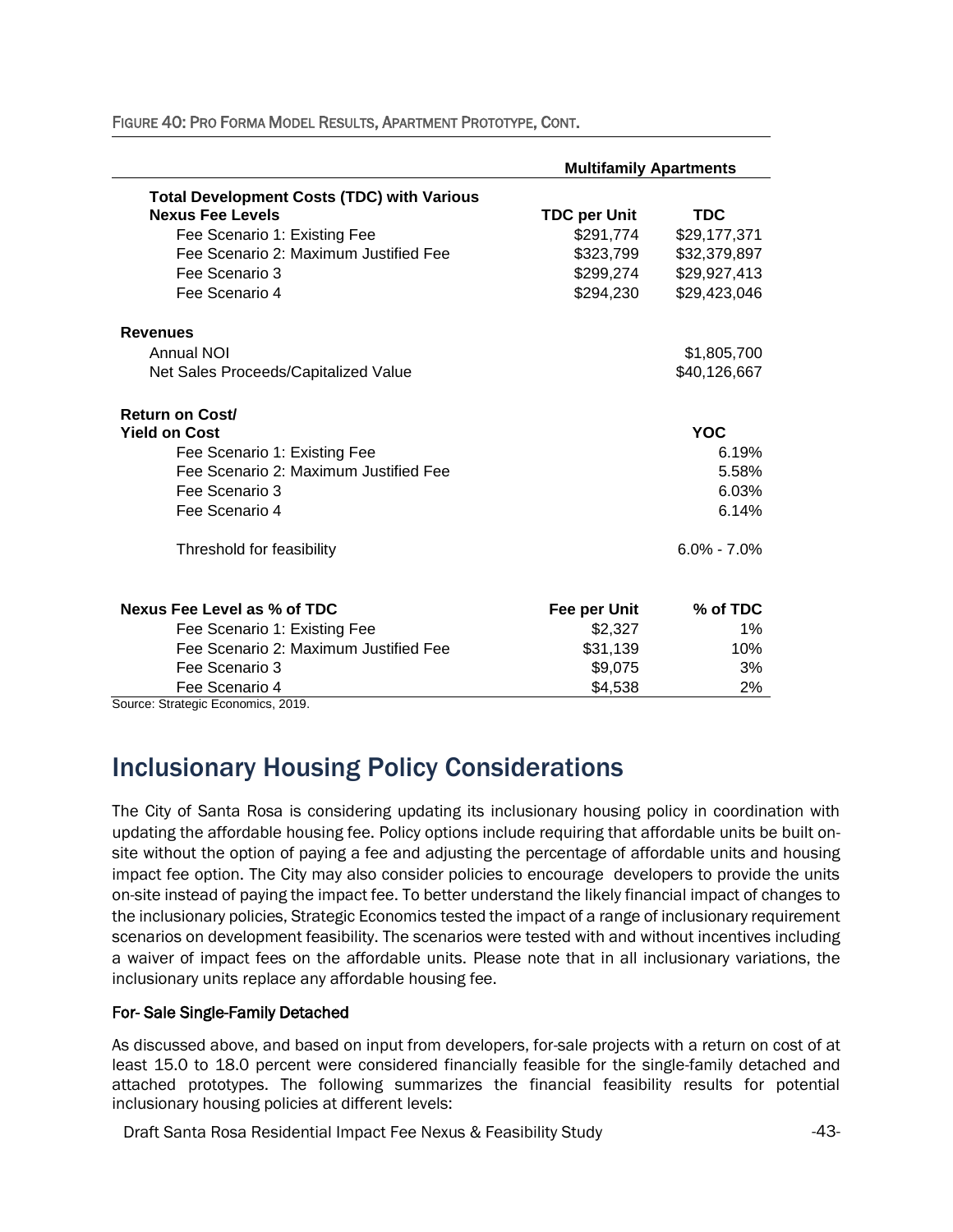- An inclusionary level of 15 percent inclusionary for moderate income households results in a calculated return on cost of 12.59 percent, which does not meet the feasibility threshold. Waiving development impact fees on the affordable units had a marginal effect on the calculated return on cost, which increased to 13.24, but it still would not meet the feasibility threshold.
- An inclusionary level of 10 percent inclusionary for moderate income households results in a calculated return on cost of 16.01 percent, which meets the feasibility threshold. Waiving development impact fees on the affordable units results in a calculated return on cost of 16.43, which meets the feasibility threshold.

#### For- Sale Single-Family Attached

Similar to single-family detached, a return on cost of at least 15.0 to 18.0 percent is considered financially feasible for the single-family attached prototype. The following summarizes the financial feasibility results for potential inclusionary housing policies at different levels:

- <sup>◼</sup> An inclusionary level of 15 percent inclusionary for moderate income households results in a calculated return on cost of 14.81 percent, which does not meet the feasibility threshold. Waiving development impact fees on the affordable units resulted in a calculated return on cost of 15.59, which does meet the minimum feasibility threshold.
- An inclusionary level of 10 percent inclusionary for moderate income households results in a calculated return on cost of 16.84 percent, which meets the feasibility threshold. Waiving development impact fees on the affordable units would result in a calculated return on cost of 17.34, which also meets the feasibility threshold.

#### Apartments

Based on research described in a previous section, projects with a yield on cost of at least 6.0 to 7.0 percent were considered financially feasible for the purposes of this analysis. The following summarizes the financial feasibility results for potential inclusionary housing policies at different levels:

- An inclusionary level of 15 percent for low-income households results in a calculated yield on cost of 5.83 percent, which does not meet the feasibility threshold. Waiving development impact fees on the affordable units had a marginal effect on the calculated yield on cost, which increased to 5.87, but it still would not meet the feasibility threshold.
- An inclusionary level of 10 percent for low-income households results in a calculated yield on cost of 5.96 percent, which does not meet the feasibility threshold. Waiving development impact fees on the affordable units would result in a calculated yield on cost of 5.99, which also does not meet the feasibility threshold.
- An inclusionary level of 8 percent for low-income households results in a calculated yield on cost of 6.01 percent, which meets the feasibility threshold marginally. Waiving development impact fees on the affordable units would result in a calculated yield on cost of 6.04, which also marginally meets the feasibility threshold.

This analysis demonstrates the need for additional regulatory and financial incentives if the City of Santa Rosa has a policy goal that affordable housing units be included in market rate projects at a level above 8-10 percent. In addition, developers interviewed for this study described difficulties in obtaining financing for projects including both affordable and market rate housing units in the same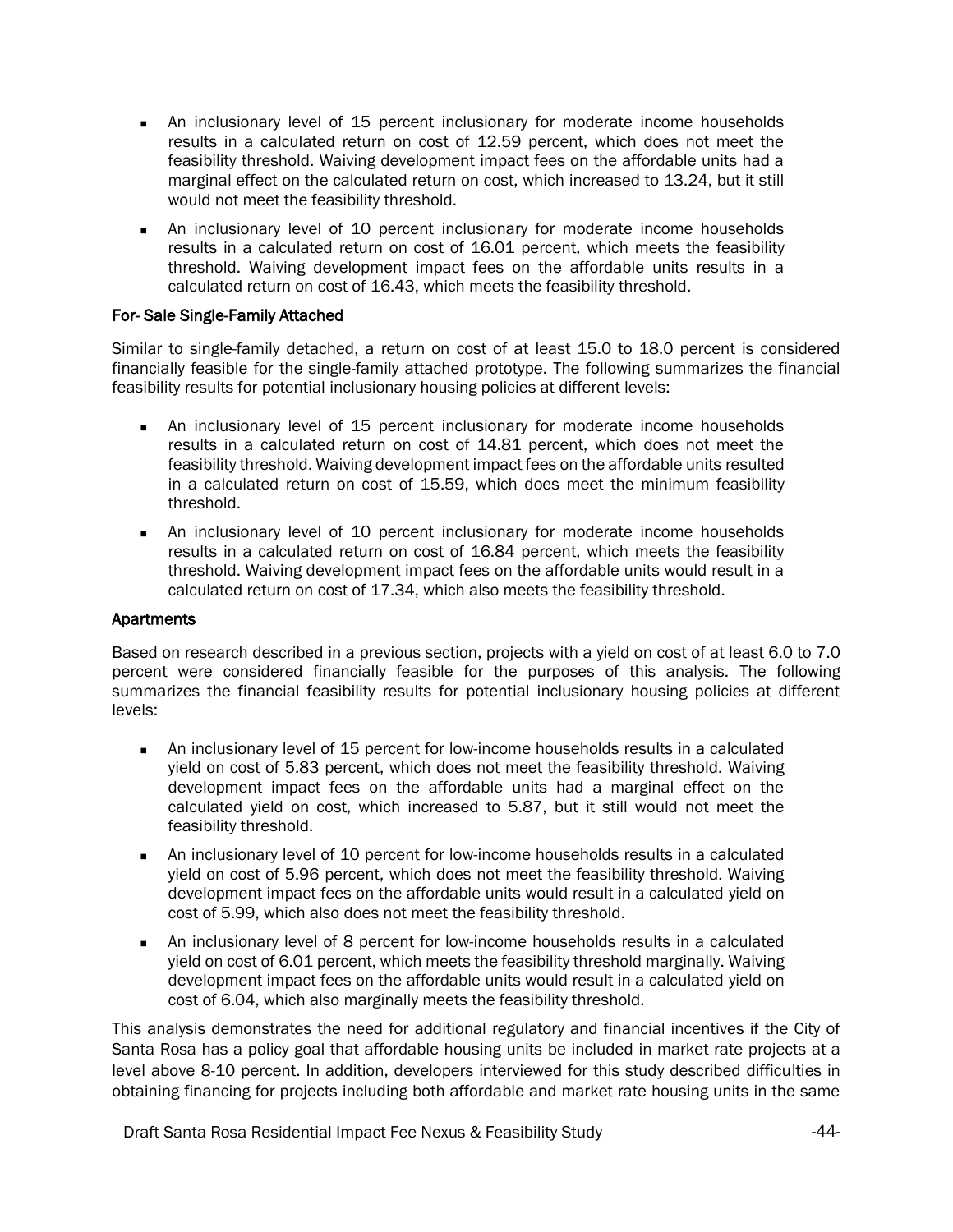building. Such barriers to financing would significantly impact development feasibility for inclusionary projects including affordable housing units on-site.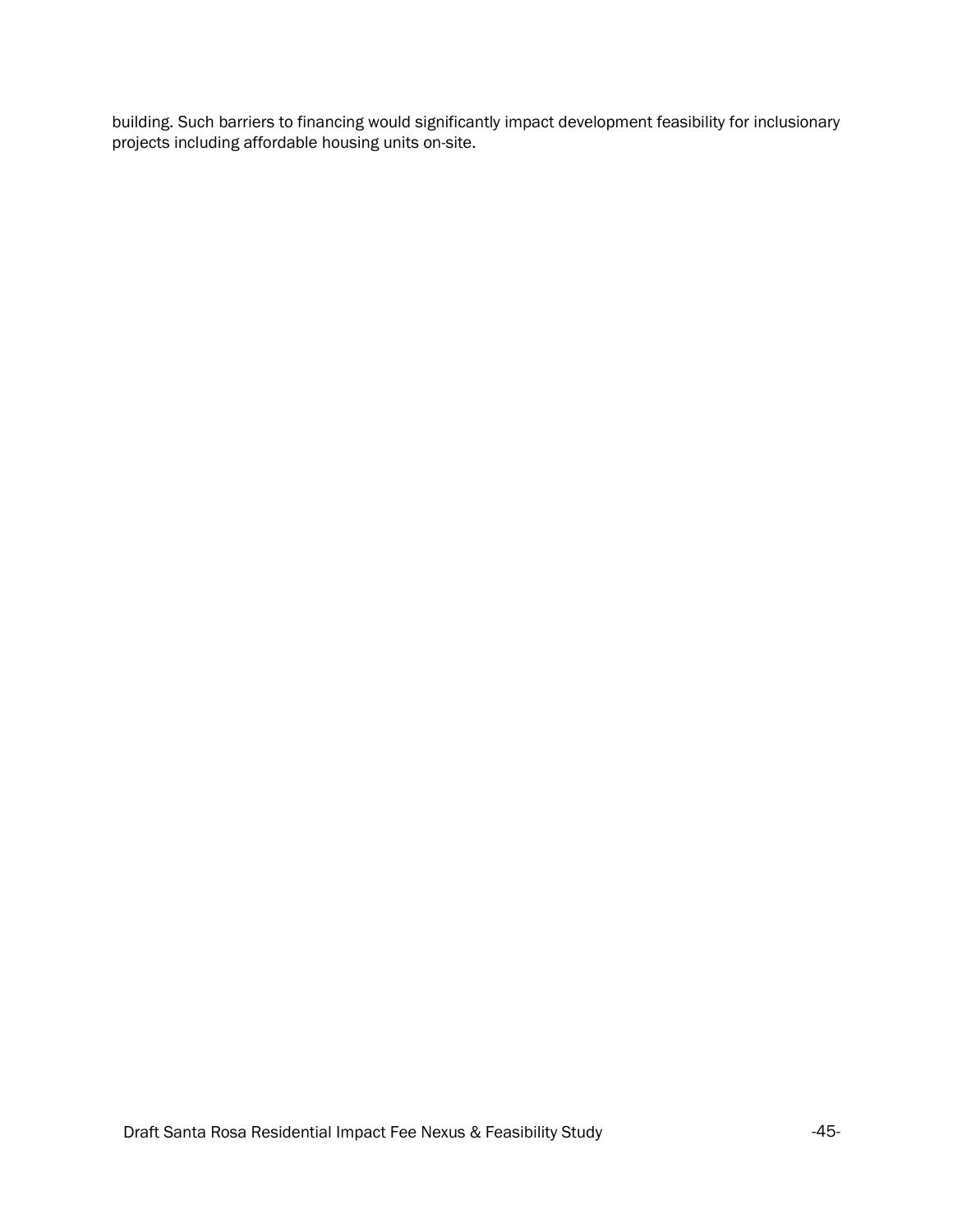## <span id="page-45-0"></span>V. POLICY CONSIDERATIONS AND IMPLEMENTATION OPTIONS

While the nexus study provides the necessary economic analysis for updating the affordable housing impact fee, it is up to policymakers to decide what fee level will be charged on new development. As discussed in the preceding chapter financial feasibility is one important factor to examine. In addition, there are a number of additional policy considerations that cities take into account when considering an update to impact fees.

### <span id="page-45-1"></span>Role of the Affordable Housing Fee in Santa Rosa's Overall Housing Strategy

Affordable housing in Santa Rosa is currently funded through the use of a variety of financing sources, including funding provided by the City's existing impact fee. Under the City's existing inclusionary housing program, developers may elect to build units on-site or pay the existing affordable housing impact fee. The existing inclusionary housing policy has not resulted in a significant number of affordable housing units built as most developers elect to pay the impact fee rather than build units on-site.

### <span id="page-45-2"></span>Total Development Cost

<span id="page-45-3"></span>Currently, the total development costs (including building and onsite improvements, land, parking, indirect costs, financing costs, developer profit, and the existing affordable housing fee) are \$280 per net square foot for the single-family detached prototype, \$262 per net square foot for the townhouse prototype, and \$322 per net square foot for the apartment prototype. As shown in Figure 41 below, the existing affordable housing impact fees represents 3 percent, 3 percent, and 1 percent of total development cost of the single-family detached, single-family attached/townhouse, and apartment prototypes, respectively. The maximum housing impact fees represent 9 percent, 8 percent, and 10 percent of total development cost of the single-family detached, single-family attached/townhouse, and apartment prototypes, respectively. A fee of \$26,000 per unit or \$13 per square foot represents 5 percent of total development costs for single-family detached units, while a fee of \$16,000 per unit or \$10 per square foot represents 4 percent for single-family attached/townhouse, and a fee of \$9,075 per unit or \$10 per square foot represents 3 percent for apartments.

|                                   | Single-Family<br><b>Detached</b> |                    | Single-Family<br><b>Attached</b> |                    | <b>Multifamily</b><br><b>Apartments</b> |                    |
|-----------------------------------|----------------------------------|--------------------|----------------------------------|--------------------|-----------------------------------------|--------------------|
|                                   | Fee per<br>Unit                  | Fee as %<br>of TDC | Fee per<br>Unit                  | Fee as %<br>of TDC | Fee per<br>Unit                         | Fee as %<br>of TDC |
| Fee Scenario 1: Existing Fee*     | \$16,500                         | 3%                 | \$12,200                         | 3%                 | \$2.327                                 | 1%                 |
| Fee Scenario 2: Max Justified Fee | \$50,982                         | 9%                 | \$33,727                         | 8%                 | \$31,139                                | 10%                |
| Fee Scenario 3                    | \$26,000                         | 5%                 | \$16,000                         | 4%                 | \$9,075                                 | 3%                 |
| Fee Scenario 4                    | \$20,000                         | 4%                 | \$14,400                         | 3%                 | \$4,538                                 | 2%                 |

FIGURE 41: FEE SCENARIOS AS PERCENT OF TOTAL DEVELOPMENT COST

\* Santa Rosa's existing fee is 2.5 percent of sales price for single family detached and attached for-sale homes. The existing fee varies based on square footage for multifamily units.

Source: Strategic Economics, 2019.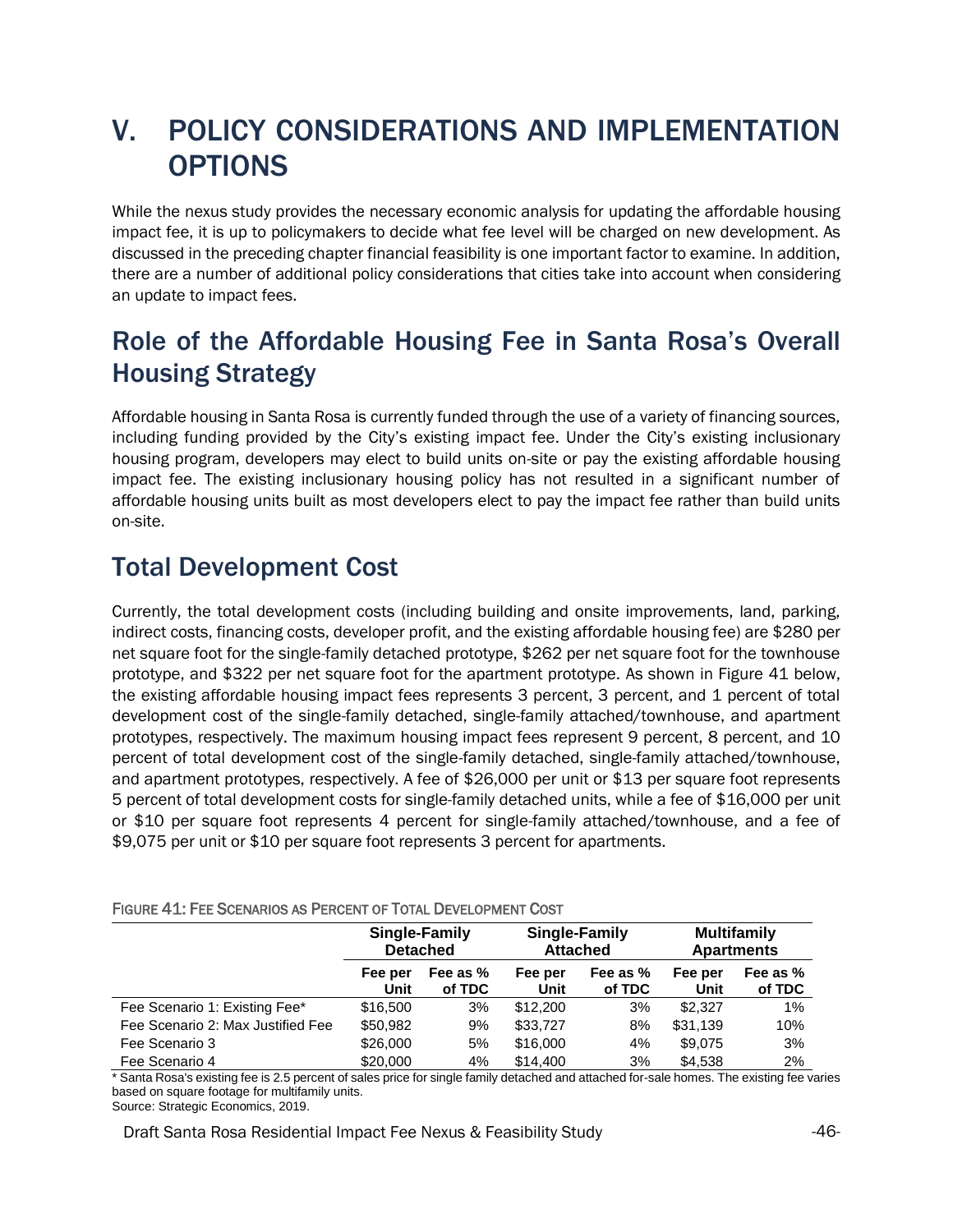### Incentives and Other Policy Considerations

The City of Santa Rosa has recently implemented several policies – reduced development fees, permit streamlining, opportunity zone investment, supplemental density bonuses -, to encourage development of high density residential development in its downtown core. Depending on the zoning and height, new residential developments in the downtown core may be eligible for reductions to the Capital Facilities Impact Fee (CFF) and Park Impact Fee ranging from 25 percent to 67 percent. Additional incentives include a temporary reduction in the CFF and Park Impact Fee for qualifying affordable units and deferred Water and Sewer Impact Fees for qualifying housing projects.15 Parcels located within a Station Area Specific Plan may be eligible for density bonuses of up to 100% for the inclusion of affordable units and provision of other community benefits.<sup>16</sup>

The feasibility analysis conducted for this study does not include the high density residential building types considered in the fee reduction programs, but another recent study found those building types to be challenged under current conditions and considered additional incentives for development in the downtown core.<sup>17</sup>

The fee scenarios and inclusionary levels discussed in this study represent an increase in development costs and/or reduction in potential revenues. If the City elects to increase its affordable housing impact fees it should consider an alternative fee schedule and/or additional incentives for high density development in the downtown core.

### Comparison to Neighboring Jurisdictions.

A comparison to current housing impact fees charged in nearby or comparison cities can be a helpful consideration. Figure 42 provides available information on impact fees and inclusionary requirements to compare Santa Rosa's potential fee scenarios to existing residential impact fees and inclusionary requirements in selected jurisdictions.

If the maximum impact fees calculated for Santa Rosa were adopted, they would significantly exceed the fees charged in neighboring jurisdictions, as listed in Figure 42. The recommended fee level of \$13 per square foot, or \$26,000 for a prototypical single-family detached house, is higher than the fee levels in many of the cities shown, but comparable to the fee in place in Cotati and lower than the fee in place in Novato. The recommended inclusionary level of 10 percent is equivalent to or lower than the levels required in Berkeley, Petaluma, and San Rafael.

<sup>15</sup> For more information, see https://srcity.org/2983/Fees-and-Incentives.

<sup>&</sup>lt;sup>16</sup> City Council adopted an update of the density bonus ordinance in January 2019 to be consistent with recent changes in State law and to provide for supplemental density bonus options. For more information, see <https://www.srcity.org/2555/Density-Bonus>

<sup>17</sup> Keyser Marston Associates, Inc., September 6, 2018, *Memorandum: High-Density Multi-Family Residential Incentives.*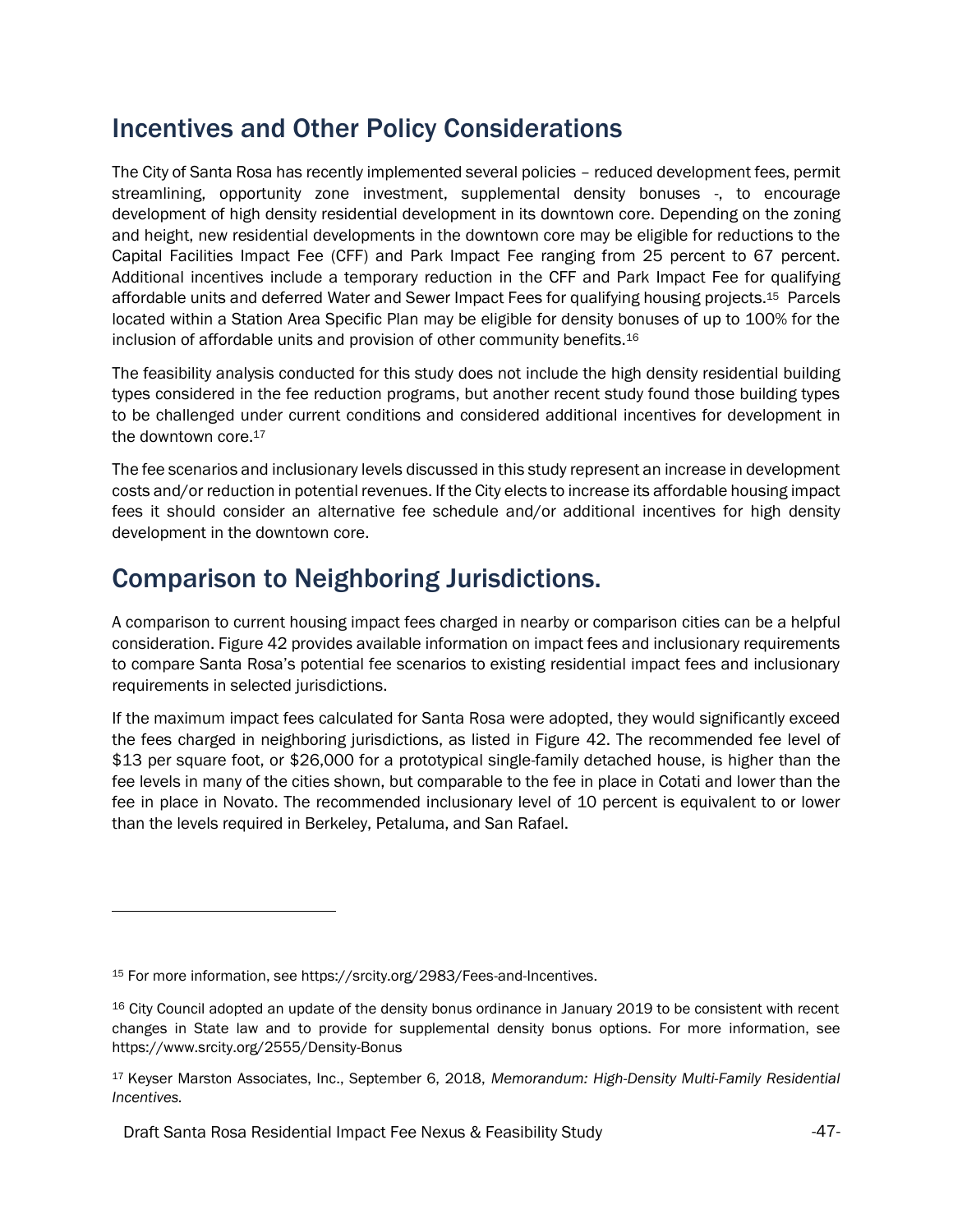FIGURE 42: EXISTING HOUSING IMPACT FEES IN SELECTED CITIES

| City                                  | <b>Single-Family Fee/Requirement</b>                            |
|---------------------------------------|-----------------------------------------------------------------|
| Windsor                               | \$7,220                                                         |
| Napa                                  | \$9,500                                                         |
| Healdsburg                            | \$10,940                                                        |
| Pleasanton                            | \$11,939                                                        |
| Sonoma County                         | \$14,898                                                        |
| Santa Rosa <sup>a</sup>               | \$16,500                                                        |
| Cotati <sup>b</sup>                   | \$23,800                                                        |
| Novato                                | \$35.242                                                        |
|                                       | Base requirement of 10-20 %                                     |
| San Rafael                            | affordable units on-site                                        |
|                                       | Base requirement of 15 % affordable                             |
| Petaluma <sup>c</sup>                 | units, or option to pay \$20,240                                |
|                                       | Base requirement of 20 % affordable                             |
| Berkeley<br>0.000000000<br>$\sim$ $-$ | units on-site<br>$\sim$ $\sim$ $\sim$ $\sim$<br>$\cdot$ $\cdot$ |

<sup>a</sup>Fee amount for a \$660,000 home. Santa Rosa's current fee is 2.5 percent of sales price.

<sup>b</sup> Fee amount for a \$660,000 home. Cotati's fee is based on sales price of unit.

<sup>c</sup> Petaluma requires 15 % inclusionary for projects with more than 5

units, or option to pay fee with City Council approval. Petaluma's fee is based on square footage. Fee amount shown is for a 2,000 square foot home.

Source: Strategic Economics, 2019.

### <span id="page-47-0"></span>Administrative Issues

When adopting or updating a residential impact fee, there are several administrative issues to consider. Similar to any impact fee, it will be necessary to adjust the residential impact fees on an annual basis. Adjustments will also be needed if conditions change and/or due to possible changes in the affordability gap. However, the connection between new residential construction and growth in employment derived from the IMPLAN3 Model is unlikely to change in the short run.

It is advisable that the City adjusts its residential impact fee annually by using an annual adjustment mechanism. An adjustment mechanism updates the fees to compensate for inflation in development costs. To simplify annual adjustments, it is recommended that the City select a cost index that is routinely published. While there is no index that tracks changes in Santa Rosa's development costs, including land, specifically, there are a few options to consider.

- The first option is the Consumer Price Index (CPI) Shelter component. The shelter component of the CPI covers costs for rent of primary residence, lodging away from home, owner's equivalent rent of primary residence, and household insurance. Of the total shelter index, costs associated with the owner's equivalent rent of primary residence constitute 70 percent of total costs entered into the index.
- A second option to adjust the fee for annual inflation is the construction cost index published in the Engineering News Record (ENR). This index is routinely used to update other types of impact fees. Cost index information for the San Francisco region, the smallest geographical area available for this purpose, is available on an annual basis. The ENR cost index measures inflation in construction costs, but it does not incorporate changes in land costs or public fees charged on new development.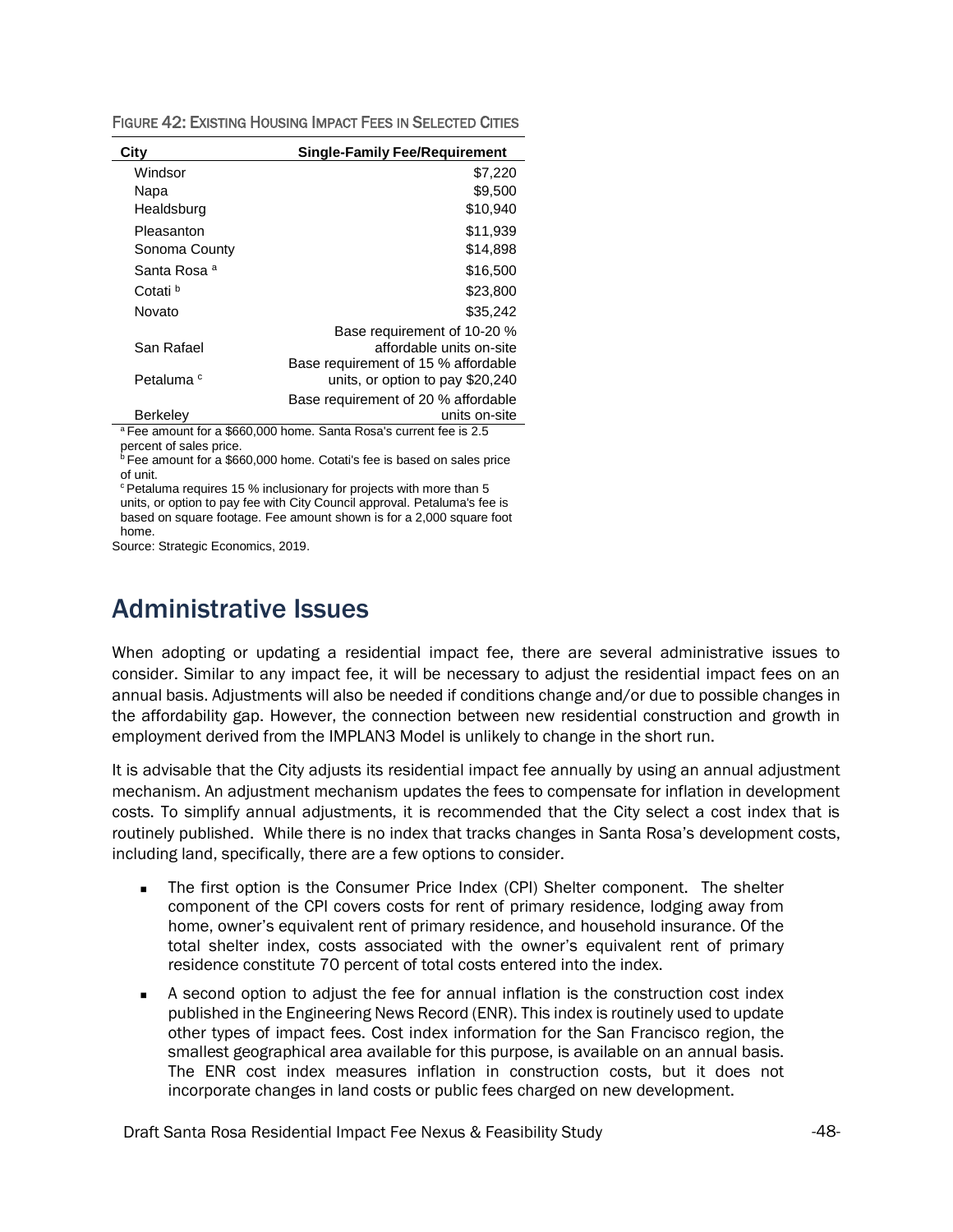Because these indices are readily available, reliable, and relatively simple to use, it is recommended that Santa Rosa use one of them for annual adjustments. However, because both understate the magnitude of inflation, it is recommended that the City base its annual adjustment mechanism on the higher of the two indices (CPI or ENR), using a five-year moving average as the inflation factor.

In addition to revising the fee annually for inflation, the City is encouraged to update the residential impact study every five years, or at the very least, update the Housing Affordability Gap used in the basic model. The purpose of these updates is to ensure that the fee is still based on a cost-revenue structure that remains applicable in the Santa Rosa housing market. In this way, the fee will more accurately reflect any potential structural changes in the relationships between affordable prices and rents, market-rate prices and rents, and development costs.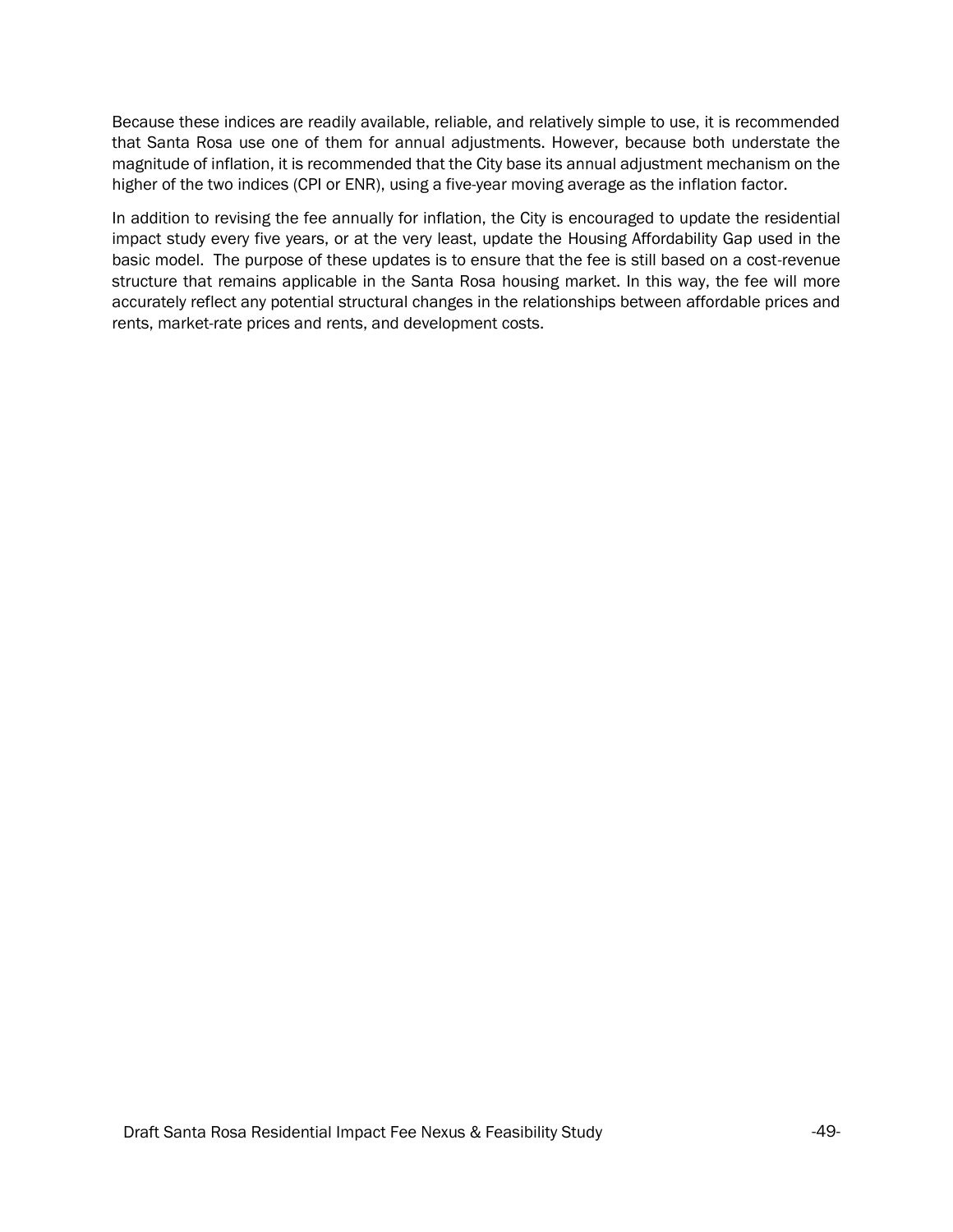# <span id="page-49-0"></span>APPENDIX: INDUSTRY AND OCCUPATION DATA

| <b>NAICS Sector</b> | <b>Description</b>                                                                 | <b>Induced Jobs</b> |
|---------------------|------------------------------------------------------------------------------------|---------------------|
| 11                  | Agriculture, Forestry, Fishing and Hunting                                         | 0.2                 |
| 21                  | Mining, Quarrying, and Oil and Gas Extraction                                      | 0.0                 |
| 22                  | <b>Utilities</b>                                                                   | 0.0                 |
| 23                  | Construction                                                                       | 0.6                 |
| 31                  | Manufacturing                                                                      | 0.2                 |
| 32                  | Manufacturing                                                                      | 0.1                 |
| 33                  | Manufacturing                                                                      | 0.0                 |
| 42                  | <b>Wholesale Trade</b>                                                             | 1.3                 |
| 44                  | <b>Retail Trade</b>                                                                | 4.2                 |
| 45                  | <b>Retail Trade</b>                                                                | 2.9                 |
| 48                  | Transportation and Warehousing                                                     | 0.6                 |
| 49                  | Transportation and Warehousing                                                     | 0.3                 |
| 51                  | Information                                                                        | 0.7                 |
| 52                  | Finance and Insurance                                                              | 1.9                 |
| 53                  | Real Estate and Rental and Leasing                                                 | 4.2                 |
| 54                  | Professional, Scientific, and Technical Services                                   | 2.3                 |
| 55                  | Management of Companies and Enterprises                                            | 0.2                 |
| 56                  | Administrative and Support and Waste Management and<br><b>Remediation Services</b> |                     |
| 61                  | <b>Educational Services</b>                                                        | 2.8                 |
| 62                  | Health Care and Social Assistance                                                  | 1.0                 |
| 71                  | Arts, Entertainment, and Recreation                                                | 9.4                 |
| 72                  | <b>Accommodation and Food Services</b>                                             | 1.3                 |
| 81                  |                                                                                    | 5.5                 |
|                     | Other Services (except Public Administration)                                      | 4.8                 |
| 92                  | <b>Public Administration</b>                                                       | 0.0                 |
|                     | Non-NAICs                                                                          | 0.5                 |
|                     | Total                                                                              | 45.1                |

FIGURE 43: INDUCED JOBS, SINGLE FAMILY DETACHED PROTOTYPE

Sources: IMPLAN3, 2018; Strategic Economics, 2019.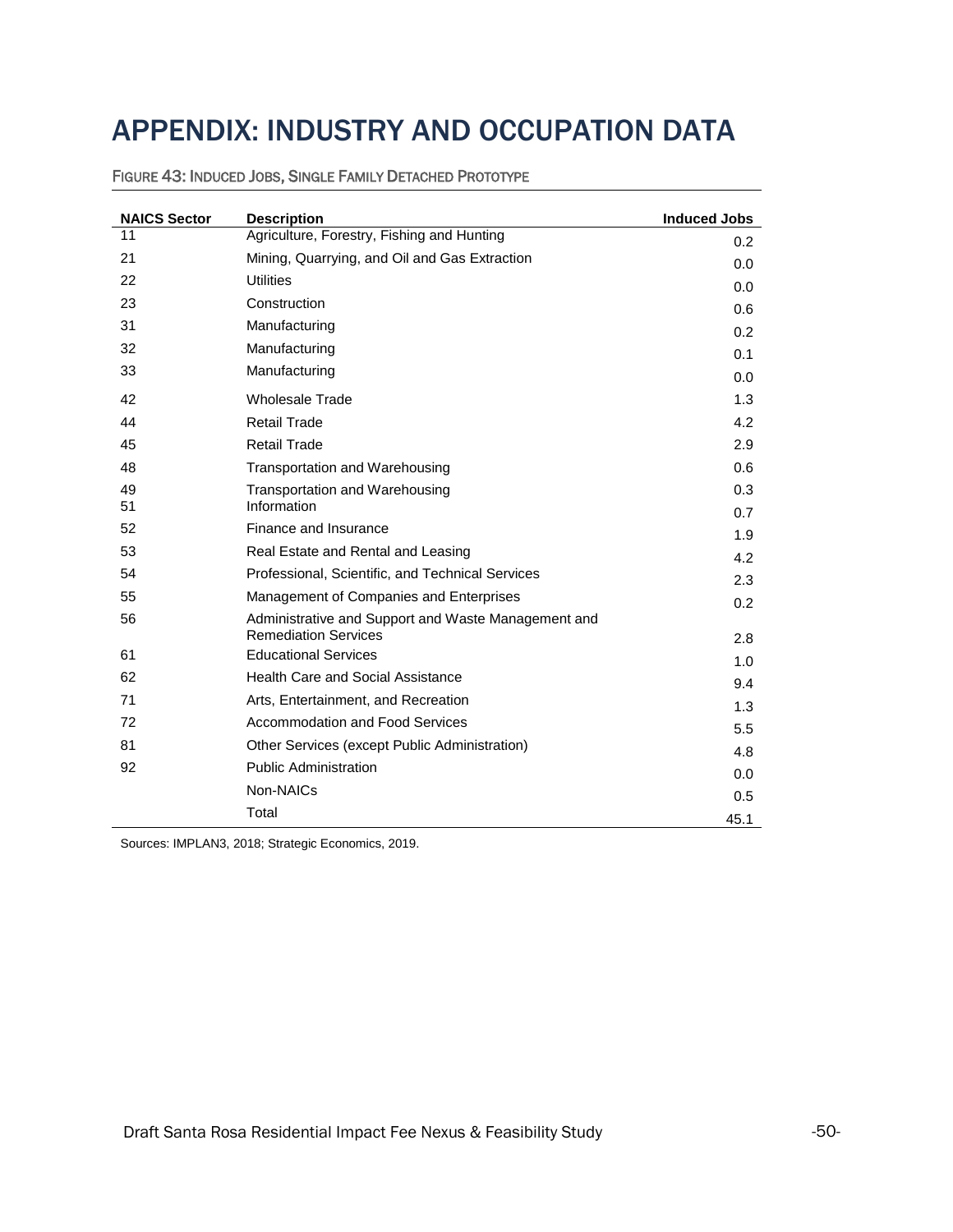| <b>NAICS Sector</b> | <b>Description</b>                                                                             | <b>Induced Jobs</b> |
|---------------------|------------------------------------------------------------------------------------------------|---------------------|
| 11                  | Agriculture, Forestry, Fishing and Hunting                                                     | 0.1                 |
| 21                  | Mining, Quarrying, and Oil and Gas Extraction                                                  | 0.0                 |
| 22                  | <b>Utilities</b>                                                                               | 0.0                 |
| 23                  | Construction                                                                                   | 0.4                 |
| 31                  | Manufacturing                                                                                  | 0.1                 |
| 32                  | Manufacturing                                                                                  | 0.1                 |
| 33                  | Manufacturing                                                                                  | 0.0                 |
| 42                  | <b>Wholesale Trade</b>                                                                         | 0.9                 |
| 44                  | <b>Retail Trade</b>                                                                            | 3.2                 |
| 45                  | <b>Retail Trade</b>                                                                            | 2.2                 |
| 48                  | Transportation and Warehousing                                                                 | 0.4                 |
| 49                  | Transportation and Warehousing                                                                 | 0.2                 |
| 51                  | Information                                                                                    | 0.5                 |
| 52                  | Finance and Insurance                                                                          | 2.0                 |
| 53                  | Real Estate and Rental and Leasing                                                             | 2.0                 |
| 54                  | Professional, Scientific, and Technical Services                                               | 1.6                 |
| 55                  | Management of Companies and Enterprises<br>Administrative and Support and Waste Management and | 0.1                 |
| 56                  | <b>Remediation Services</b>                                                                    | 2.0                 |
| 61                  | <b>Educational Services</b>                                                                    | 0.8                 |
| 62                  | <b>Health Care and Social Assistance</b>                                                       | 5.4                 |
| 71                  | Arts, Entertainment, and Recreation                                                            | 1.2                 |
| 72                  | Accommodation and Food Services                                                                | 4.2                 |
| 81                  | Other Services (except Public Administration)                                                  | 3.1                 |
| 92                  | <b>Public Administration</b>                                                                   | 0.0                 |
|                     | Non-NAICs                                                                                      | 0.4                 |
|                     | Total                                                                                          | 31.0                |

FIGURE 44: INDUCED JOBS, SINGLE FAMILY ATTACHED PROTOTYPE

Sources: IMPLAN3, 2018; Strategic Economics, 2019.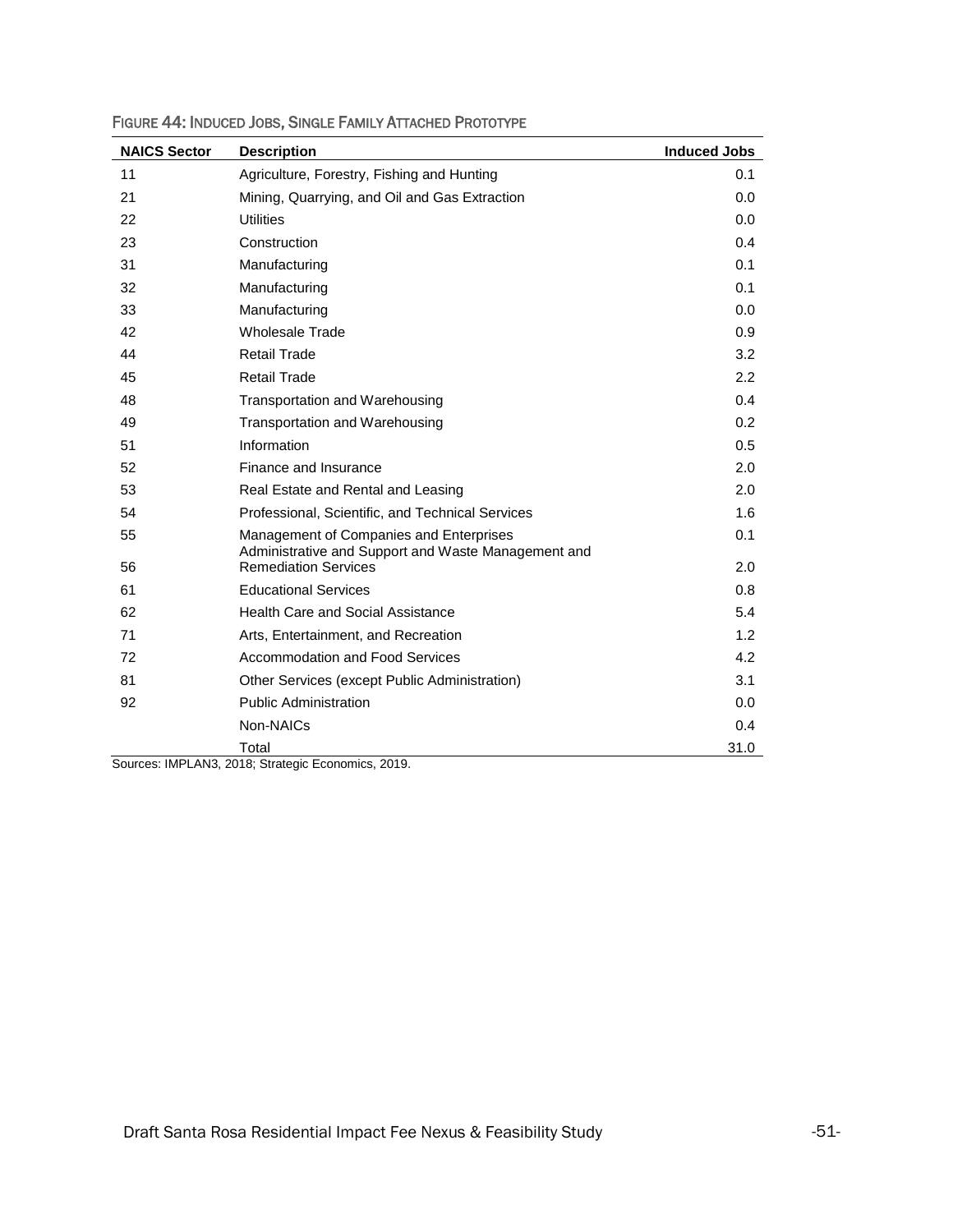| <b>NAICS Sector</b> | <b>Description</b>                                                                 | <b>Induced Jobs</b> |
|---------------------|------------------------------------------------------------------------------------|---------------------|
| 11                  | Agriculture, Forestry, Fishing and Hunting                                         | 0.2                 |
| 21                  | Mining, Quarrying, and Oil and Gas Extraction                                      | 0.1                 |
| 22                  | <b>Utilities</b>                                                                   | 0.0                 |
| 23                  | Construction                                                                       | 0.7                 |
| 31                  | Manufacturing                                                                      | 0.2                 |
| 32                  | Manufacturing                                                                      | 0.1                 |
| 33                  | Manufacturing                                                                      | 0.0                 |
| 42                  | <b>Wholesale Trade</b>                                                             | 1.6                 |
| 44                  | <b>Retail Trade</b>                                                                | 5.5                 |
| 45                  | <b>Retail Trade</b>                                                                | 3.8                 |
| 48                  | Transportation and Warehousing                                                     | 0.7                 |
| 49                  | Transportation and Warehousing                                                     | 0.4                 |
| 51                  | Information                                                                        | 0.8                 |
| 52                  | Finance and Insurance                                                              | 3.3                 |
| 53                  | Real Estate and Rental and Leasing                                                 | 3.2                 |
| 54                  | Professional, Scientific, and Technical Services                                   | 2.9                 |
| 55                  | Management of Companies and Enterprises                                            | 0.2                 |
| 56                  | Administrative and Support and Waste Management and<br><b>Remediation Services</b> |                     |
| 61                  | <b>Educational Services</b>                                                        | 3.5                 |
| 62                  | <b>Health Care and Social Assistance</b>                                           | 1.5                 |
| 71                  | Arts, Entertainment, and Recreation                                                | 11.2                |
| 72                  | Accommodation and Food Services                                                    | 2.3                 |
|                     |                                                                                    | 8.1                 |
| 81                  | Other Services (except Public Administration)                                      | 6.1                 |
| 92                  | <b>Public Administration</b>                                                       | 0.0                 |
|                     | Non-NAICs                                                                          | 0.7                 |
|                     | Total                                                                              | 57.3                |

FIGURE 45: INDUCED JOBS, APARTMENT PROTOTYPE

Sources: IMPLAN3, 2018; Strategic Economics, 2019.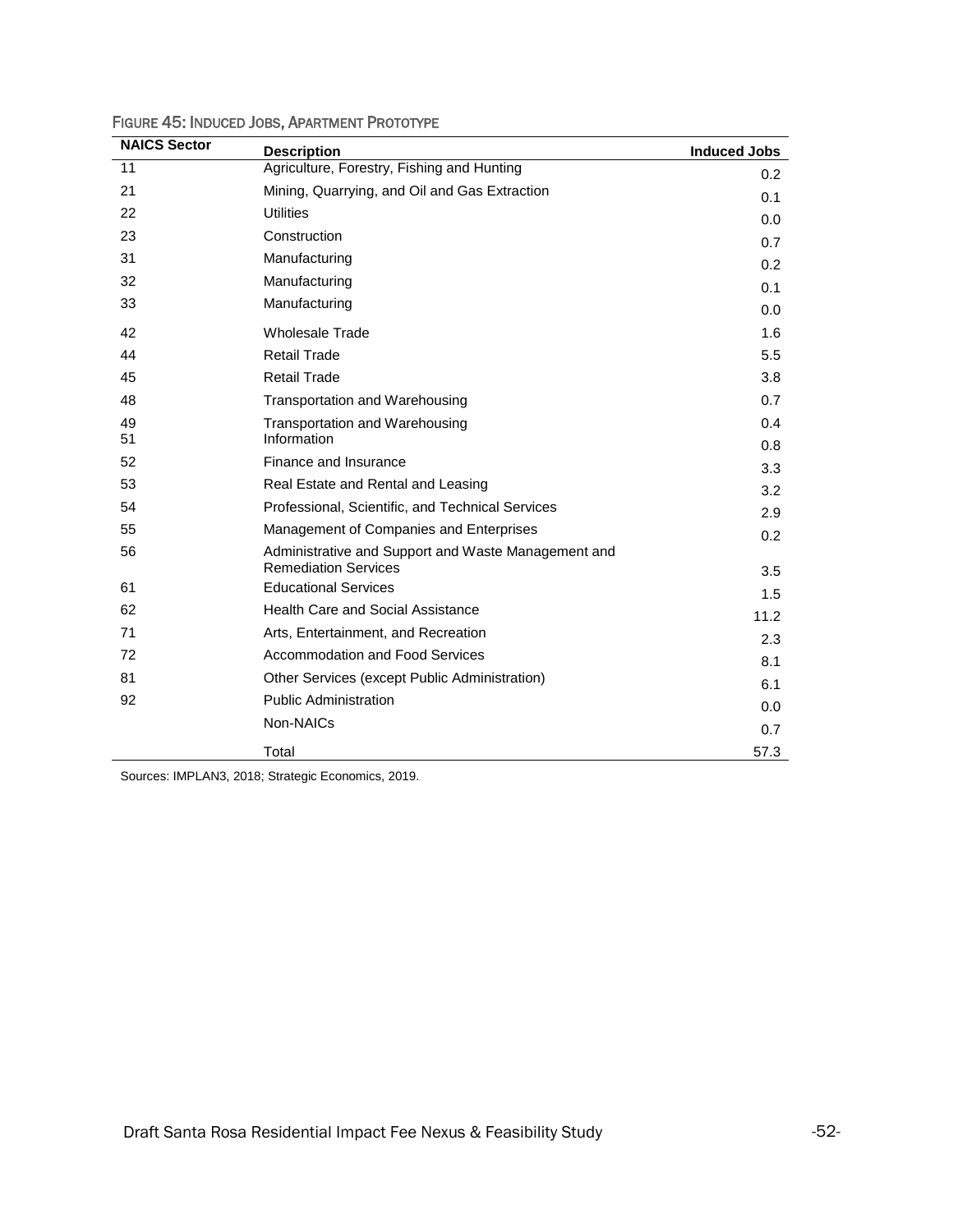# GLOSSARY OF TERMS AND ACRONYMS

### Glossary of Terms

Affordable Housing: Under state and federal statutes, housing is defined as affordable if housing costs do not exceed 30 to 35 percent of gross household income.

Annual Adjustment Mechanism: Due to inflation in housing construction costs, it is frequently necessary to adjust impact fees. An index, such as the Consumer Price Index (CPI) or a published construction cost index (for example, from the Engineering News Record) is used to revise housing fees to reflect inflation in housing construction costs.

Assisted Housing: Housing that has received public subsidies (such as low interest loans, density bonuses, direct financial assistance, etc.) from federal, state, or local housing programs in exchange for restrictions requiring a certain number of housing units to be affordable to very low-, low-, and moderate-income households.

Capitalization rate: A project's capitalization (or "cap") rate is the ratio of net operating income divided by property value. Real estate brokerage firms typically calculate the market capitalization rate as the average capitalization rate for projects sold in a given period.

Consumer price index (CPI): Index that measures changes in the price level of a market basket of consumer goods and services purchased by households.

Employment Densities: The amount of square feet per employee is calculated for each property use that is subject to a commercial development housing linkage fee. Employment densities are used to estimate the number of employees that will work in a new commercial development.

Household: The US Census Bureau defines a household as all persons living in a housing unit whether or not they are related. A single person living in an apartment as well as a family living in a house is considered a household. Households do not include individuals living in dormitories, prisons, convalescent homes, or other group quarters.

Household Income: The total income of all the persons living in a household. Household income is commonly grouped into income categories based upon household size and income, relative to the regional median family income.

Housing Affordability Gap: The affordability gap is defined as the difference between what a household can afford to spend on housing and the market rate cost of housing. Affordable rents and sales prices are defined as a percentage of gross household income, generally between 30 percent and 35 percent of income.

For renters, rental costs are assumed to include the contract rent as well as the cost of utilities, excluding cable and telephone service. The difference between these gross rents and affordable rents is the Housing Affordability Gap for renters. This calculation assumes that 30% of income is paid for gross rent.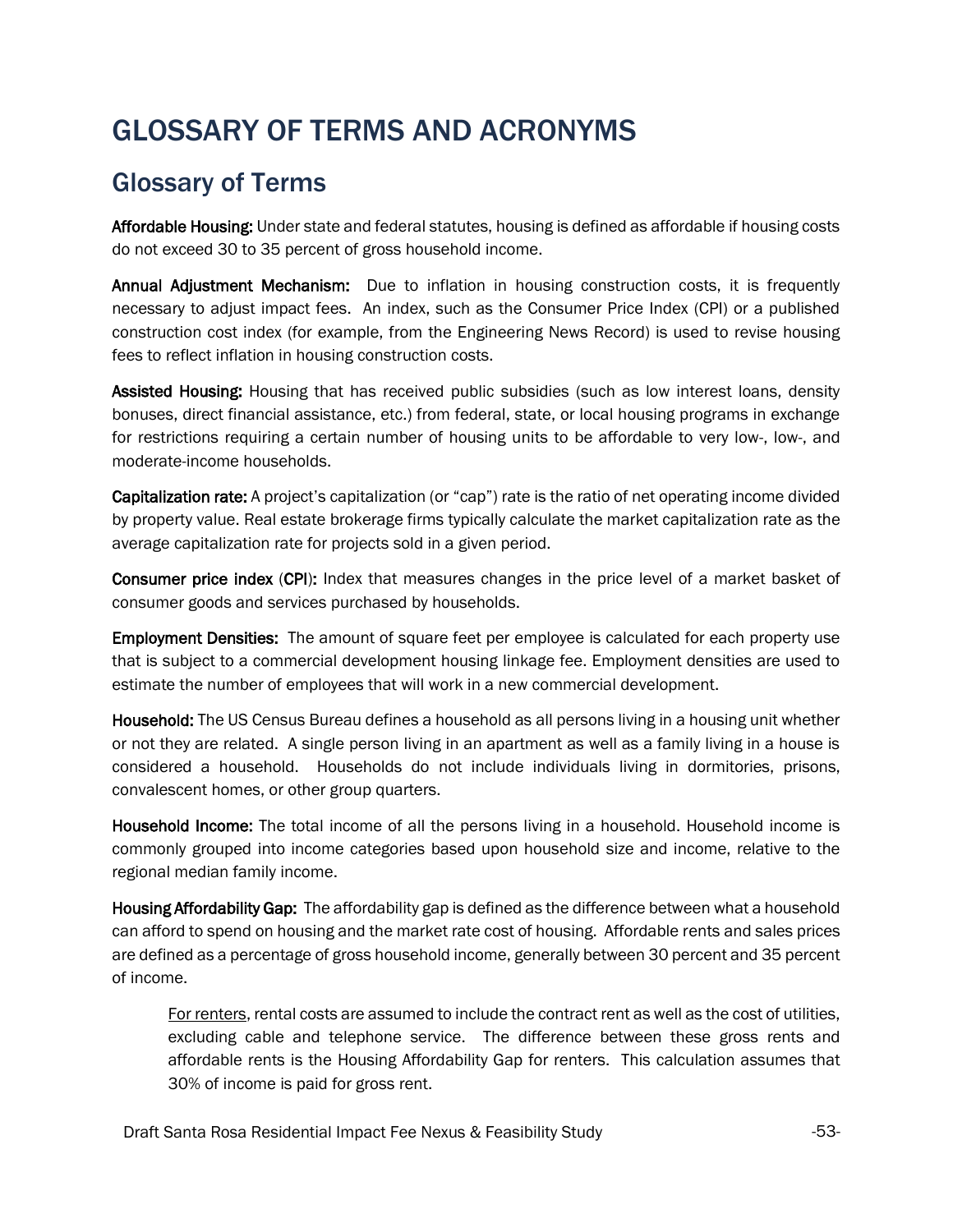For owners, costs include mortgage payments, mortgage insurance, property taxes, property insurance, and homeowner association dues.  $18$  The difference between these housing expenses and affordable ownership costs is the Housing Affordability Gap for owners. This calculation assumes that 35% of income is paid for housing costs.

Housing Subsidy: Housing subsidies refer to government assistance aimed at reducing housing sales prices or rents to more affordable levels.

Housing Unit: A housing unit can be a room or group of rooms used by one or more individuals living separately from others in the structure, with direct access to the outside or to a public hall and containing separate toilet and kitchen facilities.

IMPLAN3: A software model that is used to provide a quantitative assessment of the interdependencies between different branches of a regional (or national) economy. The latest model, IMPLAN3, was used in the nexus studies. The major input is household income, and the major output is direct and induced employment reported by industries

Inclusionary Zoning: Inclusionary zoning, also known as inclusionary housing, refers to a planning ordinance that requires that a given percentage of new construction be affordable to households with very low, low, moderate, or workforce incomes.

In-Lieu Fee: A literal definition for an in-lieu fee for inclusionary units would be a fee adopted "in place of" providing affordable units. For the purposes of operating an inclusionary housing program, a public jurisdiction may adopt a fee option for developers that prefer paying fees over providing housing units on- or off-site. A fee study is frequently undertaken to establish the maximum fee that can be charged as an in-lieu fee. This fee study must show that there is a reasonable relationship between the fee and the cost of providing affordable housing.

Market-Rate Housing: Housing which is available on the open market without any public subsidy. The price for housing is determined by the market forces of supply and demand and varies by location.

Nexus Study: In order to adopt a residential housing impact fee or a commercial linkage fee, a nexus study is required. A nexus requires local agencies proposing a fee on a development project to identify the purpose of the fee, the use of the fee, and to determine that there is "a reasonable relationship between the fee's use and the type of development project on which the fee is imposed." A nexus study establishes and quantifies a causal link or "nexus" between new residential and commercial development and the need for additional housing affordable to new employees.

Prototypes: Prototypes are used for residential and commercial developments in order to define housing impact fees. The prototypes generally represent new development projects built in a community and are used to estimate affordable housing impacts associated with new market rate

 $\overline{a}$ 

<sup>18</sup> Mortgage terms for first-time homebuyers typically allow down payment of five percent; these terms require private mortgage insurance.

Draft Santa Rosa Residential Impact Fee Nexus & Feasibility Study